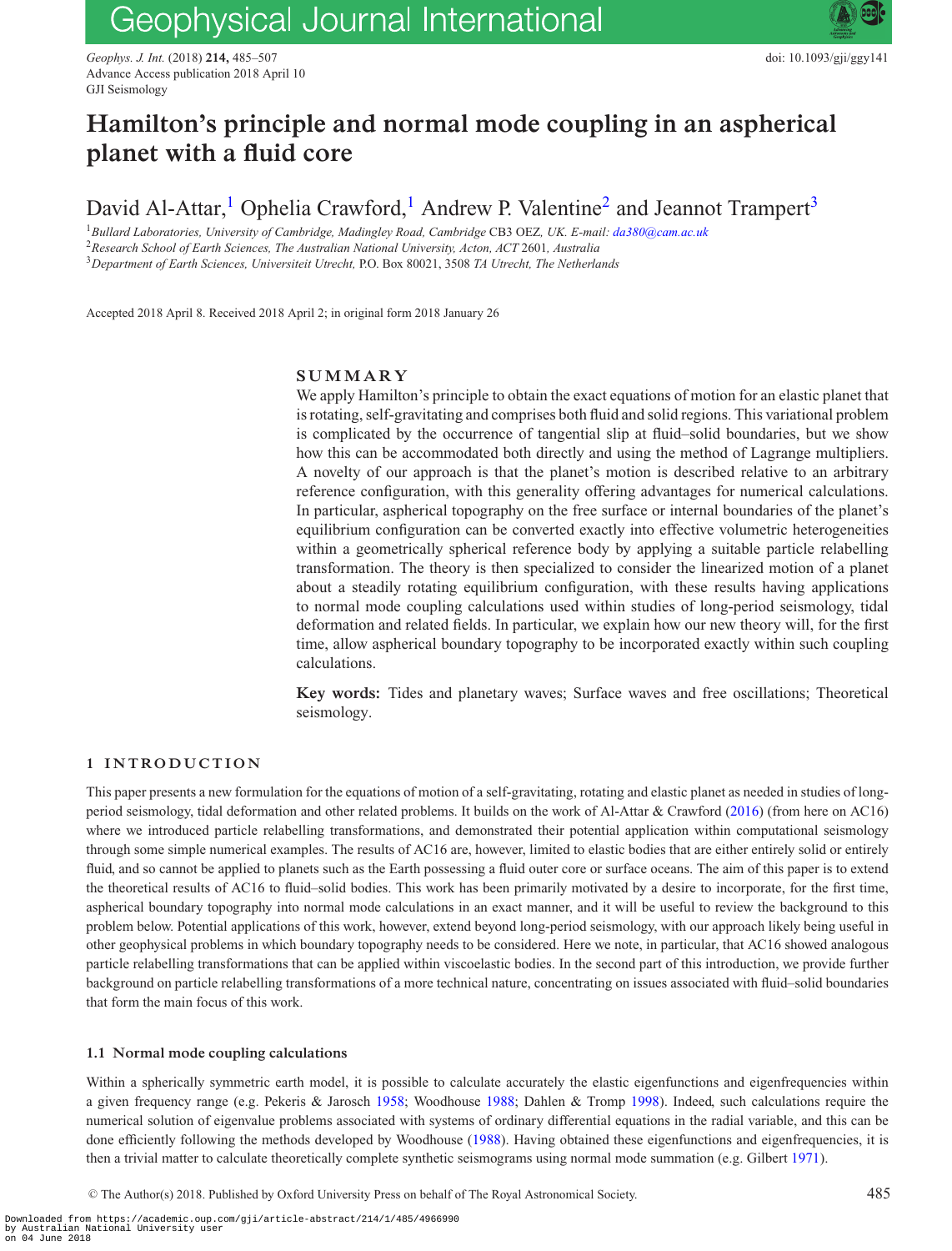The Earth is not, of course, spherically symmetric, and most work in structural seismology over the past few decades has been focused on the inference of lateral variations in Earth's structure from seismic observations. To address such inverse problems, we must first be able to compute sufficiently accurate synthetic observations within a given laterally heterogeneous earth model. There now exist a range of methods—both asymptotic and exact—for undertaking these calculations, with the method of choice being dictated in large part by the frequency range of interest. In terms of fully numerical approaches we mention, in particular, the finite difference method (e.g. Boore [1972;](#page-20-1) Virieux [1986;](#page-22-1) Moczo [1989\)](#page-21-3) and the spectral element method (e.g. Seriani *et al.* [1995;](#page-21-4) Faccioli *et al.* [1997;](#page-21-5) Komatitsch & Vilotte [1998;](#page-21-6) Komatitsch & Tromp [1999\)](#page-21-7) that have made possible the calculation of accurate synthetic seismograms within laterally varying earth models over a wide range of frequencies, and have had a transformative effect on almost all aspects of seismology.

For studies of the Earth's free oscillations or tidal deformation, however, it is vital to account for self-gravitation and rotation. In fact, it is largely due to the effects of self-gravitation that sufficiently long-period deformations provide important constraints on the Earth's density structure. Lateral density variations remain poorly known within the Earth's mantle, but their robust determination will be vital in answering a range of important geodynamic questions (e.g. Ishii & Tromp [1999;](#page-21-8) Trampert *et al.* [2004;](#page-21-9) Lay [2007;](#page-21-10) Moulik & Ekström [2016;](#page-21-11) Lau *et al.* [2017\)](#page-21-12). Modelling self-gravitation within fully numerical techniques such as the spectral element method is possible (Chaljub & Valette [2004\)](#page-20-2), but has not yet proven computationally feasible in practice. We note, however, that progress is being made in this area (Gharti & Tromp [2017\)](#page-21-13). Currently, the only viable method for modelling free oscillation spectra in a laterally heterogeneous earth model is normal mode coupling calculations that have been developed and refined over many years (e.g. Dahlen [1968,](#page-21-14) [1969;](#page-21-15) Woodhouse & Dahlen [1978;](#page-22-2) Woodhouse [1980,](#page-22-3) [1983;](#page-22-4) Woodhouse & Girnius [1982;](#page-22-5) Park & Gilbert [1986;](#page-21-16) Romanowicz [1987;](#page-21-17) Lognonné & Romanowicz [1990;](#page-21-19) Park 1990; Tromp & Dahlen [1990;](#page-21-20) Hara *et al.* [1991,](#page-21-21) [1993;](#page-21-22) Lognonne´ [1991;](#page-21-23) Um & Dahlen [1992;](#page-22-6) Deuss & Woodhouse [2004;](#page-21-24) Al-Attar *et al.* [2012;](#page-20-3) Lau *et al.* [2015;](#page-21-25) Yang & Tromp [2015\)](#page-22-7). See Akbarashrafi *et al.* [\(2018\)](#page-20-4) for a recent review of the underlying ideas.

Within normal mode coupling calculations, we start with a reference spherically symmetric earth model—typically the Premliminary Refernence Earth Model (PREM) of Dziewonski & Anderson [\(1981\)](#page-21-26)—for which the eigenfunctions and eigenfrequencies in a given frequency range can be calculated with relative ease. Let us initially assume that this spherically symmetric model is perturbed in such a way that its material parameters (i.e. elastic tensor and density) become laterally varying, but that its external and internal boundaries remain as concentric spheres. Such an earth model will be said to be 'geometrically spherical' in what follows. Within such a geometrically spherical earth model, we then wish to solve the elastodynamic equations. To do this, we expand the displacement field **u** in the form

$$
\mathbf{u}(\mathbf{x},t) = \sum_{n} u_n(t) \mathbf{u}_n(\mathbf{x}),\tag{1}
$$

where the sum is taken over the infinitely many eigenfunctions  $\mathbf{u}_n$  of the reference model, and the  $u_n$  are time-dependent expansion coefficients to be determined. Such an expansion is possible because these reference eigenfunctions are assumed to form a complete basis for vector fields defined within the geometrically spherical earth model. That these eigenfunctions really do form a complete basis is known in the case of an entirely solid earth model, and can be inferred from general results in the theory of self-adjoint elliptic partial differential equations (e.g. Agmon *et al.* [1959;](#page-20-5) Browder [1961;](#page-20-6) Agmon [1962;](#page-20-7) Agmon *et al.* [1964;](#page-20-8) Thompson [1969;](#page-21-27) Simpson & Spector [1987\)](#page-21-28). Within earth models containing fluid regions, the associated spectral problem is significantly more complicated due to the occurrence of so-called undertone modes associated with density stratification in fluid regions (Valette [1989a,](#page-22-8)[b;](#page-22-9) Rogister & Valette [2009\)](#page-21-29), and here the completeness property has not been definitively established. Nonetheless, it seems reasonable to assume that undertone modes are not of great importance for seismic applications as their eigenfunctions are essentially zero outside of fluid regions, and they appear to have periods well below that of interest in long-period seismology. Undertones may, however, be of greater importance when modelling tidal deformations or other long-period deformations such free core nutations or the Slichter mode.

Putting aside these technical issues, we assume that the eigenfunction expansion in eq. (1) is indeed exact, and in this manner the elastodynamic equations are reduced to determining the time-evolution of the expansion coefficients *un*. In the absence of lateral heterogeneities, the  $u_n$  coefficients are completely decoupled from one another, and undergo forced simple harmonic motion at their particular eigenfrequency. The inclusion of lateral heterogeneity acts to couple the evolution equations satisfied by the expansion coefficients, and this results in a system of ordinary differential equations of the form

## **M** $\ddot{\mathbf{u}} + \mathbf{H}\mathbf{u} = \mathbf{f}$ , (2)

where **u** is here an infinite-dimensional vector of the expansion coefficients, we use dots to denote time-derivatives, **M** is a 'mass-matrix' for the problem, **H** is a 'stiffness-matrix' and **f** is a force vector determined by the seismic source. Within this brief outline, we have chosen to neglect rotation and viscoelasticity in the problem, but these can be accommodated without difficulty into the full theory.

The coupled evolution equations in eq. (2) for the expansion coefficients are exact (given our assumption of completeness), but involve infinite-dimensional vectors and matrices. In practice, of course, we cannot work with such terms, and instead need to truncate the eigenfunction expansion in eq. (1) to include only finitely many terms. Crucially, however, these coupling calculations can be made as accurate as desired by including sufficiently many terms within the eigenfunction expansion. From this perspective it is, therefore, valid to say that mode coupling in geometrically spherical earth models provides an exact solution of the elastodynamic equations. Equally, the same is true for spectral element methods in the absence of self-gravitation, as here the solutions can be made arbitrarily accurate through refinement of the spatial and temporal discretization employed. We note that a recent paper of Akbarashrafi *et al.* [\(2018\)](#page-20-4) has investigated practical convergence criteria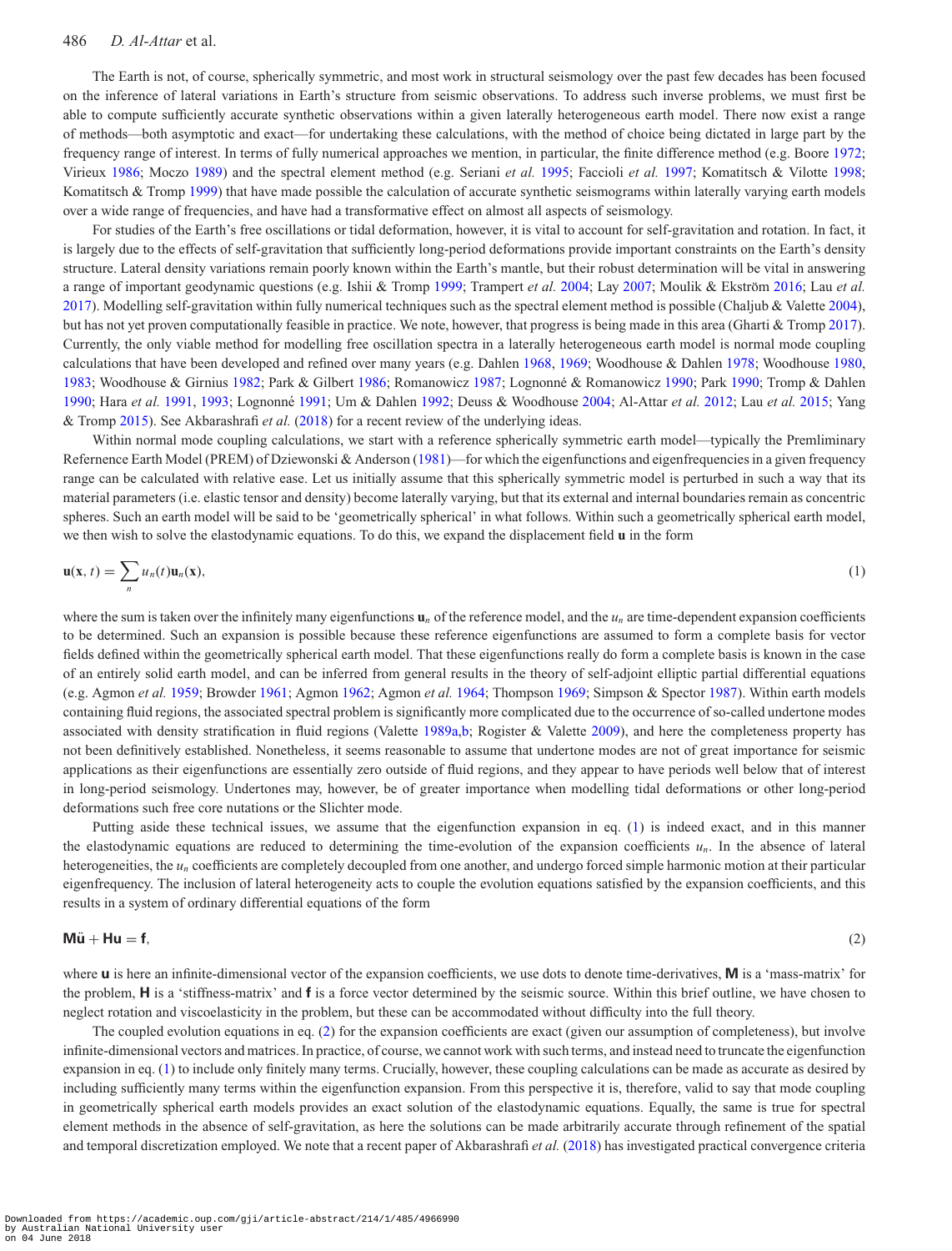for mode coupling calculations, and concluded that it is necessary to couple modes lying well beyond the frequency range of interest in order to obtain appropriate levels of accuracy.

The Earth is not geometrically spherical, and so we must also take account of the effects of surface topography along with topography on internal boundaries such as the core mantle boundary (CMB). Here, in particular, we mention the elliptical flattening of the Earth which has a pronounced effect on long-period free oscillation spectra. Within such geometrically aspherical earth models, however, the eigenfunction expansion in eq. (1) cannot be made for the simple reason that the reference eigenfunctions are not defined on the correct domain. To date, the effects of aspherical boundary topography have been included in normal mode coupling calculations using first-order boundary perturbation theory (Woodhouse & Dahlen [1978;](#page-22-2) Woodhouse [1980\)](#page-22-3). It would, of course, be preferable to have a method for these calculations that does not rely on such an approximation. Indeed, recent work has shown that other common approximations made within mode coupling calculations can lead to significant errors within synthetic spectra (e.g. Deuss & Woodhouse [2001;](#page-21-30) Al-Attar *et al.* [2012;](#page-20-3) Yang & Tromp [2015;](#page-22-7) Akbarashrafi *et al.* [2018\)](#page-20-4), and such errors must feed through into Earth models obtained by solution of the corresponding inverse problem—see Valentine & Trampert [\(2015\)](#page-22-10) for a discussion of the impact of such theoretical errors on inverse problems. Furthermore, in the coming years it seems likely that efficient fully numerical methods will be developed for calculating long-period free oscillation spectra. Whether such methods will supersede mode coupling calculations is difficult to judge, and ultimately will depend on the relative computational cost of the different approaches. It is, however, certain that such fully numerical methods will be able to model boundary topography without approximation, and so the incorporation of this feature is highly desirable within mode coupling calculations going forward.

A way to account for boundary topography exactly within normal mode coupling calculations was suggested within Woodhouse [\(1976\)](#page-22-11). The idea is very simple; we introduce a mapping from a geometrically spherical reference earth model onto the geometrically aspherical model of interest. Using this mapping, we can then perform a 'change of variables' in the equations of motion, and so reformulate them as an equivalent system of equations within the geometrically spherical reference body. Having done this, the eigenfunction expansion in eq. (1) can then be performed without approximation, and the coupling calculations proceed in the same manner as discussed above. The difficult step in this process is transforming the equations of motion under such a mapping. Woodhouse [\(1976\)](#page-22-11) carried out the necessary calculations partially, but his work was focused on developing of a suitable boundary perturbation theory, and not on mode coupling as such. We note that Jobert [\(1976\)](#page-21-31) and Cisternas & Jobert [\(1977\)](#page-21-32) applied similar coordinate transformation to account for boundary topography in layer-matrix type calculations. Takeuchi [\(2005\)](#page-21-33) later showed how these transformations could be performed exactly for linear elasticity within a Cartesian geometry and in the absence of self-gravitation. Within AC16, we developed a general theory for such transformations within both finite and linearized elasticity and also incorporated self-gravitation and viscoelasticity into the problem. Furthermore, AC16 made a connection between these ideas and work within applied mathematics and physics literature related to cloaking, invisibility and meta-materials (e.g. Stefanov & Uhlmann [1998a](#page-21-34)[,b;](#page-21-35) Greenleaf *et al.* [2003;](#page-21-36) Mazzucato & Rachele [2006;](#page-21-37) Pendry *et al.* [2006;](#page-21-38) Rahm *et al.* [2008\)](#page-21-39). In this paper, we show how the particle relabelling transformations introduced in AC16 can be extended to the case of a planet that contains both fluid and solid regions. As will be seen, this extension to fluid–solid bodies is non-trivial due to the occurrence of tangential slip at fluid–solid boundaries, and the main the challenges involved are outlined in the second part of this introduction which shifts to a more technical tone. Readers interested only in the application of the final results to mode coupling calculations are encouraged now to jump ahead to Section 4.

#### **1.2 Reference configurations for an elastic solid**

To understand the work of AC16 on particle relabelling transformations, it will be useful to review how the motion of a solid elastic body is described mathematically. Along the way, we will recall some necessary terminology for later reference (for additional background see, e.g. Abraham *et al.* [2012\)](#page-20-9). Note that we consider here finite deformations of the body, meaning that there is no assumption that the motion is 'small' in any sense. Even though most geophysical applications are concerned only with linearized deformations about equilibrium, it is preferable to start from an exact theory, and so retain the geometric insight into the problem provided. Having taken this approach, reduction to the case of linearized motions requires only simple, if tedious, calculations, and we can be sure that no relevant physics has been inadvertently neglected.

To describe the motion of such an elastic solid, we first select an inertial reference frame, and so identify physical space with  $\mathbb{R}^3$  and fix an origin time. At time *t*, the body will occupy a subset  $M_t \subseteq \mathbb{R}^3$ . We assume that  $M_t$  is compact, has a connected and open interior, along with a smooth boundary  $\partial M_t$ . An example of such a subset is the closed unit ball {**x** ∈  $\mathbb{R}^3 \mid ||\mathbf{x}|| = 1$ }, and we note these technical conditions simply ensure that the body has a physically sensible shape. At a different time  $t' \neq t$ , the body will, in general, occupy a different subset  $M_t \subseteq \mathbb{R}^3$ . We shall not allow motions of the body in which it is torn or fractured, and so the two subsets  $M_t$  and  $M_{t'}$  must always be homeomorphic. This means that there exists a continuous mapping from  $M_t$  onto  $M_{t'}$  that has a continuous inverse. In fact, we shall impose the stronger requirement that these mappings are smooth—i.e. that they have continuous partial derivatives of all orders—and so are said to be diffeomorphisms, and the two sets  $M_t$  and  $M_{t'}$  to be diffeomorphic.

At the time *t*, we consider the particle of the body that is instantaneously located at the point  $y \in M_t$ , with the term 'particle' here being used by analogy with classical mechanics. As time progresses, this particle will move along a smooth curve in  $\mathbb{R}^3$  and by time *t'* will have arrived at some new location  $\mathbf{y}' \in M_{t'}$ . In this manner, the motion of the body is associated with a unique diffeomorphism mapping  $M_t$  onto  $M_{t'}$ . This correspondence could be used to identify the particles of the body with parametrized curves in  $\mathbb{R}^3$ , with this idea closely resembling the world lines of relativistic physics. This invariant point of view is not practically useful, however, and we instead require a concrete method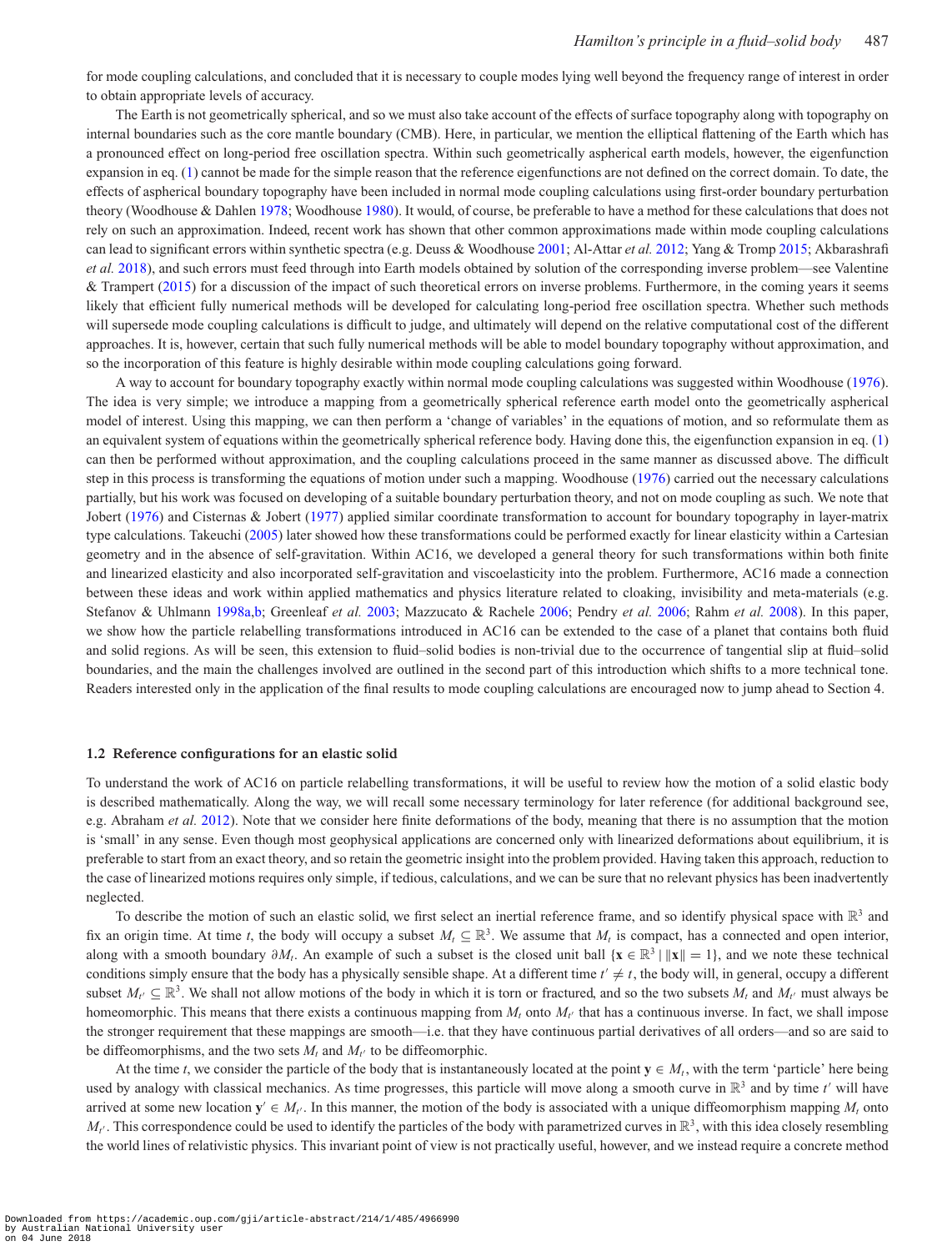for labelling the particles within the body. Such a labelling scheme defines a reference configuration for the body relative to which its motion can be described, and it is vital to appreciate that there are infinitely many ways this labelling can be carried out. For example, the most common way to set up a reference configuration is to label each particle of the body with its position vector  $\mathbf{x} \in \mathbb{R}^3$  at the origin time (e.g. Dahlen & Tromp [1998,](#page-21-1) section 2.1). Another frequently used approach is to label particles by their position vector when the body is in a state of equilibrium, with this choice being useful in linearized problems where the equilibrium positions are known *a priori*. Within a given application we are, however, always free to choose the labelling scheme that seems most convenient. In particular, there is absolutely no reason why the reference configuration needs to be one the body ever actually inhabits (Antman [2005,](#page-20-10) chapter 12).

In whatever manner the particle labelling is done, it results in a reference body  $M \subseteq \mathbb{R}^3$  which is again compact, with open and connected interior, and smooth boundary ∂*M*. The elements of *M* correspond in a one-to-one manner with particles in the body, and the motion relative to this reference configuration is described by a smooth mapping  $\varphi : M \times \mathbb{R} \to \mathbb{R}^3$  such that  $\varphi(x, t) \in \mathbb{R}^3$  is the position at time *t* of the particle labelled by  $\mathbf{x} \in M$ . For each fixed time *t*, we denote by  $\varphi(\cdot, t)$  the mapping  $M \ni \mathbf{x} \mapsto \varphi(\mathbf{x}, t) \in M_t \subseteq \mathbb{R}^3$ , which we call the instantaneous configuration of the body. The instantaneous configuration  $\varphi(\cdot,t): M \to \mathbb{R}^3$  is not a diffeomorphism because it does not map *M* onto the whole of  $\mathbb{R}^3$ , and hence its inverse is not always defined. If, however, we regard  $\varphi(\cdot, t)$  as a mapping from *M* onto its image  $M_t = \varphi(M, t)$ , then it becomes a diffeomorphism. Mappings with this property are known as embeddings, and so we see that the configuration space of an elastic solid comprises all possible embeddings from the reference body *M* into physical space  $\mathbb{R}^3$ . This infinite-dimensional configuration space is a natural generalization of the configuration spaces familiar within classical mechanics (e.g. Abraham *et al.* [1978\)](#page-20-11). Indeed, even in such finite-dimensional problems we still need a scheme for labelling the different particles, and this can be done in several ways. In what follows, it will be useful to write  $\text{Emb}(M; \mathbb{R}^3)$  for the set of all smooth embeddings of *M* into  $\mathbb{R}^3$ . For later reference, we note that embeddings can be similarly defined from surfaces or curves into  $\mathbb{R}^3$ . For example, consider the restriction of the instantaneous configuration  $\varphi(\cdot,t)$  to the boundary ∂*M* of *M* which we denoted by  $\varphi(\cdot, t)|_{\partial M}$ : ∂ $M \to \mathbb{R}^3$ . This restricted mapping defines an embedding of ∂*M* into  $\mathbb{R}^3$  because it induces a diffeomorphism from ∂*M* onto its image ∂*Mt* (here one strictly needs to appreciate that ∂*M* and ∂*Mt* are smooth manifolds, and that diffeomorphisms can be defined between smooth manifolds in a natural manner).

#### **1.3 Particle relabelling transformations in an elastic solid**

We have seen that a reference configuration is necessary to describe the motion of an elastic solid, and that each such reference configuration corresponds to a scheme for labelling the particles within the body. Suppose such a reference configuration has been established for a body, and that its motion relative to this reference configuration is given by the mapping  $\varphi : M \times \mathbb{R} \to \mathbb{R}^3$ , where *M* is the associated reference body. This same motion can, of course, be equivalently described relative to some other reference configuration, and hence by a mapping  $\tilde{\varphi}: \tilde{M} \times \mathbb{R} \to \mathbb{R}^3$ , where  $\tilde{M}$  is a generally distinct reference body. These two mappings represent the same physical process, and so there must be a relationship between them. Particle relabelling transformations were introduced by AC16 precisely to answer this question. Each point **x** ∈ *M* labels a particle within the body, and this particle is equivalently labelled by a unique point  $\tilde{\mathbf{x}} \in \tilde{M}$ . This one-to-one correspondence establishes a unique diffeomorphism  $\xi : \tilde{M} \to M$  between the two reference bodies such that

$$
\mathbf{x} = \xi(\tilde{\mathbf{x}}). \tag{3}
$$

The diffeomorphism  $\xi : \tilde{M} \to M$  is what is meant by particle relabelling transformation, and its effect is indeed simply to change the labelling scheme used to describe the particles of the body. Given eq. (3), it is clear that the two motions  $\varphi$  and  $\tilde{\varphi}$  must be related through

$$
\tilde{\boldsymbol{\varphi}}(\mathbf{x},t) = \boldsymbol{\varphi}[\xi(\mathbf{x}),t],\tag{4}
$$

for all  $(\mathbf{x}, t) \in \tilde{M} \times \mathbb{R}$ . It is important to note that particle relabelling transformations can act between reference configurations having a common reference body *M*, and so the reference configuration is not synonymous with the reference body (this point was not always made as clearly in AC16 as it should have been). In such cases, the particle relabelling transformations are diffeomorphisms from *M* onto itself, and it is readily seen that these mappings form a group under composition. This group, which will be needed below, is denoted by Diff(*M*), is known as the diffeomorphism group of *M* (e.g. Ebin & Marsden [1970;](#page-21-40) Omori [1970,](#page-21-41) [1974\)](#page-21-42). Again, we note that a diffeomorphism group can also be defined for smooth manifolds such as ∂*M*. Within AC16, the key results obtained were expressions showing how the material parameters (referential density and strain energy function) of a body described relative to different reference configurations are related. The derivation of these results was greatly simplified through use of an argument based on Hamilton's principle, and this allowed us to circumvent the lengthy and intricate calculations present in the related work of Mazzucato & Rachele [\(2006\)](#page-21-37).

## **1.4 Extension of particle relabelling transformations to fluid–solid bodies**

Much of the preceding discussion carries over directly to fluid–solid bodies. Here, however, there exist non-trivial complications associated with tangential slip across fluid–solid boundaries. We will not enter into these issues fully within this introduction, but simply outline the difficulties along with our approach to their solution. Within seismology and other parts of solid earth geophysics, it is common to treat fluid regions of the Earth (e.g. the outer core) as being elastic fluids, meaning that they are compressible, but have no viscosity. As a result, these fluids are able to flow tangentially along their boundaries with adjacent solid regions (Dahlen [1972;](#page-21-43) Woodhouse & Dahlen [1978\)](#page-22-2). Due to the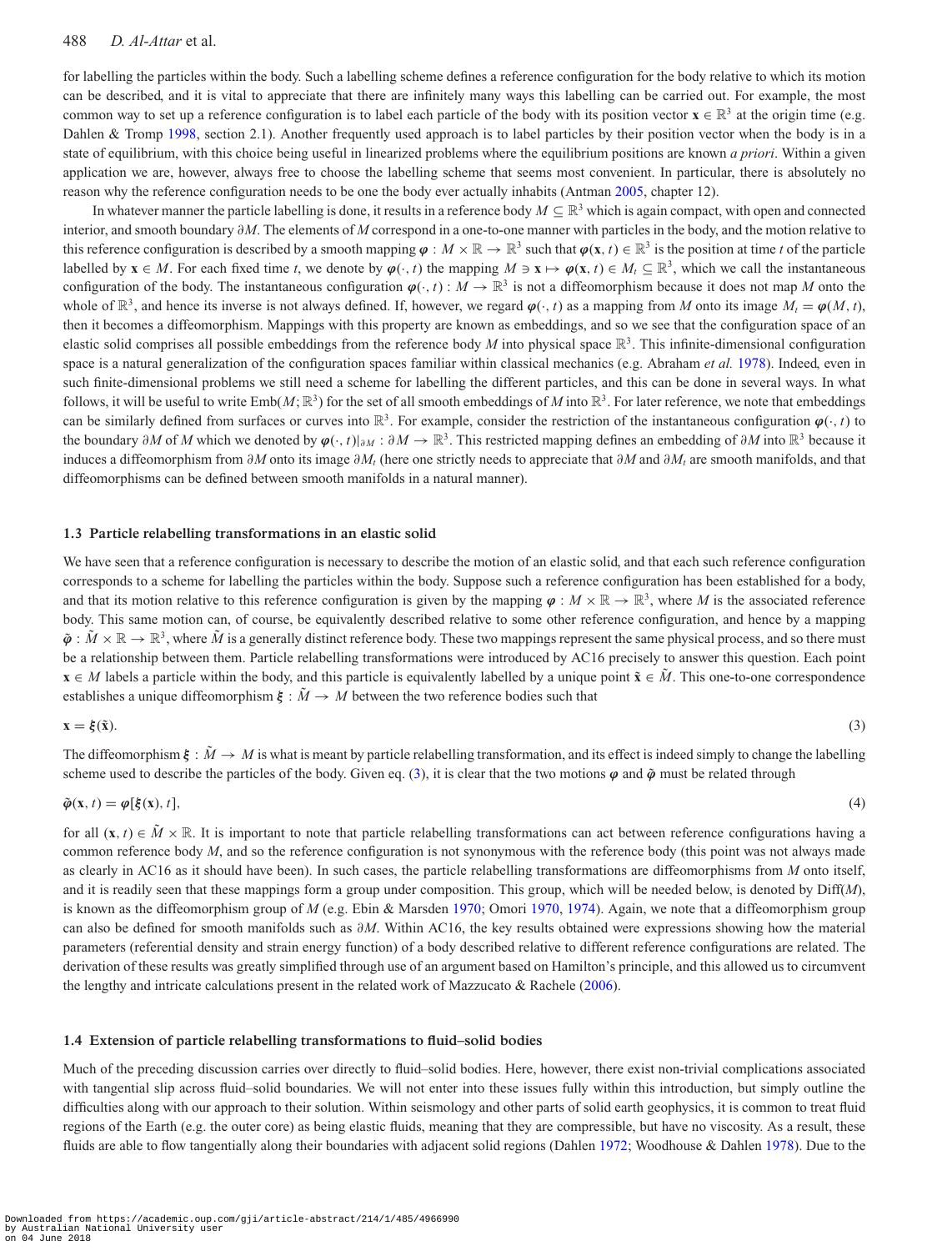possibility of such tangential slip, the motion of the body need not be a smooth embedding, and the problem's configuration space must be suitably enlarged. We note that tangential slip of an inviscid fluid along a solid interface should be understood physically as an approximation to the thin boundary layers that would form within a real fluid having finite but low viscosity. It is for this reason that we still require the motion within the interior of fluid regions to be smooth.

As mentioned above, the analysis in AC16 of particle relabelling transformations was based on Hamilton's principle for finite elasticity. As a formulation of this principle within a fluid–solid finite elastic body was unknown to us, the first part of this paper shows how this can be done both through the use of constrained variations and by introducing a suitable Lagrangian multiplier field. We note that during the preparation of this work an alternative formulation of Hamilton's principle for a fluid–solid body has been presented in a pre-print by Brazda *et al.* [\(2017\)](#page-20-12). These authors, however, fix a choice of reference configuration for the problem, and so their approach lacks sufficient generality for our purposes.

Having obtained the necessary form of Hamilton's principle, we show that the approach of AC16 to particle relabelling transformations carries over in a simple manner to fluid–solid bodies. Furthermore, we obtain an associated variational principle for the linearized equations of motion required in applications to long-period seismology, tidal deformation and other related fields. These results generalize the first complete discussion of this problem given by Woodhouse & Dahlen [\(1978\)](#page-22-2), and reduce to a form equivalent to theirs for the standard choice of reference configuration. We note that Woodhouse & Dahlen [\(1978\)](#page-22-2) also showed that the linearized equations of motion could be obtained from a variational principle, but here they incorporated surface integral terms into their action in an *ad hoc* manner to reproduce the necessary continuity conditions at fluid–solid boundaries they had obtained through an application of Newton's third law of motion. In contrast, we obtain analogous surface integral contributions within our action for the linearized problem in a direct and clear manner from the exact variational principle, and so gain insight into the origin of these terms.

# **2 HAMILTON'S PRINCIPLE FOR FINITE ELASTICITY**

#### **2.1 Vector and tensor notation**

Here we explain some notations for future reference. We use boldface type for vectors, tensors and associated linear operators. The action of a linear operator **A** on an appropriate vector **u** will always be written in the form **A** · **u**. The composition of two linear operators **A** and **B** will be indicated by their juxtaposition, and so we have  $(AB) \cdot u = A \cdot (B \cdot u)$  for any suitable vector **u**. For two tensors **T** and **S** of order *k*, we define their inner product

$$
\langle \mathbf{T}, \mathbf{S} \rangle = T_{i_1 \cdots i_k} S_{i_1 \cdots i_k},\tag{5}
$$

where the summation convention is being applied on the right-hand side. The norm of such tensors is then given by

$$
\|\mathbf{T}\| = \sqrt{\langle \mathbf{T}, \mathbf{T} \rangle}.\tag{6}
$$

Note that the same symbols are used for the inner product and norm of all tensors irrespective of their order, but with sufficient care this should not lead to any confusion. If **A** is a linear operator mapping tensors of order *k* into tensors of order *l*, then its transpose  $A<sup>T</sup>$  is the unique linear operator mapping tensors of order *l* into tensors of order *k* defined through

$$
\langle \mathbf{A} \cdot \mathbf{T}, \mathbf{S} \rangle = \langle \mathbf{T}, \mathbf{A}^T \cdot \mathbf{S} \rangle, \tag{7}
$$

for all suitable **T** and **S**. In terms of components, it is clear that the transpose of **A** is given by

$$
(\mathbf{A}^T)_{j_1\cdots j_k\,i_1\cdots i_l} = A_{i_1\cdots i_l\,j_1\cdots j_k}.\tag{8}
$$

#### **2.2 Applications to a solid body**

We begin by recalling Hamilton's principle for a solid finite elastic body as this will establish notations, and also motivate our approach to the fluid–solid problem. This discussion will follow closely section 2 of AC16, which is, in turn, based on standard material within the continuum mechanics and theoretical geophysics literature including the works of Noll [\(1974\)](#page-21-44), Marsden & Hughes [\(1994\)](#page-21-45), Dahlen & Tromp [\(1998\)](#page-21-1), Holzapfel [\(2002\)](#page-21-46), Truesdell & Noll [\(2004\)](#page-22-12), Antman [\(2005\)](#page-20-10) and Woodhouse & Deuss [\(2007\)](#page-22-13). For the most part we retain the notations of AC16, but in a few places refinements have been introduced to improve the clarity of presentation.

## *2.2.1 Kinematics*

As discussed in Section 1, to describe the motion of a solid elastic body we need to select a suitable reference configuration. Importantly, however, we note that the form of the resulting equations of motion is completely independent of this choice, and so there is no need to describe explicitly which reference configuration is used for the moment. We write  $M \subseteq \mathbb{R}^3$  for the associated reference body, and denote the motion relative to the reference configuration by the smooth mapping  $\varphi : M \times I \to \mathbb{R}^3$ , where  $I = [0, T]$  is the time interval of interest. As above, we assume that the instantaneous configurations  $\varphi(\cdot, t) : M \to \mathbb{R}^3$  for each  $t \in I$  are embeddings, though later we outline the slight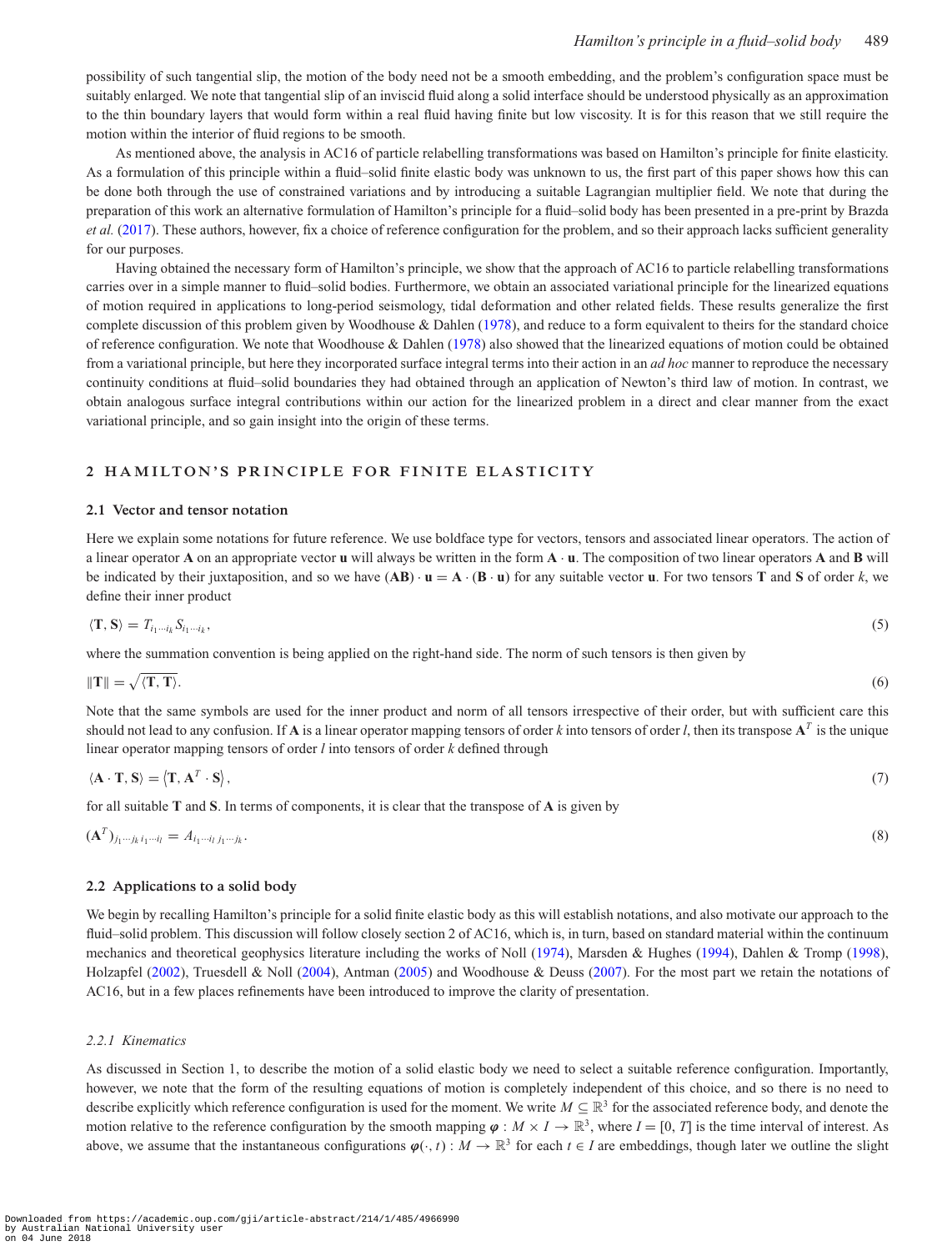modification necessary if there exist internal boundaries within the body across which the material parameters fail to be smooth. From the motion, we need to introduce a number of derived quantities. First, there is the referential velocity  $\mathbf{v} = \partial_t \varphi$ , whose value at  $(\mathbf{x}, t) \in M \times I$ represents the velocity of the particle labelled by  $\mathbf{x} \in M$  at time *t*, when it is located at the spatial point  $\varphi(\mathbf{x}, t)$ . Next, we have the deformation gradient of the motion  $\mathbf{F} = \mathbf{Def}\varphi$ , where the action of the deformation operator, Def, on the motion is defined invariantly such that

$$
\boldsymbol{\varphi}(\mathbf{x} + \delta \mathbf{x}, t) = \boldsymbol{\varphi}(\mathbf{x}, t) + (\mathrm{Def}\boldsymbol{\varphi})(\mathbf{x}, t) \cdot \delta \mathbf{x} + o(\delta \mathbf{x})^2),\tag{9}
$$

or equivalently in terms of components as

$$
(\text{Def}\varphi)_{ij} = \frac{\partial \varphi_i}{\partial x_j}.
$$
\n(10)

The Jacobian of the motion  $J = \det \mathbf{F}$  relates a volume element  $d^3\mathbf{x}$  within the reference body to the corresponding volume element  $d^3\mathbf{v}$  in physical space through the change of variables formula

$$
d^3y = |J(x, t)| d^3x. \tag{11}
$$

In order for the instantaneous configurations *ϕ*(·, *t*) to be embeddings, it follows from the inverse function theorem (e.g. Abraham *et al.* [2012\)](#page-20-9) that *J* can never vanish, and so must always and everywhere be of one sign. Without loss of generality, we shall assume that *J* > 0, in which case the motion is said to be orientation preserving, and we can drop the absolute value sign from eq. (11). Note further that all embeddings or diffeomorphisms will be implicitly assumed to be orientation preserving in what follows.

#### *2.2.2 Mass conservation and gravitational potential*

During the body's motion, the mass of any of its subregions must be conserved. We write  $\rho(y, t)$  for the density of the body at the spatial point **y** ∈ *M*<sub>t</sub> and time *t*. Let *U* ⊆ *M* be an open subset of the reference body, and  $U_t = \varphi(U, t)$  its image under the motion at time *t*. The mass of this subregion is given by  $\int_{U_t} \rho(\mathbf{y}, t) d^3 \mathbf{y}$ , and the time-derivative of this quantity must vanish. We can use the instantaneous configuration  $\varphi(\cdot, t)$  to transform the integration to be over  $U \subseteq M$ , and so obtain

$$
\int_{U} \frac{\partial}{\partial t} \left\{ J(\mathbf{x}, t) \varrho [\varphi(\mathbf{x}, t), t] \right\} d^{3} \mathbf{x} = 0.
$$
\n(12)

As the subregion *U* is arbitrary, we conclude that the integrand vanishes identically, and so are led to introduce the body's referential density as defined by

$$
\rho(\mathbf{x}) = J(\mathbf{x}, t)\rho[\varphi(\mathbf{x}, t), t].
$$
\n(13)

This referential density is regarded as a material parameter of the body (relative to the chosen reference configuration), and from its value along with knowledge of the motion, we can use eq. (13) to determine the density of the body at any spatial point and time.

For applications to long-period seismology and related fields, self-gravitation forms an essential component of elastodynamics. The gravitational potential of the body at the instant in time *t* is given by the familiar expression

$$
\phi(\mathbf{y},t) := \int_{M_t} \varrho(\mathbf{y}',t) \Gamma(\mathbf{y}-\mathbf{y}') \, \mathrm{d}^3 \mathbf{y}',\tag{14}
$$

where  $\Gamma$  is the Newtonian potential

$$
\Gamma(y) = -\frac{G}{\|y\|},\tag{15}
$$

with *G* the universal gravitational constant. It can also be shown (e.g. Dahlen & Tromp [1998,](#page-21-1) section 2.9) that the body's instantaneous gravitational binding energy at a time *t* is equal to

$$
\frac{1}{2} \int_{M_l} \varrho(\mathbf{y}, t) \phi(\mathbf{y}, t) d^3 \mathbf{y}.\tag{16}
$$

To include gravitational forces into Hamilton's principle, it is useful to work with quantities defined only on the reference body. First, we define the referential gravitational potential of the body to be

$$
\zeta(\mathbf{x},t) := \phi[\varphi(\mathbf{x},t),t] = \int_M \rho(\mathbf{x}') \Gamma[\varphi(\mathbf{x},t) - \varphi(\mathbf{x}',t)] \, d^3 \mathbf{x}',\tag{17}
$$

for  $(\mathbf{x}, t) \in M \times I$ , where in obtaining the second equality we used  $\varphi(\cdot, t)$  to change variables within the volume integral, and have made use of eq. (13). Note that knowledge of  $\zeta$  and the motion  $\varphi$  is sufficient to determine  $\phi$  in all space. This is because the gravitational potential exterior to the instantaneous body  $M_t$  is uniquely determined by its values on  $\partial M_t$ . From this definition, it is then easy to see that the instantaneous gravitational binding energy can be written in the form

$$
\frac{1}{2} \int_M \rho(\mathbf{x}) \zeta(\mathbf{x}, t) \, \mathrm{d}^3 \mathbf{x},\tag{18}
$$

which does indeed depend only on referential quantities.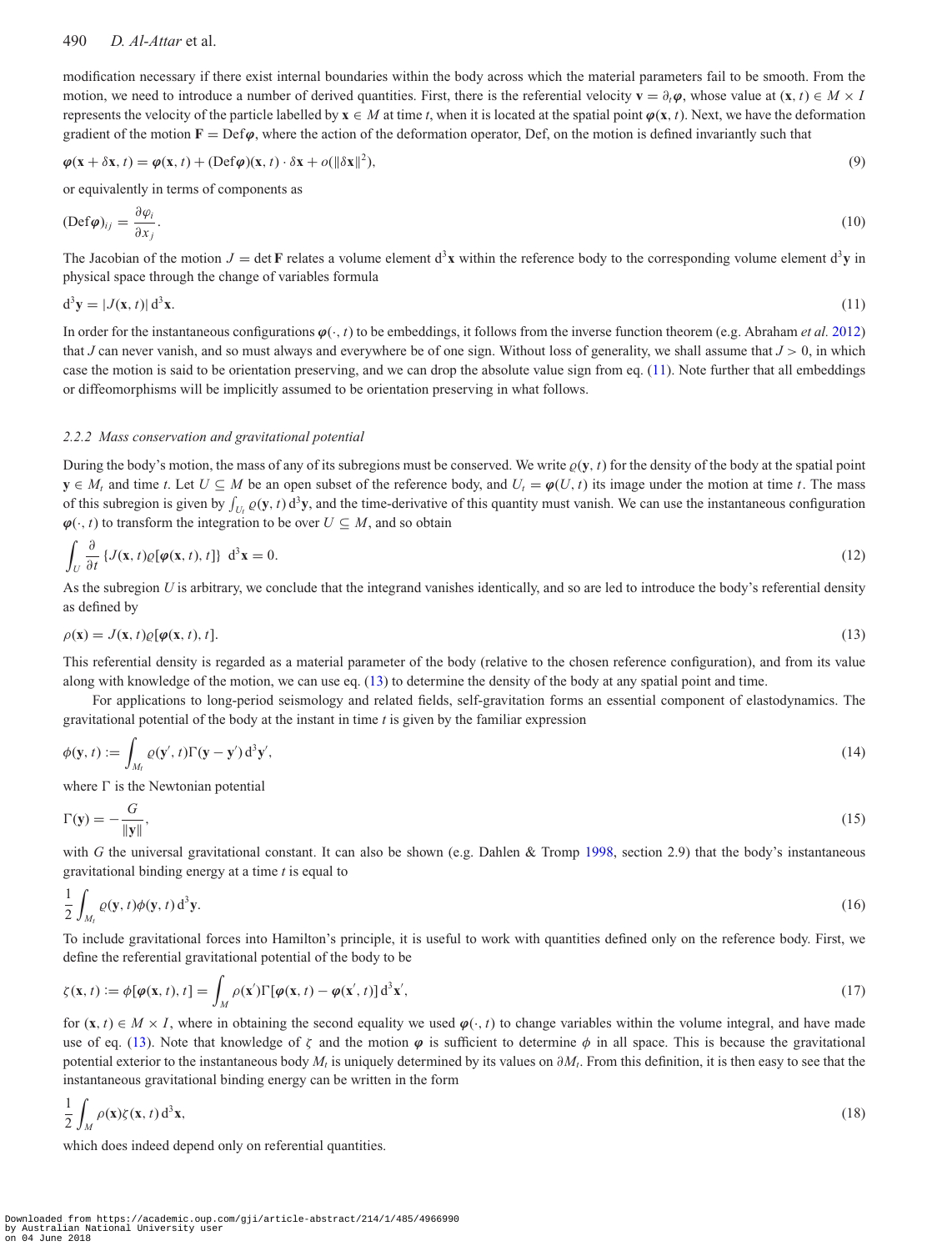#### *2.2.3 Equations of motion and Hamilton's principle*

There are a number of different methods for obtaining the equations of motion of finite elasticity in a solid body, with perhaps the most elementary being the integral balance laws for linear and angular momentum (e.g. Dahlen & Tromp [1998,](#page-21-1) section 2.7). For the analysis of particle relabelling transformations, however, we have found it more convenient to work with Hamilton's principle of stationary action. By doing so, we need only consider the transformation properties of a scalar-valued action, and so avoid most of the intricacies with tensor-valued quantities and associated differential operators. This variational principle is, however, only applicable within so-called hyperelastic bodies that have a well-defined elastic potential energy associated with changes to their shape. As a result, we are not able to consider dissipative mechanisms that can sometimes be important. The extension of particle relabelling transformations to finite viscoelastic bodies has been outlined in an appendix to AC16, and so our present focus on hyperelastic bodies does not represent a fundamental limitation. Furthermore, we restrict attention to the case of simple hyperelastic bodies, these being ones whose elastic potential energy depends on the motion in a local manner, and through only its first-order spatial derivatives (i.e. the deformation gradient). The need to consider higher-order or non-local formulations of hyperelasticity within geophysics has, to our knowledge, never been proposed.

For a simple hyperelastic body, the elastic potential energy associated with changes of its shape can be written in the following form

$$
\int_M W[\mathbf{x}, \mathbf{F}(\mathbf{x}, t)] \, \mathrm{d}^3 \mathbf{x},\tag{19}
$$

where *W* is known as the strain energy function of the the body, and we recall that  $\mathbf{F} = \mathrm{Def}\varphi$  is the deformation gradient associated with the motion. We note that this elastic potential energy shows no explicit dependence on the motion itself, with this fact reflecting the required invariance under superimposed rigid body translations. Similarly, the elastic potential energy has no explicit dependence on time, and must also be invariant under all superimposed rigid body rotations. These three properties of the elastic potential energy constitute the appropriate form of the principle of material frame indifference (e.g. Truesdell  $\&$  Noll [2004\)](#page-22-12) for simple hyperelastic bodies. To insure that the elastic potential energy is indeed invariant under all superimposed rigid body rotations, it may be shown using the polar decomposition theorem (e.g. Marsden & Hughes [1994\)](#page-21-45) that the strain energy function can only depend on the deformation gradient in terms of the right Cauchy–Green deformation tensor  $C = F^T F$ , and hence that this strain energy function takes the form

$$
W(\mathbf{x}, \mathbf{F}) = U(\mathbf{x}, \mathbf{C}),\tag{20}
$$

where *U* is some auxiliary function. Within AC16, it was shown that a stress-glut representation of a seismic source (Backus & Mulcahy [1976\)](#page-20-13) can be added into the problem by allowing the strain energy function to have the explicit time-dependence

$$
W(\mathbf{x}, t, \mathbf{F}) = U(\mathbf{x}, \mathbf{C}) - \frac{1}{2} \langle \mathfrak{S}(\mathbf{x}, t), \mathbf{C} \rangle, \qquad (21)
$$

where the stress glut  $\mathfrak S$  is a symmetric second-order tensor field.

Given the above definitions, we can now write down the action for a self-gravitating simple hyperelastic solid in the usual form

$$
\mathcal{S} := \int_{I} \int_{M} \left\{ \frac{1}{2} \rho(\mathbf{x}) \|\mathbf{v}(\mathbf{x}, t)\|^{2} - W[\mathbf{x}, t, \mathbf{F}(\mathbf{x}, t)] - \frac{1}{2} \rho(\mathbf{x}) \zeta(\mathbf{x}, t) \right\} d^{3} \mathbf{x} dt,
$$
\n(22)

where the Lagrangian density (i.e. the integrand) is given by the kinetic energy density minus potential energy terms associated both with elastic strain energy and the body's gravitational binding energy. Such an action is well known within the continuum mechanics literature (e.g. Marsden & Hughes [1994\)](#page-21-45), though we note that the inclusion of self-gravitation into the problem is due to Woodhouse & Deuss [\(2007\)](#page-22-13). This action is a function of the body's motion, meaning that for each motion  $\varphi$  it returns a single real number  $S[\varphi]$ . We note, however, the action depends on the given motion implicitly through the associated referential velocity **v**, deformation gradient **F** and referential gravitational potential  $\zeta$  as defined previously. It is also worth noting that Woodhouse & Deuss [\(2007\)](#page-22-13) handled gravitational terms in a different way, with these authors incorporating the gravitational potential  $\phi$  as an independent field within the variational problem via the method of Lagrangian multipliers. We have, however, found it simpler to work with the referential gravitational potential  $\zeta$ , and to regard it as a function of the motion as given by eq. (17).

To obtain the equations of motion for the body from Hamilton's principle, suppose we have been given the following initial conditions on the motion  $\varphi$  and the associated referential velocity **v**:

$$
\varphi(\mathbf{x},0) = \Phi(\mathbf{x}), \quad \mathbf{v}(\mathbf{x},0) = \mathbf{V}(\mathbf{x}). \tag{23}
$$

Let  $\bar{\varphi}: M \times I \times J \to \mathbb{R}^3$  be a smooth one-parameter family of motions indexed by  $\epsilon$  defined in some open neighbourhood *J* of 0, and satisfying the following conditions

$$
\overline{\varphi}(\mathbf{x}, t, 0) = \varphi(\mathbf{x}, t),\tag{24}
$$

$$
\overline{\varphi}(\mathbf{x},0,\epsilon) = \Phi(\mathbf{x}), \quad \overline{\mathbf{v}}(\mathbf{x},0,\epsilon) = \mathbf{V}(\mathbf{x}), \tag{25}
$$

$$
\partial_{\epsilon}\overline{\varphi}(\mathbf{x},T,\epsilon) = \mathbf{0}, \quad \partial_{\epsilon}\overline{\mathbf{v}}(\mathbf{x},T,\epsilon) = \mathbf{0},\tag{26}
$$

for all possible values of the arguments, and where we recall that  $I = [0, T]$  is the time-interval of interest. The first condition means that  $\epsilon = 0$  corresponds to the actual motion  $\varphi$  of the body, while the remaining conditions require that all motions within the one-parameter family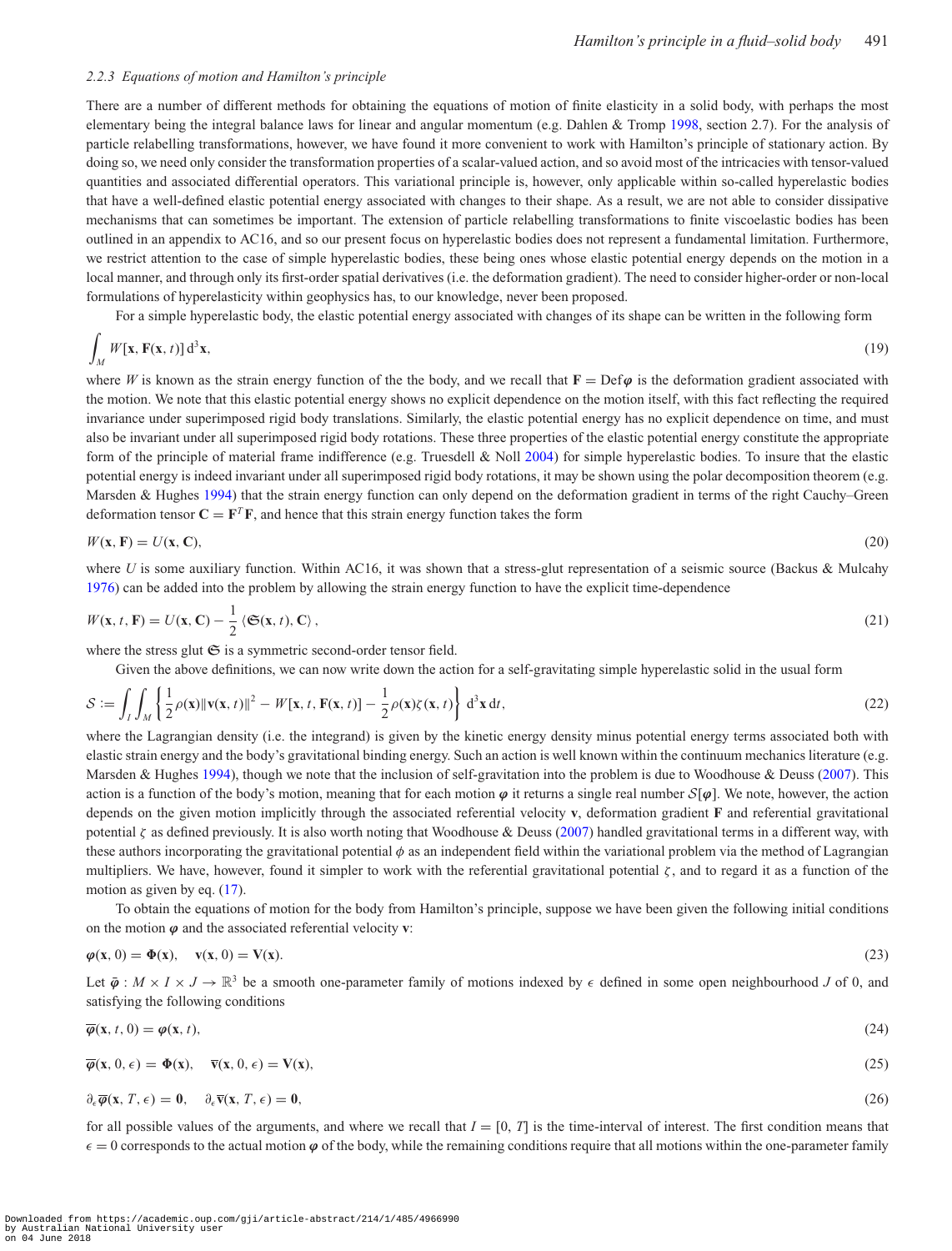satisfy the initial conditions and have the same terminal conditions. Such a one-parameter family  $\bar{\varphi}$  is known as a variation about  $\varphi$ , and we can use it to form the function

$$
\epsilon \mapsto \mathcal{S}[\overline{\varphi}(\cdot,\cdot,\epsilon)],\tag{27}
$$

where the right-hand side denotes the value of the action for the motion  $\overline{\varphi}(\cdot, \cdot, \epsilon)$  :  $M \times I \to \mathbb{R}^3$ . Hamilton's principle requires vanishing of the first variation of the action

$$
\frac{\mathrm{d}}{\mathrm{d}\epsilon} \mathcal{S}[\overline{\varphi}(\cdot,\cdot,\epsilon)]\bigg|_{\epsilon=0} = 0,\tag{28}
$$

for all possible variations about *ϕ*. The Euler–Lagrange equations and natural boundary conditions associated with this variational principle give the desired equations of motion for a simple hyperelastic body. A full derivation of these equations can be found within in section 2.5 of AC16, and leads to the familiar momentum equation

$$
\rho \, \partial_t \mathbf{v} - \mathbf{Div} \mathbf{T} - \rho \mathbf{y} = \mathbf{0},\tag{29}
$$

which is to hold for  $(\mathbf{x}, t) \in M \times I$ , where

$$
\mathbf{T}(\mathbf{x},t) = \frac{\partial W}{\partial \mathbf{F}}[\mathbf{x},t,\mathbf{F}(\mathbf{x},t)],
$$
\n(30)

is the first Piola–Kirchhoff stress tensor whose divergence is defined as

$$
(\text{Div} \mathbf{T})_i := \partial_j T_{ij},\tag{31}
$$

and  $\gamma$  is the referential gravitational acceleration

$$
\mathbf{y}(\mathbf{x},t) := -\int_M \rho(\mathbf{x}')(\nabla \Gamma)[\varphi(\mathbf{x},t) - \varphi(\mathbf{x}',t)] \, \mathrm{d}^3 \mathbf{x}'.\tag{32}
$$

These equations are subject to the boundary condition

$$
\mathbf{t}(\mathbf{x},t) = \mathbf{T}(\mathbf{x},t) \cdot \hat{\mathbf{n}}(\mathbf{x}) = \mathbf{0},\tag{33}
$$

for all  $(x, t) \in \partial M \times I$  where  $\hat{\mathbf{n}}$  is the outward unit normal vector, and **t** denotes the referential traction vector on  $\partial M$ .

In obtaining these results we have, however, assumed that the material parameters  $\rho$  and *W* depend smoothly on **x**  $\in$  *M*. If, instead, these parameters fail to be smooth, then our approach requires slight modification. The situation of greatest practical interest is when  $\rho$ and *W* are piecewise-smooth, with their discontinuities forming closed, smooth, non-intersecting, 2-D surfaces within the body. Across each such solid–solid boundary the motion must be continuous, but we cannot assume that it will have continuous spatial derivatives. We must, therefore, enlarge the configuration space of possible motions to include piecewise-smooth embeddings that are continuous across solid–solid boundaries. Having done this, derivation of the equations of motion proceeds largely as before, except we now obtain the familiar condition that the referential traction is continuous across each solid–solid boundary. Because solid–solid boundaries can be handled in this straightforward manner, we shall leave their presence implicit in what follows to simplify the presentation.

#### *2.2.4 Motion relative to a steadily rotating reference frame*

The equations of motion obtained in Section 2.2 are defined relative to an inertial reference frame. For applications in global seismology or geodesy, it is often more convenient to use a non-inertial reference frame that approximately corotates with the Earth. As we consider only internal forces acting on the earth model, we can select an inertial reference frame relative to which the body's centre of mass is fixed at the origin. We can then introduce a non-inertial frame undergoing a steady rotation about an axis passing through the centre of mass. Such a rotating frame is related to the inertial frame by a rotation matrix **R**(*t*) (i.e. orthogonal with unit determinant). We then define the associated angular velocity matrix

$$
\hat{\mathbf{\Omega}} = \mathbf{R}(t)^T \frac{d\mathbf{R}}{dt}(t),\tag{34}
$$

which is readily seen to be antisymmetric, and is constant by definition for a steady rotation. Without loss of generality, we assume that  $R(0) = 1$ . Relative to the inertial reference frame, we can then decompose the motion in the form

$$
\varphi(\mathbf{x},t) = \mathbf{R}(t) \cdot \varphi_b(\mathbf{x},t),\tag{35}
$$

where  $\varphi_b : M \times I \to \mathbb{R}^3$  represents the internal motion with respect to the steadily rotating reference frame. A simple calculation using eq. (34) shows that

$$
\mathbf{v}(\mathbf{x},t) = \mathbf{R}(t) \cdot [\mathbf{v}_b(\mathbf{x},t) + \hat{\mathbf{\Omega}} \cdot \boldsymbol{\varphi}_b(\mathbf{x},t)], \quad \mathbf{F}(\mathbf{x},t) = \mathbf{R}(t)\mathbf{F}_b(\mathbf{x},t),
$$
\n(36)

where we have defined

$$
\mathbf{v}_b(\mathbf{x},t) = (\partial_t \boldsymbol{\varphi}_b)(\mathbf{x},t), \quad \mathbf{F}_b(\mathbf{x},t) = (\mathrm{Def}\boldsymbol{\varphi}_b)(\mathbf{x},t). \tag{37}
$$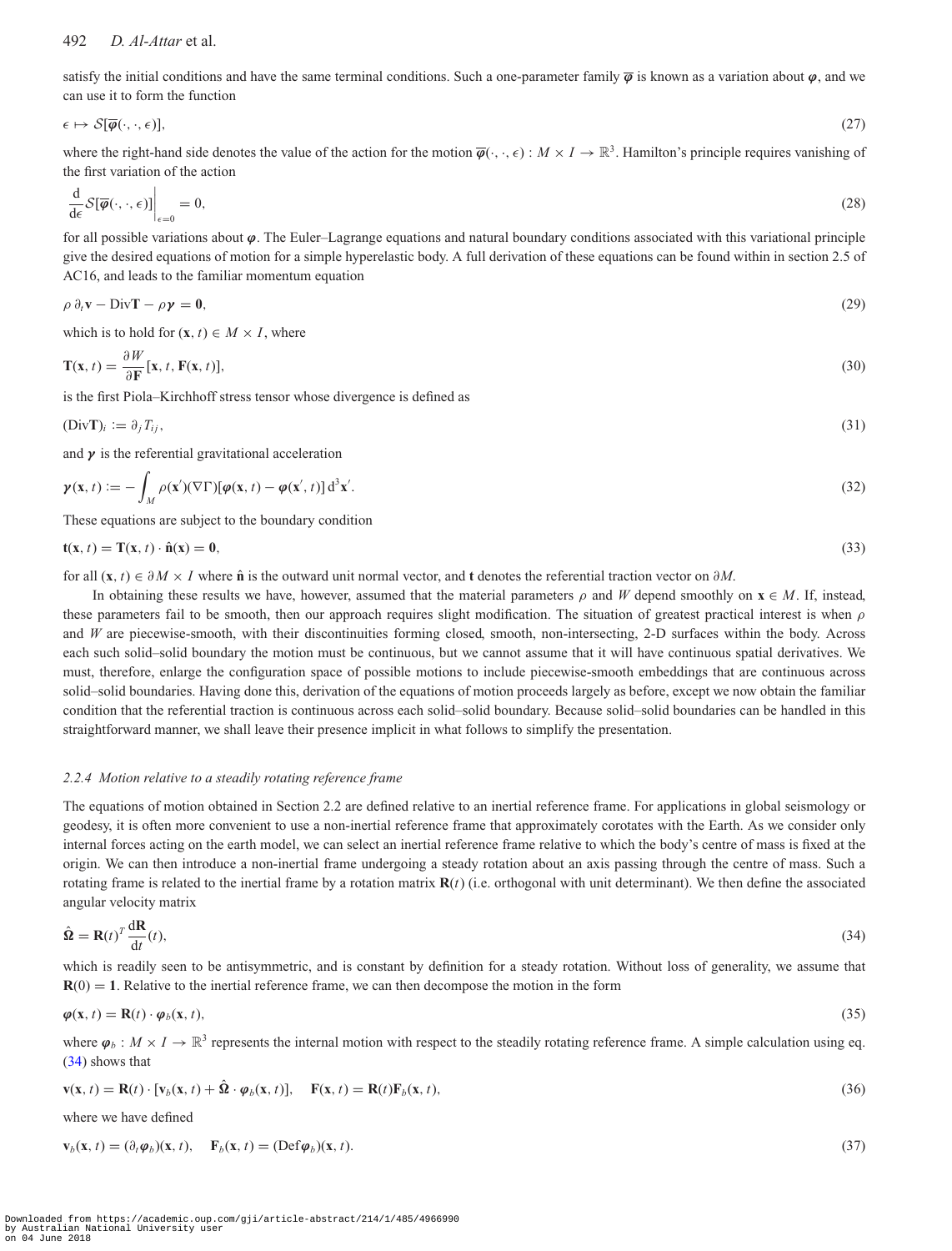As is well known (e.g. Holm *et al.* [2009\)](#page-21-47), there exists a unique angular velocity vector  $t \mapsto \Omega \in \mathbb{R}^3$  such that for any  $a \in \mathbb{R}^3$  we have  $\hat{\Omega} \cdot \mathbf{a} = \Omega \times \mathbf{a}$ , and so we can write the above expression for the velocity relative to the inertial reference frame as

$$
\mathbf{v}(\mathbf{x},t) = \mathbf{R}(t) \cdot [\mathbf{v}_b(\mathbf{x},t) + \mathbf{\Omega} \times \boldsymbol{\varphi}_b(\mathbf{x},t)].
$$
\n(38)

Substituting these expressions into the action in eq. (22), we obtain

$$
\mathcal{S}[\varphi] = \int_{I} \int_{M} \left\{ \frac{1}{2} \rho(\mathbf{x}) \|\mathbf{v}_{b}(\mathbf{x},t) + \mathbf{\Omega} \times \varphi_{b}(\mathbf{x},t)\|^{2} - W[\mathbf{x},t,\mathbf{F}_{b}(\mathbf{x},t)] - \frac{1}{2} \rho(\mathbf{x}) \zeta_{b}(\mathbf{x},t) \right\} d^{3} \mathbf{x} dt,
$$
\n(39)

where the referential gravitational potential associated with the internal motion is given by

$$
\zeta_b(\mathbf{x},t) := \int_M \rho(\mathbf{x}') \Gamma[\boldsymbol{\varphi}_b(\mathbf{x},t) - \boldsymbol{\varphi}_b(\mathbf{x}',t)] \, \mathrm{d}^3 \mathbf{x}',\tag{40}
$$

with the subscript added to  $\zeta_h$  for notational symmetry, and we have used

$$
W[\mathbf{x}, t, \mathbf{R}(t)\mathbf{F}_b(\mathbf{x}, t)] = W[\mathbf{x}, t, \mathbf{F}_b(\mathbf{x}, t)],
$$
\n(41)

which follows from the principle of material frame indifference. As the value of the action does not depend explicitly on **R**, it will be convenient to define a reduced action

$$
\mathcal{S}_b[\varphi_b] := \int_I \int_M \left\{ \frac{1}{2} \rho(\mathbf{x}) \|\mathbf{v}_b(\mathbf{x}, t) + \mathbf{\Omega} \times \varphi_b(\mathbf{x}, t)\|^2 - W[\mathbf{x}, t, \mathbf{F}_b(\mathbf{x}, t)] - \frac{1}{2} \rho(\mathbf{x}) \zeta_b(\mathbf{x}, t) \right\} d^3 \mathbf{x} dt,
$$
\n(42)

which is a function of the internal motion  $\varphi_b$  alone. In determining equations of motion associated with  $S_b$ , we only need to consider the modified kinetic energy term whose first variation is given by

$$
\int_{I} \int_{M} \rho \left\langle \mathbf{v}_{b} + \mathbf{\Omega} \times \boldsymbol{\varphi}_{b}, \delta \mathbf{v}_{b} + \mathbf{\Omega} \times \delta \boldsymbol{\varphi}_{b} \right\rangle d^{3} \mathbf{x} dt,
$$
\n(43)

and, on integration by parts, this can be written as

$$
-\int_{I}\int_{M}\rho\left(\partial_{t}\mathbf{v}_{b}+2\mathbf{\Omega}\times\mathbf{v}_{b}+\mathbf{\Omega}\times(\mathbf{\Omega}\times\boldsymbol{\varphi}_{b}),\delta\boldsymbol{\varphi}_{b}\right)\,d^{3}\mathbf{x}\,dt.
$$
\n(44)

It follows that the momentum equation relative to the rotating reference frame is given by

$$
\rho \partial_t \mathbf{v}_b + 2\rho \mathbf{\Omega} \times \mathbf{v}_b + \rho \mathbf{\Omega} \times (\mathbf{\Omega} \times \boldsymbol{\varphi}_b) - \text{Div} \mathbf{T}_b - \rho \mathbf{y}_b = \mathbf{0},\tag{45}
$$

where  $\mathbf{T}_b$  and  $\mathbf{y}_b$  are, respectively, the first Piola–Kirchhoff stress tensor and referential gravitational acceleration of the internal motion. The additional terms in eq. (45) are the familiar Coriolis and centrifugal accelerations associated with the steadily rotating reference frame, while the boundary and initial conditions for the problem have identical form to those in Section 2.2. Within this derivation, it has been necessary to use subscripts to denote terms associated with the internal motion  $\varphi_b$  relative to the steadily rotating reference frame. In the remainder of this paper, however, we shall always work relative to such a steadily rotating reference frame with angular velocity  $\Omega$ , and will from here on drop the associated subscripts to avoid notational clutter.

#### **2.3 Applications to a fluid–solid body**

We now extend Hamilton's principle to a simple hyperelastic body comprised of fluid and solid sub-bodies. For simplicity, we assume that the reference body *M* is diffeomorphic to a closed ball in  $\mathbb{R}^3$ , and that it is decomposed in the form  $M = M_1 \cup M_2$  with referential fluid–solid boundary  $\Sigma = M_1 \cap M_2$  being diffeomorphic to a two-sphere. We let  $M_1$  denote the enclosed 'core' of the body, but note that it does not matter which of the sub-bodies is fluid in what follows. Practically speaking, this situation corresponds to the case of a planet with a fluid core and solid mantle, or a solid planet with a global surface ocean. The modifications necessary to extend our approach to more complicated bodies (e.g. those, such as the Earth, possessing a solid inner core) are largely notational, and will be outlined in Section 2.3.3.

A simple hyperelastic material is fluid if its strain energy function *W* depends on the deformation gradient **F** only through the Jacobian  $J = \det F$ , and in this case we can write

$$
W(\mathbf{x}, t, \mathbf{F}) = V(\mathbf{x}, t, J),\tag{46}
$$

for some auxiliary strain energy function *V* (e.g. Noll [1974\)](#page-21-44). Physically, such a constitutive relation describes a compressible but inviscid fluid. Making use of Jacobi's formula

$$
\frac{\partial J}{\partial \mathbf{F}} = J\mathbf{F}^{-T},\tag{47}
$$

where **F**<sup>−*T*</sup> denotes the inverse transpose of the deformation gradient (e.g. Holzapfel [2000,](#page-21-48) section 1.7), the first Piola–Kirchhoff stress tensor in such a fluid takes the form

$$
\mathbf{T} = -pJ\mathbf{F}^{-T},\tag{48}
$$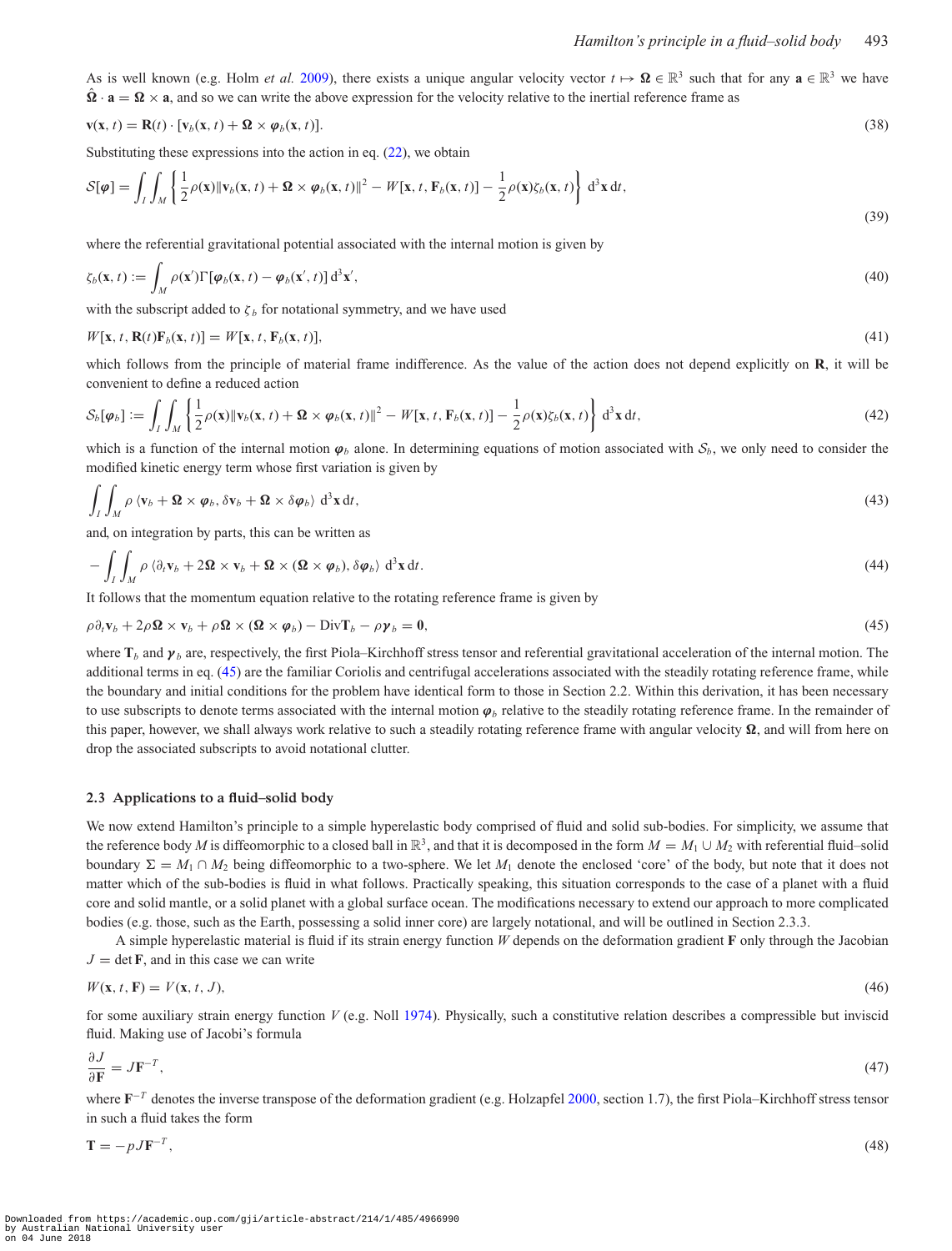where  $p = -\partial V/\partial J$  is the referential pressure.

Consider two particles on either side of the fluid–solid boundary that are instantaneously adjacent at some time. During the subsequent motion of the body, these particles can separate from one another as the fluid slides tangentially past the moving solid interface. It follows that the motion of such a body can be discontinuous across the fluid–solid boundary, and so we must modify the definition of the problem's configuration space. If, however, we consider the restriction  $\varphi_i = \varphi|_{M \times I}$  of the motion to the subregion  $M_i$ , then this should still be a smooth orientation preserving embedding into  $\mathbb{R}^3$  for each given time. Furthermore, as the images of  $M_1$  and  $M_2$  cannot separate nor interpenetrate during the overall motion of the body, we require that the image of the boundary  $\Sigma$  under the two mappings satisfies

$$
\varphi_1(\Sigma, t) = \varphi_2(\Sigma, t), \tag{49}
$$

for  $t \in I$ . This relation does not require the point-wise equality  $\varphi_1(\mathbf{x}, t) = \varphi_2(\mathbf{x}, t)$ , but only the weaker condition that for each  $\mathbf{x} \in \Sigma$  there is, at time *t*, a unique point  $\mathbf{x}' \in \Sigma$  such that  $\varphi_1(\mathbf{x}, t) = \varphi_2(\mathbf{x}', t)$ . The problem's configuration space, therefore, comprises ordered pairs

$$
(\varphi_1, \varphi_2) \in \text{Emb}(M_1; \mathbb{R}^3) \times \text{Emb}(M_2; \mathbb{R}^3)
$$
\n
$$
(50)
$$

of orientation preserving embeddings subject to the tangential slip constraint in eq. (49). There is no potential energy associated specifically with such tangential slip at a fluid–solid boundary, and so the action of a fluid–solid body relative to a steadily rotating reference frame is identical to that in eq. (42). It will, however, be useful to regard this action as a function of the mappings  $\varphi_1$  and  $\varphi_2$  separately, and so write

$$
\mathcal{S}[\varphi_1, \varphi_2] := \sum_{j=1}^2 \int_I \int_{M_j} \left\{ \frac{1}{2} \rho_j(\mathbf{x}) \|\mathbf{v}_j(\mathbf{x}, t) + \mathbf{\Omega} \times \varphi_j(\mathbf{x}, t)\|^2 - W_j[\mathbf{x}, t, \mathbf{F}_j(\mathbf{x}, t)] - \frac{1}{2} \rho_j(\mathbf{x}) \zeta_j(\mathbf{x}, t) \right\} d^3 \mathbf{x} dt,
$$
\n(51)

where we have added subscripts to the various terms to denote the sub-bodies in which they are defined, and where the restriction  $\zeta_i$  of the referential gravitational potential to the sub-body  $M_i$  can be decomposed in the form

$$
\zeta_j(\mathbf{x},t) := \sum_{k=1}^2 \int_{M_k} \rho_k(\mathbf{x}') \Gamma[\boldsymbol{\varphi}_j(\mathbf{x},t) - \boldsymbol{\varphi}_k(\mathbf{x}',t)] \, d^3 \mathbf{x}'. \tag{52}
$$

#### *2.3.1 A first derivation using constrained variations*

Starting from the action in eq. (51), we will directly apply Hamilton's principle to obtain the equations of motion for the body. In doing so, we must take account of the tangential slip constraint in eq. (49) which limits the admissible variation about the motion. All such variations of the motion

$$
\epsilon \mapsto \{\bar{\varphi}_1(\cdot,\cdot,\epsilon), \bar{\varphi}_2(\cdot,\cdot,\epsilon)\},\tag{53}
$$

must satisfy eq. (49), and so the composite mapping

$$
\bar{\chi}(\cdot, t, \epsilon) = \bar{\varphi}_1(\cdot, t, \epsilon)|_{\Sigma}^{-1} \circ \bar{\varphi}_2(\cdot, t, \epsilon)|_{\Sigma},\tag{54}
$$

is a well-defined element of the diffeomorphism group Diff( $\Sigma$ ) (note here that  $\circ$  denotes the composition of two functions as defined by  $(f \circ g)(x) = f[g(x)]$ . As the curve  $\epsilon \mapsto \bar{\chi}(x, t, \epsilon) \in \Sigma$  passes through the point  $\chi(x, t) := \bar{\chi}(x, t, 0)$  when  $\epsilon = 0$ , it follows that the vector

$$
\delta \chi(\mathbf{x},t) = (\partial_{\epsilon} \chi)(\mathbf{x},t,0) \tag{55}
$$

lies in the tangent space of  $\Sigma$  at  $\chi(\mathbf{x}, t)$ . For any  $\mathbf{x} \in \Sigma$ , we have by definition

$$
\bar{\varphi}_1 \circ \bar{\chi} = \bar{\varphi}_2,\tag{56}
$$

and differentiating with respect to  $\epsilon$ , we obtain

 $\delta \varphi_1 \circ \chi + (\mathbf{F}_1 \circ \chi) \cdot \delta \chi = \delta \varphi_2,$  (57)

where we have defined

$$
\delta \varphi_j = \frac{\partial \bar{\varphi}_j}{\partial \epsilon}\bigg|_{\epsilon=0}.
$$
\n(58)

Using this result, we can obtain the equations of motion by setting

$$
\delta S = \left. \frac{\mathrm{d}}{\mathrm{d}\epsilon} S[\bar{\varphi}_1(\cdot,\cdot,\epsilon),\bar{\varphi}_2(\cdot,\cdot,\epsilon)] \right|_{\epsilon=0} = 0,\tag{59}
$$

Downloaded from https://academic.oup.com/gji/article-abstract/214/1/485/4966990 by Australian National University user on 04 June 2018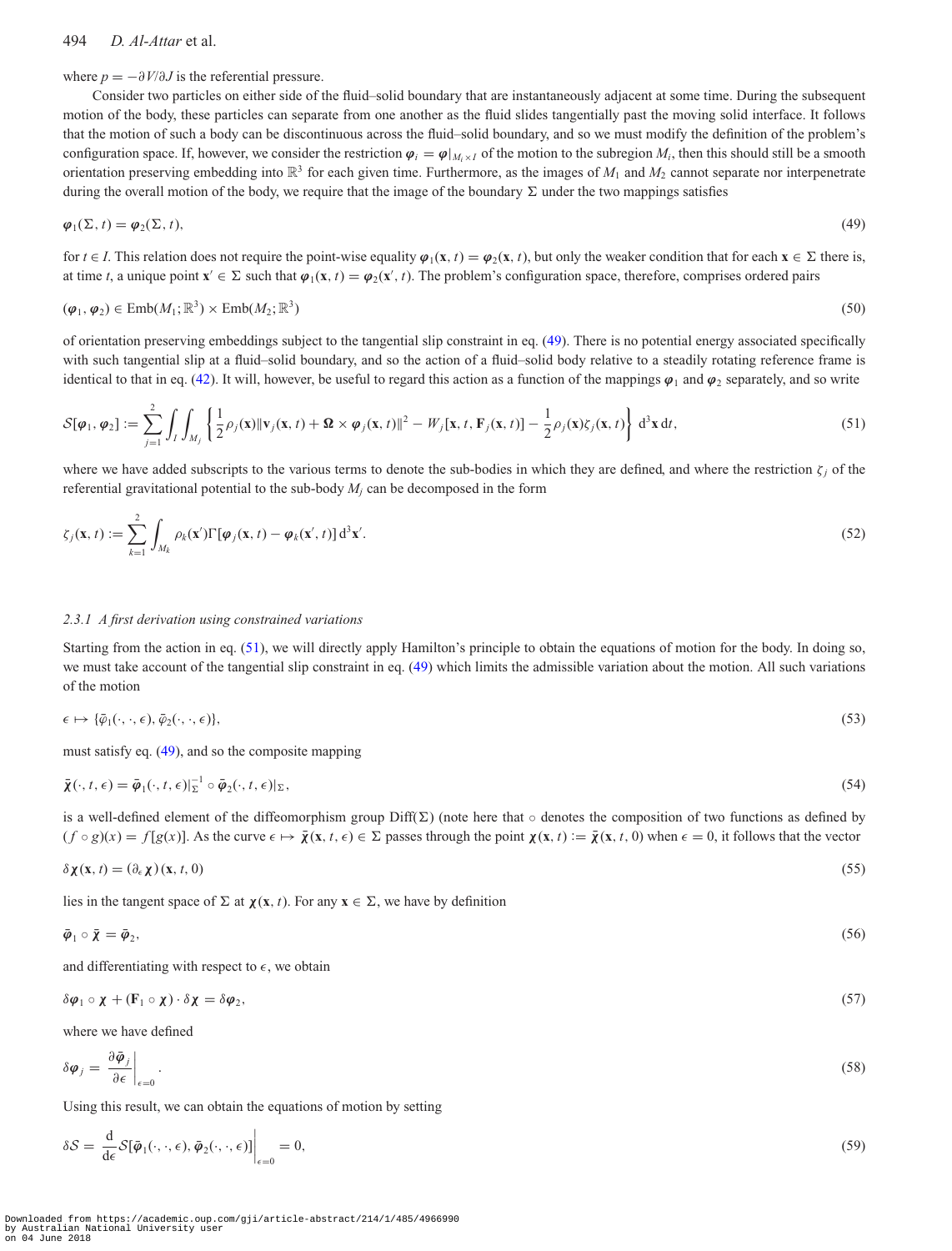for all possible variations of the motion. Calculation of the first variation of the action proceeds almost exactly as in section 2.5 of AC16, and leads to

$$
\delta S = -\sum_{j=1}^{2} \int_{I} \int_{M_{j}} \langle \rho \partial_{i} \mathbf{v}_{j} + 2 \rho_{j} \mathbf{\Omega} \times \mathbf{v}_{j} + \rho_{j} \mathbf{\Omega} \times (\mathbf{\Omega} \times \boldsymbol{\varphi}_{j}) - \text{Div} \mathbf{T}_{j} - \rho_{j} \mathbf{\gamma}_{j}, \delta \boldsymbol{\varphi}_{j} \rangle d^{3} \mathbf{x} dt - \int_{I} \int_{\partial M} \langle \mathbf{t}_{2}, \delta \boldsymbol{\varphi}_{2} \rangle dS dt + \int_{I} \int_{\Sigma} \langle \mathbf{t}_{2}, \delta \boldsymbol{\varphi}_{2} \rangle dS dt - \int_{I} \int_{\Sigma} \langle \mathbf{t}_{1}, \delta \boldsymbol{\varphi}_{1} \rangle dS dt,
$$
 (60)

where  $\mathbf{T}_i$  is the first Piola–Kirchhoff stress tensor within the *j*th sub-body,  $\mathbf{t}_i = \mathbf{T}_i \cdot \hat{\mathbf{n}}$  is the associated referential traction vector, and  $\gamma_i$  is the restriction of the referential gravitational acceleration to  $M_i$  which can be decomposed as

$$
\boldsymbol{\gamma}_j(\mathbf{x},t) := -\sum_{k=1}^2 \int_{M_k} \rho_j(\mathbf{x}')(\nabla \Gamma) [\boldsymbol{\varphi}_j(\mathbf{x},t) - \boldsymbol{\varphi}_k(\mathbf{x}',t)] \, \mathrm{d}^3 \mathbf{x}'. \tag{61}
$$

As  $\delta \varphi_i$  within the interior of  $M_i$  is arbitrary, we obtain the usual momentum equation

$$
\rho_j \partial_t \mathbf{v}_j + 2 \rho_j \mathbf{\Omega} \times \mathbf{v}_j + \rho_j \mathbf{\Omega} \times (\mathbf{\Omega} \times \boldsymbol{\varphi}_j) - \text{Div} \mathbf{T}_j - \rho_j \mathbf{\gamma}_j = \mathbf{0},\tag{62}
$$

within each sub-body, and similarly arrive at the free-surface condition  $t_2 = 0$  on  $\partial M$ . To deal with the remaining boundary terms, we recall that the variations of the motion are subject to eq. (57). We then use  $\chi(\cdot,t) \in \text{Diff}(\Sigma)$  to perform the following change of variables:

$$
\int_{\Sigma} \langle \mathbf{t}_1, \delta \varphi_1 \rangle \, \mathrm{d}S = \int_{\Sigma} J_{\chi} \langle \mathbf{t}_1 \circ \chi, \delta \varphi_1 \circ \chi \rangle \, \mathrm{d}S,\tag{63}
$$

where  $J_{\chi}$  is the surface Jacobian associated with  $\chi(\cdot,t) \in \text{Diff}(\Sigma)$  (e.g. Abraham *et al.* [2012\)](#page-20-9), and using eq. (57) to relate the perturbations δ $\varphi$ <sub>1</sub> and δ $\varphi$ <sub>2</sub> on Σ, we arrive at

$$
\int_{I} \int_{\Sigma} \langle \mathbf{t}_{2}, \delta \varphi_{2} \rangle \, dS \, dt - \int_{I} \int_{\Sigma} \langle \mathbf{t}_{1}, \delta \varphi_{1} \rangle \, dS \, dt = \int_{I} \int_{\Sigma} \langle \mathbf{t}_{2} - J_{\chi} \mathbf{t}_{1} \circ \chi, \delta \varphi_{2} \rangle \, dS \, dt + \int_{I} \int_{\Sigma} J_{\chi} \langle (\mathbf{F}_{1} \circ \chi)^{T} \cdot (\mathbf{t}_{1} \circ \chi), \delta \chi \rangle \, dS \, dt. \tag{64}
$$

The perturbation  $\delta \varphi_2$  is arbitrary on  $\Sigma$ , and so we obtain the condition

$$
\mathbf{t}_2 = J_{\chi} \mathbf{t}_1 \circ \chi. \tag{65}
$$

The perturbation  $\delta \chi$  is subject to the constraint that it is tangent to  $\Sigma$  at  $\chi(\mathbf{x}, t)$ , and this implies that  $(\mathbf{F}_1 \circ \chi)^T \cdot (\mathbf{t}_1 \circ \chi)$  must be normal to  $\Sigma$  at this point. Recalling the form of the first Piola–Kirchhoff stress tensor within a fluid given in eq. (48), it is then clear that

$$
\mathbf{t}_1 = -p_1 J_1 \mathbf{F}_1^{-T} \cdot \hat{\mathbf{n}}.\tag{66}
$$

The first condition in eq. (65) expresses the continuity of traction between surface elements located on the lower and upper sides of the fluid– solid boundary that are instantaneously adjacent—the presence of the surface Jacobian is due to these referential tractions being measured per unit area at different points on the reference boundary. The second condition in eq. (66) shows that the traction on the fluid–solid boundary is, as expected, always parallel to the boundary's instantaneous normal. These two conditions at a fluid–solid boundary are equivalent to those obtained in the original discussion of this problem by Woodhouse & Dahlen [\(1978\)](#page-22-2) based on Newton's third law of motion. As noted in Section 1, Brazda *et al.* [\(2017\)](#page-20-12) have also recently presented a variational principle for such fluid–solid elastic bodies. While the final form of the equations of motion they obtain is equivalent to ours, it is notable that these authors include an additional surface integral term into their action associated with tangential slip. The physical meaning and need for such a term is, in our view, unclear.

## *2.3.2 A second derivation using Lagrange multipliers*

We now show that the equations of motion for a fluid–solid body can also be obtained from an unconstrained variational principle through the introduction of an appropriate Lagrangian multiplier field. When considering the linearized equations of motion, it will be this second variational principle that is easiest to apply, as we need not then consider the tangential slip constraint explicitly when forming a quadratic expansion of the action.

To proceed, we must reformulate the tangential slip constraint given in eq. (49) in a point-wise manner. As we assumed that  $\Sigma$  is diffeomorphic to a two-sphere, there exists a smooth function  $\sigma : \mathbb{R}^3 \to \mathbb{R}$  such that this surface can be expressed in the form

$$
\Sigma = \sigma^{-1}(0) := \{ \mathbf{x} \in \mathbb{R}^3 \mid \sigma(\mathbf{x}) = 0 \},\tag{67}
$$

and where  $\nabla \sigma|_{\Sigma}$  is everywhere non-zero (e.g. Abraham *et al.* [2012\)](#page-20-9). For example, if  $\Sigma$  is equal to the unit two-sphere, then we can take  $\sigma(\mathbf{x}) = ||\mathbf{x}|| - 1$ . Note that  $\nabla \sigma|_{\Sigma}$  is parallel to the boundary's outward unit normal vector  $\hat{\mathbf{n}}$ , and that  $\sigma$  can always be chosen so that these two vector fields are equal if desired. Given such a function, then for any element  $\chi$  of the diffeomorphism group Diff( $\Sigma$ ) we have  $\sigma \circ \chi = 0$  identically. If a pair of embeddings  $(\varphi_1, \varphi_2) \in \text{Emb}(M_1; \mathbb{R}^3) \times \text{Emb}(M_2; \mathbb{R}^3)$  do satisfy eq. (49), then we have noted previously that  $\varphi_1^{-1} \circ \varphi_2 \in \text{Diff}(\Sigma)$ , and so we obtain

$$
\sigma \circ \varphi_1^{-1} \circ \varphi_2 = 0, \tag{68}
$$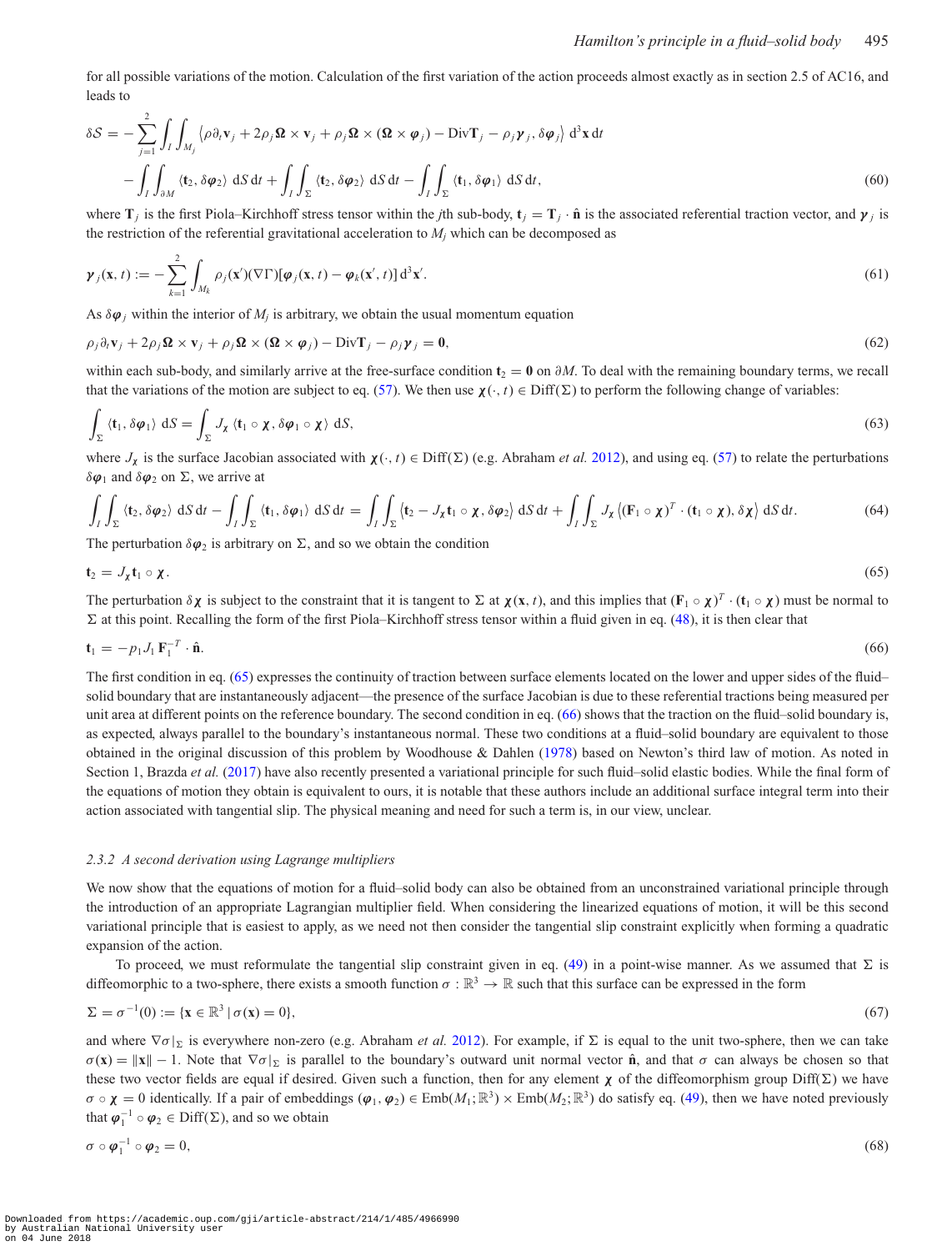on all of  $\Sigma$ . This condition is almost the required point-wise expression of the tangential slip constraint, but it is not well defined for all elements of  $\text{Emb}(M_1; \mathbb{R}^3) \times \text{Emb}(M_2; \mathbb{R}^3)$ . Indeed, the composition  $(\varphi_1^{-1} \circ \varphi_2)|_{\Sigma}$  can only be formed if we have  $\varphi_2(\Sigma) \subseteq \varphi_1(M_1)$ . To remove this problem, we now require that *ϕ*<sub>1</sub> belongs to the diffeomorphism group Diff( $\mathbb{R}^3$ ), and hence that  $\boldsymbol{\varphi}_1^{-1}$  is well defined for all points in  $\mathbb{R}^3$ . Having done this, it is clear that if  $(\varphi_1, \varphi_2) \in \text{Diff}(\mathbb{R}^3) \times \text{Emb}(M_2; \mathbb{R}^3)$  is such that eq. (68) holds, then  $(\varphi_1|_{M_1}, \varphi_2) \in \text{Emb}(M_1; \mathbb{R}^3) \times \text{Emb}(M_2; \mathbb{R}^3)$ satisfies the tangential slip condition as previously formulated.

Having obtained this point-wise formulation of the tangential slip constraint, we introduce the following modified action for the fluid–solid body

$$
\mathcal{S}[\varphi_1, \varphi_2, \varpi] := \sum_{j=1}^2 \int_I \int_{M_j} \left\{ \frac{1}{2} \rho_j(\mathbf{x}) \|\mathbf{v}_j(\mathbf{x}, t) + \mathbf{\Omega} \times \varphi_j(\mathbf{x}, t)\|^2 - W_j[\mathbf{x}, t, \mathbf{F}_j(\mathbf{x}, t)] - \frac{1}{2} \rho_j(\mathbf{x}) \zeta_j(\mathbf{x}, t) \right\} d^3 \mathbf{x} dt + \int_I \int_{\Sigma} \varpi(\mathbf{x}, t) (\sigma \circ \mathbf{\chi})(\mathbf{x}, t) dS dt,
$$
\n(69)

where for each time  $(\varphi_1(\cdot, t), \varphi_2(\cdot, t)) \in \text{Diff}(\mathbb{R}^3) \times \text{Emb}(M_2; \mathbb{R}^3)$ , and we have defined

$$
\chi(\cdot,t) = \varphi_1(\cdot,t)^{-1} \circ \varphi_2(\cdot,t)|_{\Sigma},\tag{70}
$$

for convenience. This action is a function of the motions  $\varphi_1$  and  $\varphi_2$  along with the Lagrange multiplier field  $\varpi$  needed to enforce the tangential slip constraint in eq. (68). Importantly, within the action, the fields  $\varphi_1$ ,  $\varphi_2$  and  $\varpi$  are all subject to independent variations. It will clear below that the form of  $\varphi_1$  outside of  $M_1$  is not determined by, and has no effect on, the resulting equations of motion. The extension of this mapping to be defined on all of  $\mathbb{R}^3$  is, however, a necessary technical artifice that allows the tangential slip constraint in eq. (49) to be suitably reformulated within the framework of Lagrangian multipliers.

To obtain the equations of motion, we again need to calculate the first variation of the action with respect to each of its arguments. The variation with respect to the Lagrangian multiplier field is trivial, and yields the tangential slip condition in eq. (68) which we assume to hold for the remainder of the derivation. Variation of the volumetric terms in the action leads, as before, to eq. (60). To vary the surface integral term with respect to the motion, we first use the fact that  $\chi(\cdot, t) \in \text{Diff}(\Sigma)$  to write

$$
\boldsymbol{\varphi}_1 \circ \boldsymbol{\chi} = \boldsymbol{\varphi}_2,\tag{71}
$$

where it is understood that the composition is with respect to the spatial variables at a fixed time. Using the chain rule, we obtain the relation

$$
\delta \chi = (\mathbf{F}_1 \circ \chi)^{-1} \cdot (\delta \varphi_2 - \delta \varphi_1 \circ \chi), \tag{72}
$$

which is equivalent to eq. (57). The first variation of the action can now be written

$$
\delta S = -\sum_{j=1}^{2} \int_{I} \int_{M_{j}} \langle \rho \partial_{i} \mathbf{v}_{j} + 2 \rho_{j} \mathbf{\Omega} \times \mathbf{v}_{j} + \rho_{j} \mathbf{\Omega} \times (\mathbf{\Omega} \times \boldsymbol{\varphi}_{j}) - \text{Div} \mathbf{T}_{j} - \rho_{j} \mathbf{\gamma}_{j}, \delta \boldsymbol{\varphi}_{j} \rangle d^{3} \mathbf{x} dt - \int_{I} \int_{\partial M} \langle \mathbf{t}_{2}, \delta \boldsymbol{\varphi}_{2} \rangle dS dt + \int_{I} \int_{\Sigma} \langle \mathbf{t}_{2}, \delta \boldsymbol{\varphi}_{2} \rangle dS dt - \int_{I} \int_{\Sigma} \langle \mathbf{t}_{1}, \delta \boldsymbol{\varphi}_{1} \rangle dS dt + \int_{I} \int_{\Sigma} \varpi \langle (\mathbf{F}_{1} \circ \mathbf{\chi})^{-T} \cdot (\nabla \sigma \circ \mathbf{\chi}), \delta \boldsymbol{\varphi}_{2} - \delta \boldsymbol{\varphi}_{1} \circ \mathbf{\chi} \rangle dS dt,
$$
(73)

and using use  $\chi(\cdot, t)$  to change variables within the fourth term, we obtain

$$
\delta S = -\sum_{j=1}^{2} \int_{I} \int_{M_{j}} \langle \rho_{j} \partial_{t} \mathbf{v}_{j} + 2 \rho_{j} \mathbf{\Omega} \times \mathbf{v}_{j} + \rho_{j} \mathbf{\Omega} \times (\mathbf{\Omega} \times \boldsymbol{\varphi}_{j}) - \text{Div} \mathbf{T}_{j} - \rho_{j} \mathbf{\gamma}_{j}, \delta \boldsymbol{\varphi}_{j} \rangle d^{3} \mathbf{x} dt - \int_{I} \int_{\partial M} \langle \mathbf{t}_{2}, \delta \boldsymbol{\varphi}_{2} \rangle dS dt + \int_{I} \int_{\Sigma} \langle \mathbf{t}_{2} + \boldsymbol{\varpi} \left( \mathbf{F}_{1} \circ \mathbf{\chi} \right)^{-T} \cdot (\nabla \boldsymbol{\sigma} \circ \mathbf{\chi}), \delta \boldsymbol{\varphi}_{2} \rangle dS dt - \int_{I} \int_{\Sigma} \langle J_{\chi} \mathbf{t}_{1} \circ \mathbf{\chi} + \boldsymbol{\varphi} \left( \mathbf{F}_{1} \circ \mathbf{\chi} \right)^{-T} \cdot (\nabla \boldsymbol{\sigma} \circ \mathbf{\chi}), \delta \boldsymbol{\varphi}_{1} \circ \mathbf{\chi} \rangle dS dt.
$$
 (74)

The first variation of the action is required to vanish for arbitrary  $\delta\varphi_1$  and  $\delta\varphi_2$ , and so we again arrive at the usual momentum equation

$$
\rho_j \partial_t \mathbf{v}_j + 2 \rho_j \mathbf{\Omega} \times \mathbf{v}_j + \rho_j \mathbf{\Omega} \times (\mathbf{\Omega} \times \boldsymbol{\varphi}_j) - \text{Div} \mathbf{T}_j - \rho_j \mathbf{\gamma}_j = \mathbf{0},\tag{75}
$$

within each sub-body  $M_i$ . From the boundary terms we also immediately obtain the expected traction-free boundary condition  $t_2 = 0$  on  $\partial M$ , along with the following two conditions on

$$
\mathbf{t}_2 + \boldsymbol{\varpi} \left( \mathbf{F}_1 \circ \boldsymbol{\chi} \right)^{-T} \cdot \left( \nabla \sigma \circ \boldsymbol{\chi} \right) = \mathbf{0}, \quad J_{\boldsymbol{\chi}} \mathbf{t}_1 \circ \boldsymbol{\chi} + \boldsymbol{\varpi} \left( \mathbf{F}_1 \circ \boldsymbol{\chi} \right)^{-T} \cdot \left( \nabla \sigma \circ \boldsymbol{\chi} \right) = \mathbf{0}, \tag{76}
$$

on  $\Sigma$ , which are readily seen to imply

 $\overline{1}$ 

$$
\mathbf{t}_2 = J_{\chi} \mathbf{t}_1 \circ \chi = -\varpi (\mathbf{F}_1 \circ \chi)^{-T} \cdot (\nabla \sigma \circ \chi). \tag{77}
$$

The first of these equalities is just a restatement of eq. (65), while the second is equivalent to eq. (66) because  $\nabla \sigma|_{\Sigma}$  is, by construction, parallel to  $\hat{\bf{n}}$ . Furthermore, from eq. (76) we see that the Lagrange multiplier field  $\varpi$  is given by

$$
\varpi = -\frac{\langle (\mathbf{F}_1 \circ \chi)^{-T} \cdot (\nabla \sigma \circ \chi), \mathbf{t}_2 \rangle}{\| (\mathbf{F}_1 \circ \chi)^{-T} \cdot (\nabla \sigma \circ \chi) \|^2},\tag{78}
$$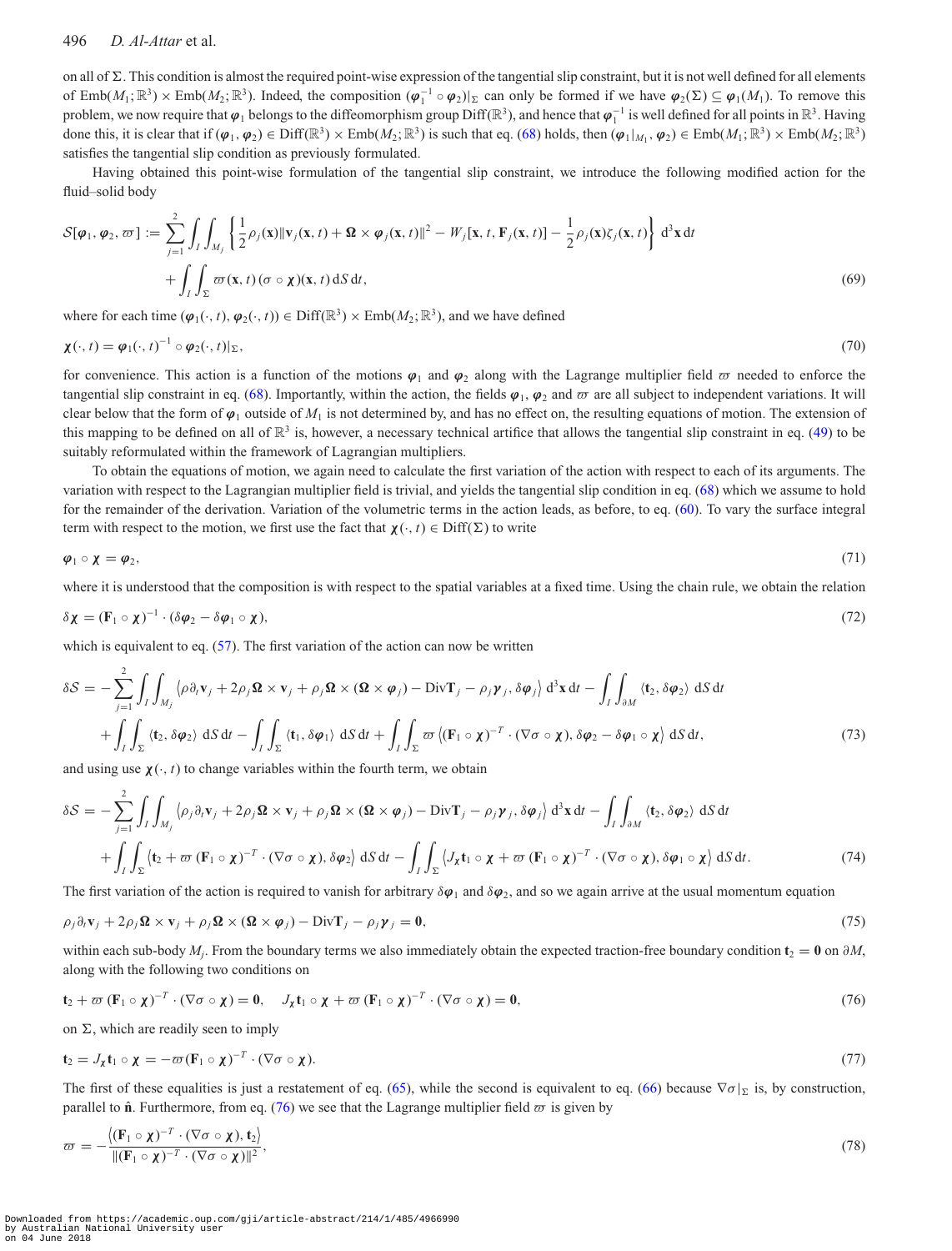and is, therefore, proportional to the pressure on the fluid–solid boundary. In this manner, we have shown that these two variational principles in a fluid–solid body are indeed equivalent.

## *2.3.3 Extension of the method to more complex bodies*

The preceding derivations placed fairly strong restrictions on the topology of the body. These methods can, however, be extended to more general bodies at the expense of more elaborate notations to label the different sub-bodies and their mutual boundaries. In particular, for any smooth, closed and orientated 2-D surface there exists functions  $\sigma : \mathbb{R}^3 \to \mathbb{R}$  with the properties required for the point-wise formulation of the tangential slip constraint in eq. (68). The only real limitation of our approach is that it does not permit intersecting boundaries between solid and fluid subregions. The most obvious practical example of such intersecting boundaries is the shoreline associated with a non-global ocean. If, in such a model, the motion was small enough that the topology of the ocean basins remains unchanged, then our present methods could be suitably adapted. If, however, the topology of the ocean basins is changed—through, for example, the coalescence of two initially separate water bodies during the motion—then the problem could never be adequately described using a fixed reference body. This issue is, however, unlikely to be important in solid-earth geophysics, and will not be considered further in the present paper. Indeed, for many applications at a global-scale it is sufficient to treat the oceans as effective surface loads (e.g. Dahlen  $1976$ ; Farrell & Clark  $1976$ ; Komatitsch & Tromp [2002\)](#page-21-51).

## **2.4 Particle relabelling transformations**

Within the discussion so far, a fluid–solid simple hyperelastic body has been specified in terms of a reference body  $M = M_1 \cup M_2 \subset \mathbb{R}^3$ subject to the stated topological restrictions, along with material parameters  $(\rho_i, W_i)$  defined on  $M_i$  for  $j = 1, 2$ . Such a description is not unique, but depends on the choice of reference configuration. As discussed in AC16 and in Section 1, for any orientation preserving diffeomorphism *ξ* :  $\tilde{M}$  → *M* there is a corresponding particle relabelling transformation, and this can be used to define a new reference configuration for the body which has material parameters  $(\tilde{\rho}_i, \tilde{W}_j)$ . The motion of the body  $\tilde{\varphi}_i : \tilde{M}_j \times \mathbb{R} \to \mathbb{R}^3$  for  $j = 1, 2$  relative to the new reference configuration is defined through the identity

$$
\tilde{\boldsymbol{\varphi}}_j(\mathbf{x},t) = \boldsymbol{\varphi}_j[\xi(\mathbf{x}),t],\tag{79}
$$

for all  $(\mathbf{x}, t) \in \tilde{M} \times \mathbb{R}$ . The referential fluid–solid boundary in  $\tilde{M}$  is given by  $\tilde{\Sigma} = \xi^{-1}(\Sigma)$ , and we impose the following transformation rule on the Lagrangian multiplier fields

$$
\tilde{\varpi}(\mathbf{x},t) = J_{\xi|_{\tilde{\Sigma}}}(\mathbf{x})\varpi[\xi(\mathbf{x}),t],\tag{80}
$$

where  $J_{\xi|_{\tilde{\Sigma}}}$  is the surface Jacobian corresponding to the restricted mapping  $\xi|_{\tilde{\Sigma}} : \tilde{\Sigma} \to \Sigma$ . This expression is motivated by the fact that  $\varpi$ is proportional to pressure on the fluid–solid boundary, and so would be expected to behave like a differential two-form on a surface (e.g. Abraham *et al.* [2012\)](#page-20-9). With respect to the new reference configuration, the motion of the body is governed by the action

$$
\tilde{\mathcal{S}}[\tilde{\boldsymbol{\varphi}}_1, \tilde{\boldsymbol{\varphi}}_2, \tilde{\boldsymbol{\varpi}}] := \sum_{j=1}^2 \int_I \int_{\tilde{M}_j} \left\{ \frac{1}{2} \tilde{\rho}_j(\mathbf{x}) \|\tilde{\mathbf{v}}_j(\mathbf{x}, t) + \mathbf{\Omega} \times \tilde{\boldsymbol{\varphi}}_j(\mathbf{x}, t) \|^2 - \tilde{W}_j[\mathbf{x}, t, \tilde{\mathbf{F}}_j(\mathbf{x}, t)] - \frac{1}{2} \tilde{\rho}_j(\mathbf{x}) \tilde{\zeta}_j(\mathbf{x}, t) \right\} d^3 \mathbf{x} dt + \int_I \int_{\tilde{\Sigma}} \tilde{\boldsymbol{\varpi}}(\mathbf{x}, t) (\tilde{\boldsymbol{\sigma}} \circ \tilde{\mathbf{x}})(\mathbf{x}, t) dS dt,
$$
\n(81)

having identical form to eq. (69). In order for the actions in eqs (69) and (81) to describe to the same physical process, we require

$$
S[\varphi_1, \varphi_2, \varpi] = \tilde{S}[\tilde{\varphi}_1, \tilde{\varphi}_2, \tilde{\varpi}], \tag{82}
$$

whenever the arguments on either side are related through the above transformations. Using  $\xi : \tilde{M} \to M$  to change variables in eq. (69), it is then easy to see that eq. (82) will hold if the material parameters in the two descriptions are related by

$$
\tilde{\rho}_j(\mathbf{x}) = J_{\xi}(\mathbf{x})\rho_j[\xi(\mathbf{x}), t], \quad \tilde{W}_j(\mathbf{x}, t, \tilde{\mathbf{F}}) = J_{\xi}(\mathbf{x})W_j[\xi(\mathbf{x}), t, \tilde{\mathbf{F}}\mathbf{F}_{\xi}^{-1}],
$$
\n(83)

where  $\mathbf{F}_{\xi} = \text{Def} \xi$  and  $J_{\xi} = \det \mathbf{F}_{\xi}$ . These transformations are unique up to the addition of a term independent of **F** to the strain energy function  $\tilde{W}$ , but this would have no physical significance. These results are identical to those obtained within AC16, and show that particle relabelling transformations extend to fluid–solid bodies in a simple manner.

## **3 EQUILIBRIUM CONFIGURATIONS AND LINEARIZED EQUATIONS OF MOTION**

#### **3.1 Perturbation series expansion of the action**

In this section, we outline a standard approach for obtaining the linearized equations of motion about an equilibrium configuration for a system governed by Hamilton's principle. This method, in particular, leads directly to a variational principle for the linearized equations of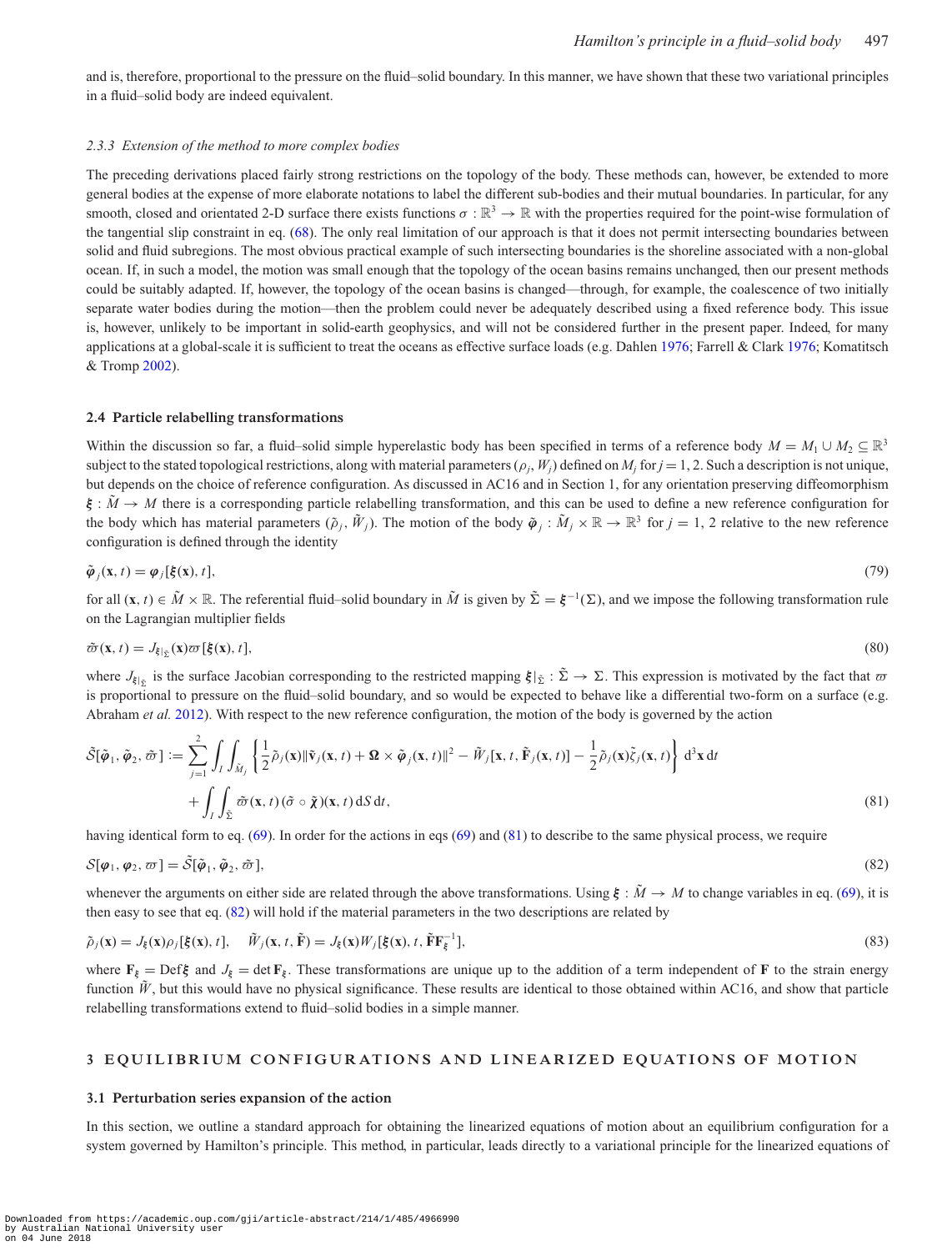motion, and greatly simplifies the derivation of the weak formulation of the problem needed within numerical calculations. Recalling the decomposition of the body's strain energy function in eq. (84) into a constitutive part and a stress-glut term, we now write

$$
W(\mathbf{x}, t, \mathbf{F}) = U(\mathbf{x}, \mathbf{C}) - \frac{1}{2} \epsilon \langle \mathfrak{S}(\mathbf{x}, t), \mathbf{C} \rangle, \tag{84}
$$

where  $\epsilon$  is a dimensionless perturbation parameter. When  $\epsilon = 0$ , no stress glut acts on the body, and we assume that its motion is described by a time-independent equilibrium configuration  ${\{\phi_1^{(0)}, \phi_2^{(0)}\}}$ . For non-zero values of  $\epsilon$ , the body will be disturbed from this equilibrium, and we assume that the resulting motion can be expanded in the perturbation series

$$
\boldsymbol{\varphi}_j(\mathbf{x},t) = \boldsymbol{\varphi}_j^{(0)}(\mathbf{x}) + \sum_{m=1}^{\infty} \epsilon^m \boldsymbol{\varphi}_j^{(m)}(\mathbf{x},t),
$$
\n(85)

and similarly for the Lagrange multiplier field

$$
\varpi_j(\mathbf{x},t) = \varpi_j^{(0)}(\mathbf{x}) + \sum_{m=1}^{\infty} \epsilon^m \varpi_j^{(m)}(\mathbf{x},t). \tag{86}
$$

As there seems no practical reason to do otherwise, we require that the equilibrium motion be continuous across  $\Sigma$ , meaning that we have

$$
\varphi_1^{(0)}|_{\Sigma} = \varphi_2^{(0)}|_{\Sigma}.\tag{87}
$$

Substituting these expressions into the action in eq. (69), we arrive at a perturbation series expansion of the action in powers of  $\epsilon$  taking the following form:

$$
S = \sum_{m=0}^{\infty} \epsilon^m S^{(m)}.
$$
\n(88)

In order for Hamilton's principle to hold, it is necessary for each of the resulting actions  $\mathcal{S}^{(m)}$  to be stationary with respect to arbitrary variations of its arguments. We note, however, that all such variations are subject to fixed initial and terminal conditions, and so the equilibrium values  $\varphi_1^{(0)}$ ,  $\varphi_2^{(0)}$  and  $\varpi^{(0)}$  are not themselves varied. From variation of the first-order terms we obtain the equilibrium equations, while variation of the second-order terms leads to the linearized equations of motion. Note that there is a linear contribution to the second-order action from the second-order fields  $(\varphi_1^{(2)}, \varphi_2^{(2)}, \varpi^{(2)})$ , but variation of these terms just gives the equilibrium equations again. Continuing in this manner, we could, if desired, obtain linear equations satisfied by the higher-order terms in the expansion of the motion, and so account progressively for nonlinearity in the problem.

#### **3.2 Equilibrium configurations**

From eq. (69) and the calculations within Section 2.3.2, we find that the first-order contribution to the perturbation series in eq. (88) is given by

$$
S^{(1)} = -\sum_{j=1}^{2} \int_{I} \int_{M_{j}} \left\langle \rho_{j} \mathbf{\Omega} \times (\mathbf{\Omega} \times \boldsymbol{\varphi}_{j}^{(0)}) - \text{Div} \mathbf{T}_{j}^{(0)} - \rho_{j} \boldsymbol{\gamma}_{j}^{(0)}, \delta \boldsymbol{\varphi}_{j}^{(1)} \right\rangle d^{3} \mathbf{x} dt - \int_{I} \int_{\partial M} \left\langle \mathbf{t}_{2}^{(0)}, \delta \boldsymbol{\varphi}_{2}^{(1)} \right\rangle dS dt + \int_{I} \int_{\Sigma} \left\langle \mathbf{t}_{2}^{(0)} + \boldsymbol{\varpi}^{(0)} \mathbf{F}_{1}^{(0)-T} \cdot \nabla \boldsymbol{\sigma}, \delta \boldsymbol{\varphi}_{2}^{(1)} \right\rangle dS dt - \int_{I} \int_{\Sigma} \left\langle \mathbf{t}_{1}^{(0)} + \boldsymbol{\varpi}^{(0)} \mathbf{F}_{1}^{(0)-T} \cdot \nabla \boldsymbol{\sigma}, \delta \boldsymbol{\varphi}_{1}^{(1)} \right\rangle dS dt, \tag{89}
$$

where superscripts have been added to terms associated with the equilibrium motions in an obvious manner. Note that in obtaining this result, we made use eq. (92) to conclude that  $\chi$  defined in eq. (70) is equal to identity the mapping to zeroth order in  $\epsilon$ . Requiring this action vanish for arbitrary variations, we arrive at the equilibrium equation

$$
\rho_j \Omega \times (\Omega \times \boldsymbol{\varphi}_j^{(0)}) - \text{Div} \mathbf{T}_j^{(0)} - \rho_j \boldsymbol{\gamma}_j^{(0)} = \mathbf{0},\tag{90}
$$

along with the traction-free boundary condition

$$
\mathbf{t}_{2}^{(0)} = \mathbf{0},\tag{91}
$$

on ∂*M*, and the continuity conditions

$$
\mathbf{t}_1^{(0)} = \mathbf{t}_2^{(0)} = -\varpi^{(0)} \mathbf{F}_1^{(0)-T} \cdot \nabla \sigma,\tag{92}
$$

on  $\Sigma$ . These results could, of course, have been obtained directly from the exact equations of motion and boundary conditions in Section 2.3.2, but it is interesting to see them arise in a natural manner from the perturbation expansion of the action.

We shall not consider equilibrium configurations in detail, but several points are worth noting. First, for a given strain energy function, these equilibrium equations represent a system of nonlinear integro-partial differential equations that could, in principle, be solved to determine an equilibrium configuration for the body. For geophysical applications, however, the solution of this problem has little relevance because the Earth or other similar planets are not elastic over the timescales that determine their equilibrium states. Nonetheless, the equilibrium equations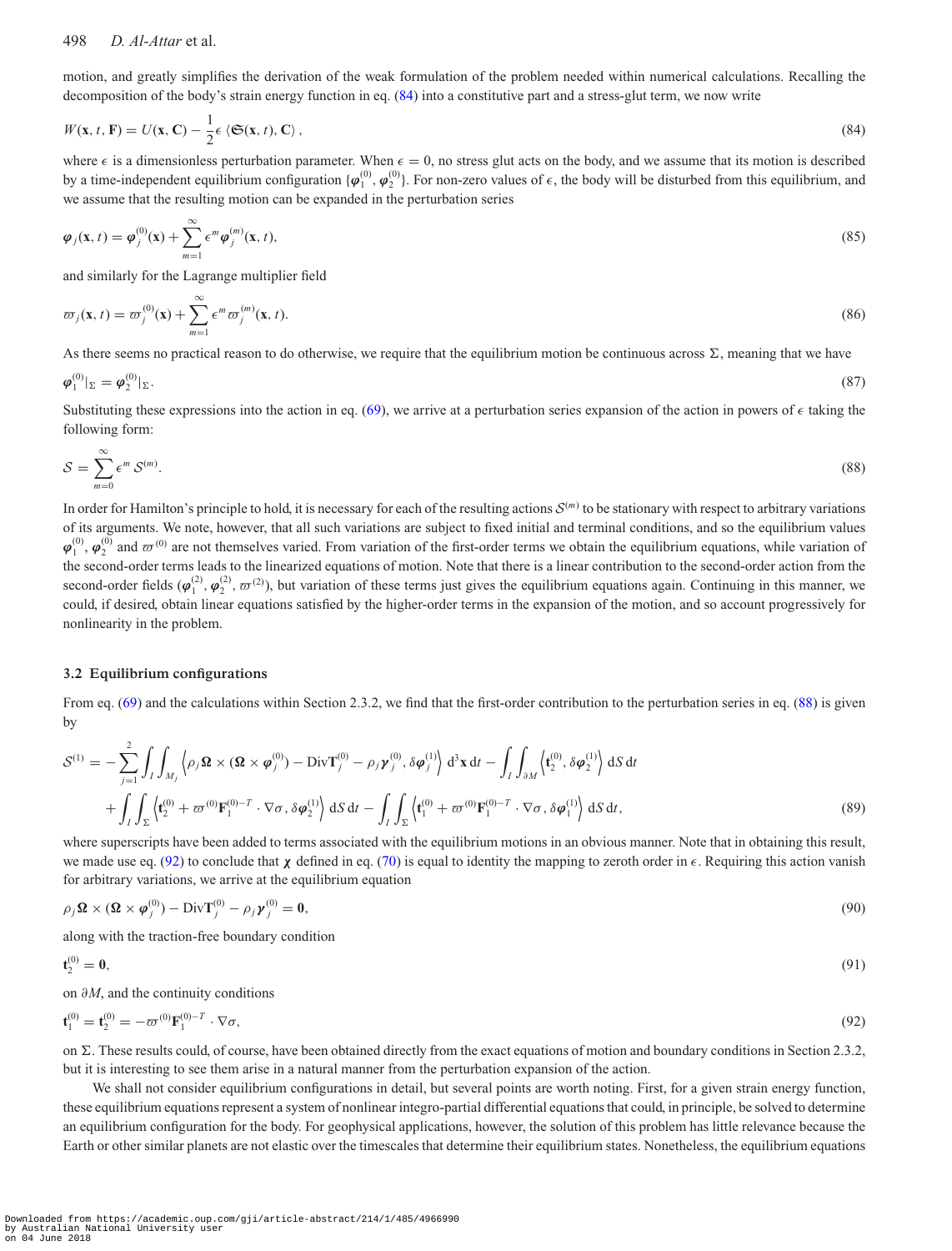in a more general material take exactly the same form, but with the stress tensor now being related to the motion in a complicated and usually unknown manner. We should, therefore, regard these equations as placing constraints on the referential density, the equilibrium configuration and the equilibrium stress field (e.g. Backus [1967;](#page-20-14) Al-Attar & Woodhouse [2010\)](#page-20-15). In particular, within fluid regions the equilibrium stress tensor must take the form given by eq. (48). Recalling the so-called Piola identity  $Div(JF^{-T}) = 0$  (e.g. Marsden & Hughes [1994,](#page-21-45) theorem 7.20) which holds for the deformation gradient of any motion, it follows that within fluid regions we have

$$
\text{Div} \mathbf{T}_{j}^{(0)} = -J_{j}^{(0)} \mathbf{F}_{j}^{(0)-T} \cdot \nabla p_{j}^{(0)},\tag{93}
$$

where  $p_j^{(0)}$  is the equilibrium value of the referential pressure. Through simple calculations using the chain rule, we can also write

$$
\boldsymbol{\gamma}_j^{(0)} = -\mathbf{F}_j^{(0)-T} \cdot \nabla \zeta_j^{(0)}, \quad \boldsymbol{\Omega} \times (\boldsymbol{\Omega} \times \boldsymbol{\varphi}_j^{(0)}) = \mathbf{F}_j^{(0)-T} \cdot \nabla \psi_j^{(0)}, \tag{94}
$$

where we have introduced the centrifugal potential

$$
\psi_j^{(0)} = \frac{1}{2} \left[ \left\langle \mathbf{\Omega}, \boldsymbol{\varphi}_j^{(0)} \right\rangle^2 - \|\mathbf{\Omega}\|^2 \|\boldsymbol{\varphi}_j^{(0)}\|^2 \right].
$$
\n(95)

Within fluid regions of the body we can, therefore, write the equilibrium equations in the simpler form

$$
J_j^{(0)} \nabla p_j^{(0)} + \rho \nabla (\zeta_j^{(0)} + \psi_j^{(0)}) = \mathbf{0}.\tag{96}
$$

This equation closely resembles, and is equivalent to, the usual expression of hydrostatic equilibrium within a rotating and self-gravitating fluid (e.g. Jeffreys [1976;](#page-21-52) Dahlen & Tromp [1998\)](#page-21-1), but here we are working entirely within a referential description. We note that Al-Attar [\(2011\)](#page-20-16) previously obtained this referential formulation of the equilibrium equations using a different method, and showed that this approach can be used to develop an exact, nonlinear, generalization of Clairaut's theory of rotational flattening. The practical implementation of these ideas will be discussed in future work.

## **3.3 Linearized motions about equilibrium**

#### *3.3.1 Derivation of the quadratic action*

Turning to the linearized equations of motion, we first split the action S in eq. (69) into a volumetric part  $S_V$  and a surface part  $S_\Sigma$  associated with the referential fluid–solid boundary. It is a simple matter to show that the contribution to the quadratic term  $S^{(2)}$  in eq. (88) from  $S_V$  is given by

$$
\mathcal{S}_{V}^{(2)} = \sum_{j=1}^{2} \int_{I} \int_{M_{j}} \left\{ \frac{1}{2} \rho_{j} \|\mathbf{v}_{j}^{(1)} + \mathbf{\Omega} \times \boldsymbol{\varphi}_{j}^{(1)}\|^{2} - \frac{1}{2} \left\langle \mathbf{\Lambda}_{j} \cdot \mathbf{F}_{j}^{(1)} - \mathbf{\mathfrak{S}}_{j}, \mathbf{F}_{j}^{(1)} \right\rangle + \frac{1}{2} \rho_{j} \left\langle \mathbf{v}_{j}^{(1)}, \boldsymbol{\varphi}_{j}^{(1)} \right\rangle \right\} d^{3} \mathbf{x} dt,
$$
\n(97)

where superscripts have been added in an obvious manner. The elastic tensor is defined by

$$
\Lambda_j(\mathbf{x}) = \frac{\partial^2 W_j}{\partial \mathbf{F}_j \mathbf{F}_j} [\mathbf{x}, t, \mathbf{F}_j^{(0)}(\mathbf{x})],\tag{98}
$$

and the linearized referential gravitational acceleration can be written

$$
\boldsymbol{\gamma}_j^{(1)}(\mathbf{x}) = -\sum_{k=1}^2 \int_{M_k} \rho_k(\mathbf{x}') (\nabla \nabla \Gamma) [\boldsymbol{\varphi}_j^{(0)}(\mathbf{x}) - \boldsymbol{\varphi}_k^{(0)}(\mathbf{x}')] \cdot [\boldsymbol{\varphi}_j^{(1)}(\mathbf{x}) - \boldsymbol{\varphi}_k^{(1)}(\mathbf{x}')] d^3 \mathbf{x}'. \tag{99}
$$

Determining the contribution of the surface term  $S_{\Sigma}$  to the quadratic action requires more effort, as we need to expand the mapping *χ* defined in eq. (70) up to second order. To do this, we write

$$
\chi(\mathbf{x},t) = \mathbf{x} + \sum_{m=1}^{\infty} \epsilon^m \chi^{(m)}(\mathbf{x},t),
$$
\n(100)

for  $x \in \Sigma$ , where we have again made use of eq. (92) in determining the zeroth-order term. Substituting this expansion into the identity

$$
\varphi_1 \circ \chi = \varphi_2,\tag{101}
$$

and using eq. (85), we find that

$$
\mathbf{F}_1^{(0)} \cdot \mathbf{\chi}^{(1)} = \boldsymbol{\varphi}_2^{(1)} - \boldsymbol{\varphi}_1^{(1)},\tag{102}
$$

$$
\mathbf{F}_1^{(0)} \cdot \mathbf{\chi}^{(2)} = -\frac{1}{2} \mathbf{H}_1^{(0)} \cdot \left\{ \mathbf{F}_1^{(0)-1} \left[ (\boldsymbol{\varphi}_2^{(1)} - \boldsymbol{\varphi}_1^{(1)}) \otimes (\boldsymbol{\varphi}_2^{(1)} - \boldsymbol{\varphi}_1^{(1)}) \right] \mathbf{F}_1^{(0)-T} \right\} - (\mathbf{F}_1^{(1)} \mathbf{F}_1^{(0)-1}) \cdot (\boldsymbol{\varphi}_2^{(1)} - \boldsymbol{\varphi}_1^{(1)}), \tag{103}
$$

where ⊗ denotes the tensor product, and we have introduced

$$
[\mathbf{H}_1^{(0)}]_{ijk} = \frac{\partial^2 [\boldsymbol{\varphi}_1^{(0)}]_i}{\partial x_j \partial x_k},\tag{104}
$$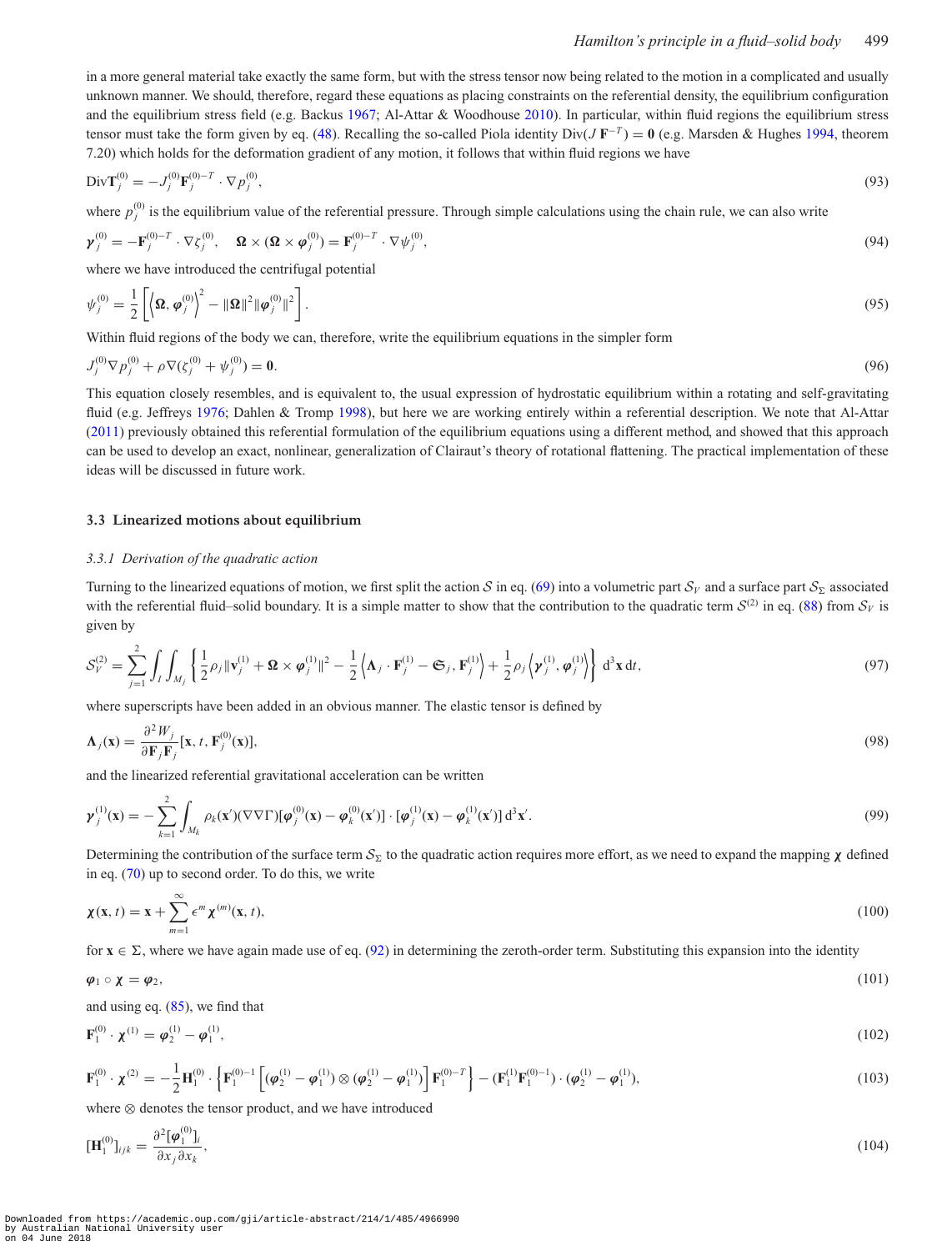which acts as a linear operator mapping symmetric second-order tensors into vectors. Expanding the term  $\sigma \circ \chi$  occurring in the surface action  $S_{\Sigma}$  to second order, we obtain

$$
\sigma \circ \chi = \epsilon \left\langle \nabla \sigma, \chi^{(1)} \right\rangle + \epsilon^2 \left\{ \left\langle \nabla \sigma, \chi^{(2)} \right\rangle + \frac{1}{2} \left\langle \nabla \nabla \sigma, \chi^{(1)} \otimes \chi^{(1)} \right\rangle \right\} + o(\epsilon^3),\tag{105}
$$

and using the above results conclude that

$$
(\sigma \circ \chi)^{(1)} = \left\langle \mathbf{F}_1^{(0)-T} \cdot \nabla \sigma, \boldsymbol{\varphi}_2^{(1)} - \boldsymbol{\varphi}_1^{(1)} \right\rangle,
$$
  
\n
$$
(\sigma \circ \chi)^{(2)} = -\left\langle \mathbf{F}_1^{(0)-T} \left[ \nabla \sigma \otimes (\boldsymbol{\varphi}_2^{(1)} - \boldsymbol{\varphi}_1^{(1)}) \right] \mathbf{F}^{(0)-T}, \mathbf{F}_1^{(1)} \right\rangle + \frac{1}{2} \left\langle \mathbf{S}_1^{(0)} \cdot (\boldsymbol{\varphi}_2^{(1)} - \boldsymbol{\varphi}_1^{(1)}), \boldsymbol{\varphi}_2^{(1)} - \boldsymbol{\varphi}_1^{(1)} \right\rangle, \tag{106}
$$

where we have defined for convenience

$$
\mathbf{S}_1^{(0)} = \mathbf{F}_1^{(0)-T} \left[ \nabla \nabla \sigma - \mathbf{H}_1^{(0)T} \cdot (\mathbf{F}_1^{(0)-T} \cdot \nabla \sigma) \right] \mathbf{F}_1^{(0)-1},\tag{107}
$$

with  $\mathbf{H}_1^{(0)T}$  the transpose of the linear operator defined in eq. (104) which maps vectors into symmetric second-order tensors. In this manner, we have now arrived at the desired quadratic action for the fluid–solid body

$$
S^{(2)} = \sum_{j=1}^{2} \int_{I} \int_{M_{j}} \left\{ \frac{1}{2} \rho_{j} \|\mathbf{v}_{j}^{(1)} + \mathbf{\Omega} \times \boldsymbol{\varphi}_{j}^{(1)}\|^{2} - \frac{1}{2} \left\langle \mathbf{\Lambda}_{j} \cdot \mathbf{F}_{j}^{(1)} - \mathbf{\mathfrak{S}}_{j}, \mathbf{F}_{j}^{(1)} \right\rangle + \frac{1}{2} \rho_{j} \left\langle \mathbf{v}_{j}^{(1)}, \boldsymbol{\varphi}_{j}^{(1)} \right\rangle \right\} d^{3} \mathbf{x} dt - \int_{I} \int_{\Sigma} \boldsymbol{\varpi}^{(0)} \left\langle \mathbf{Q}_{1}^{(0)} \cdot (\boldsymbol{\varphi}_{2}^{(1)} - \boldsymbol{\varphi}_{1}^{(1)}), \mathbf{F}_{1}^{(1)} \right\rangle dS dt
$$

$$
+ \frac{1}{2} \int_{I} \int_{\Sigma} \boldsymbol{\varpi}^{(0)} \left\langle \mathbf{S}_{1}^{(0)} \cdot (\boldsymbol{\varphi}_{2}^{(1)} - \boldsymbol{\varphi}_{1}^{(1)}), \boldsymbol{\varphi}_{2}^{(1)} - \boldsymbol{\varphi}_{1}^{(1)} \right\rangle dS dt + \int_{I} \int_{\Sigma} \boldsymbol{\varpi}^{(1)} \left\langle \mathbf{F}_{1}^{(0)-T} \cdot \nabla \boldsymbol{\sigma}, \boldsymbol{\varphi}_{2}^{(1)} - \boldsymbol{\varphi}_{1}^{(1)} \right\rangle dS dt, \qquad (108)
$$

where we have define a linear operator  $Q_1^{(0)}$  such that

$$
\mathbf{Q}_1^{(0)} \cdot (\boldsymbol{\varphi}_2^{(1)} - \boldsymbol{\varphi}_1^{(1)}) = \mathbf{F}_1^{(0)-T} \left[ \nabla \sigma \otimes (\boldsymbol{\varphi}_2^{(1)} - \boldsymbol{\varphi}_1^{(1)}) \right] \mathbf{F}_1^{(0)-T}.
$$
\n(109)

From this definition, it is clear that  $\mathbf{Q}_1^{(0)}$  maps vectors into second-order tensors, and so is itself a third-order tensor. Within this action,  $\varpi^{(1)}$ acts as a Lagrange multiplier field associated with the constraint

$$
\left\langle \mathbf{F}_1^{(0)-T} \cdot \nabla \sigma, \boldsymbol{\varphi}_2^{(1)} - \boldsymbol{\varphi}_1^{(1)} \right\rangle = 0, \tag{110}
$$

which states that the relative displacement  $\varphi_2^{(1)} - \varphi_1^{(1)}$  must be tangential to the equilibrium fluid–solid boundary. We note that there are additional terms within the action associated with the fluid–solid boundary, and depending on the equilibrium value of the Lagrange multiplier field  $\sigma^{(0)}$ . As demonstrated later, the occurrence of these terms is consistent with Woodhouse & Dahlen [\(1978\)](#page-22-2), who incorporated similar surface integrals into their quadratic action in order to match the linearized continuity conditions they had obtained directly from Newton's third law of motion.

#### *3.3.2 Derivation of the linearized equations of motion in strong form*

To obtain the linearized equations of motion, we need to vary the action in eq. (108) with respect to each of the first-order fields { $\varphi_1^{(1)}$ ,  $\varphi_2^{(1)}$ ,  $\varpi^{(1)}$ }. We have already noted that variation with respect to  $\varpi^{(1)}$  leads to the linearized tangential slip constraint in eq. (110), and we can assume that this holds for the rest of the derivation. In taking the first variation of the remaining terms in the action, the only non-trivial step is associated the first integral over  $\Sigma$ . Using the chain rule and the definition of  $\mathbf{Q}_1^{(0)}$  given above, we obtain

$$
\varpi^{(0)}\left\{\mathbf{F}_{1}^{(0)-T}\left[\nabla\sigma\otimes(\boldsymbol{\varphi}_{2}^{(1)}-\boldsymbol{\varphi}_{1}^{(1)})\right]\mathbf{F}_{1}^{(0)-T},\mathrm{Def}\,\delta\boldsymbol{\varphi}_{1}^{(1)}\right\}=\mathrm{div}\left\{\varpi^{(0)}\left\{\mathbf{F}_{1}^{(0)-T}\cdot\nabla\sigma,\delta\boldsymbol{\varphi}_{1}^{(1)}\right\}\mathbf{F}_{1}^{(0)-1}\cdot(\boldsymbol{\varphi}_{2}^{(1)}-\boldsymbol{\varphi}_{1}^{(1)})\right\}\n-\left\{\mathrm{Div}\left\{\varpi^{(0)}\mathbf{F}_{1}^{(0)-T}\left[\nabla\sigma\otimes(\boldsymbol{\varphi}_{2}^{(1)}-\boldsymbol{\varphi}_{1}^{(1)})\right]\mathbf{F}_{1}^{(0)-T}\right\},\delta\boldsymbol{\varphi}_{1}^{(1)}\right\},\tag{111}
$$

and noting from eq. (110) that  $\mathbf{F}_1^{(0)-1} \cdot [\boldsymbol{\varphi}_2^{(1)} - \boldsymbol{\varphi}_1^{(1)}]$  is a tangent vector field on  $\Sigma$ , we can use the divergence theorem on a closed surface (e.g. Abraham *et al.* [2012\)](#page-20-9) to conclude that the integral over  $\Sigma$  of the first term on the right-hand side of this identity is equal to zero. Given this result, it is then easy to see that the first variation of this quadratic action can be written

$$
\delta S^{(2)} = -\sum_{j=1}^{2} \int_{I} \int_{M_{j}} \left\langle \rho_{j} \partial_{t} \mathbf{v}_{j}^{(1)} + 2 \rho_{j} \mathbf{\Omega} \times \mathbf{v}_{j}^{(1)} + \rho_{j} \mathbf{\Omega} \times (\mathbf{\Omega} \times \boldsymbol{\varphi}_{j}^{(1)}) - \rho_{j} \mathbf{v}_{j}^{(1)} - \text{Div}(\mathbf{T}_{j}^{(1)} - \mathbf{\mathfrak{S}}_{j}), \delta \boldsymbol{\varphi}_{j}^{(1)} \right) d^{3} \mathbf{x} dt - \int_{I} \int_{\Sigma} \left\langle \mathbf{t}_{1}^{(1)}, \delta \boldsymbol{\varphi}_{1}^{(1)} \right\rangle dS dt + \int_{I} \int_{\Sigma} \left\langle \mathbf{t}_{2}^{(1)}, \delta \boldsymbol{\varphi}_{2}^{(1)} \right\rangle dS dt - \int_{I} \int_{\partial M} \left\langle \mathbf{t}_{2}^{(1)}, \delta \boldsymbol{\varphi}_{2}^{(1)} \right\rangle dS dt + \int_{I} \int_{\Sigma} \left\langle \text{Div} \left\{ \varpi^{(0)} \mathbf{F}_{1}^{(0)-T} \left[ \nabla \sigma \otimes (\boldsymbol{\varphi}_{2}^{(1)} - \boldsymbol{\varphi}_{1}^{(1)}) \right] \mathbf{F}_{1}^{(0)-T} \right\}, \delta \boldsymbol{\varphi}_{1}^{(1)} \right\rangle dS dt - \int_{I} \int_{\Sigma} \varpi^{(0)} \left\langle \left( \mathbf{F}_{1}^{(0)-T} \mathbf{F}_{1}^{(1)T} \mathbf{F}_{1}^{(0)-T} \right) \cdot \nabla \sigma, \delta \boldsymbol{\varphi}_{2}^{(1)} - \boldsymbol{\varphi}_{1}^{(1)} \right\rangle dS dt + \int_{I} \int_{\Sigma} \varpi^{(0)} \left\langle \mathbf{S}_{1}^{(0)} \cdot (\boldsymbol{\varphi}_{2}^{(1)} - \boldsymbol{\varphi}_{1}^{(1)}), \delta \boldsymbol{\varphi}_{2}^{(1)} - \delta \boldsymbol{\varphi}_{1}^{(1)} \right\rangle dS dt, \tag{112}
$$

where  $\mathbf{T}_j^{(1)} = \mathbf{\Lambda}_j \cdot \mathbf{F}_1^{(1)}$  is the linearized first Piola–Kirchhoff stress tensor within  $M_j$ , and  $\mathbf{t}_j^{(1)} = (\mathbf{T}_j^{(1)} - \mathfrak{S}_j) \cdot \hat{\mathbf{n}}$  denotes the corresponding linearized referential traction including contributions from the stress glut. Setting the first variation equal to zero, we are led to the linearized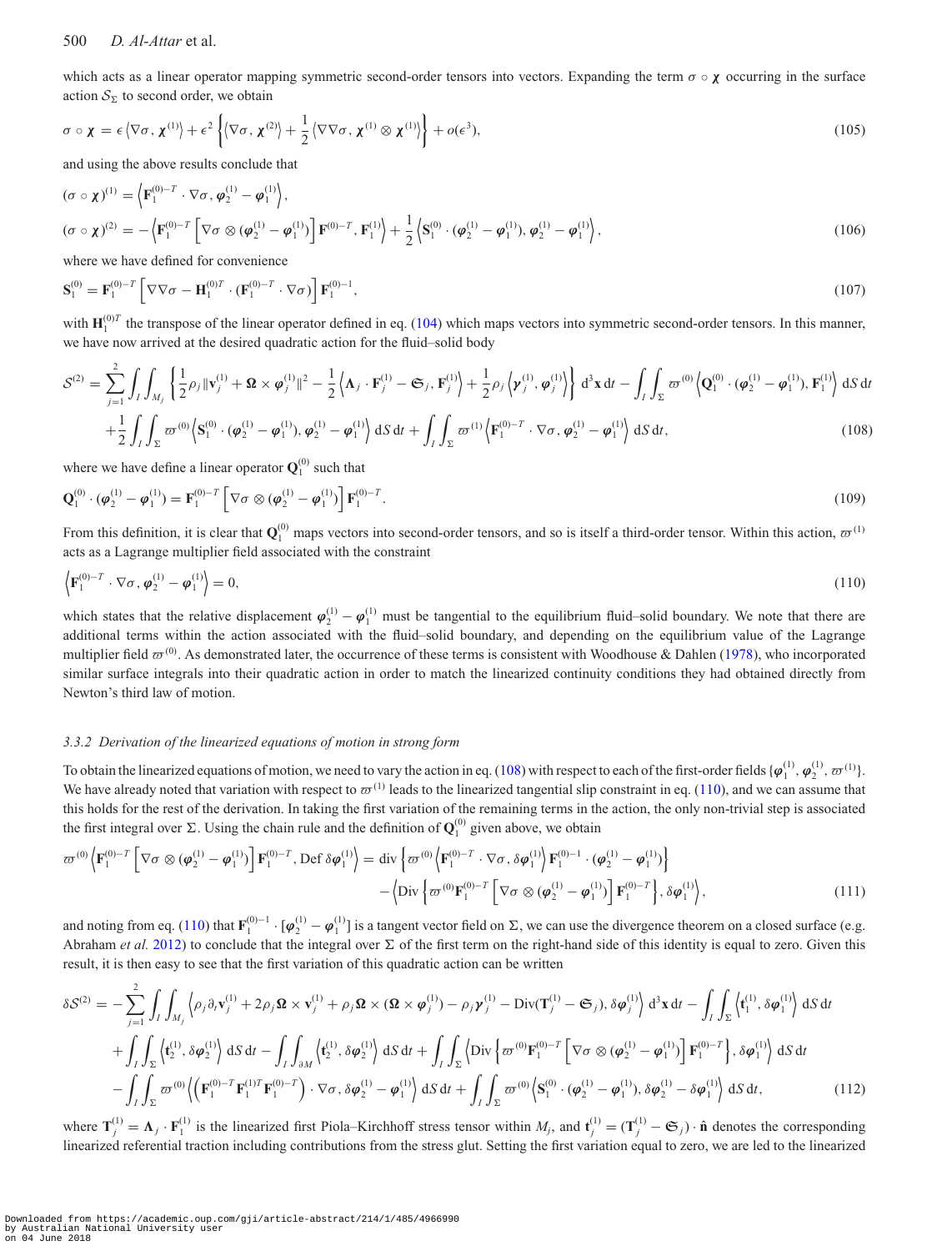momentum equation

$$
\rho_j \partial_t \mathbf{v}_j^{(1)} + 2\rho_j \mathbf{\Omega} \times \mathbf{v}_j^{(1)} + \rho_j \mathbf{\Omega} \times (\mathbf{\Omega} \times \boldsymbol{\varphi}_j^{(1)}) - \rho_j \mathbf{y}_j^{(1)} - \text{Div}(\mathbf{T}_j^{(1)} - \mathfrak{S}_j) = \mathbf{0},\tag{113}
$$

within each sub-body  $M_j$ , the linearized free-surface boundary condition  $t_2^{(1)} = \mathbf{0}$  on  $\partial M$ , and the following conditions on the referential fluid–solid boundary:

$$
\mathbf{t}_{1}^{(1)} - \operatorname{Div} \left\{ \varpi^{(0)} \mathbf{F}_{1}^{(0)-T} \left[ \nabla \sigma \otimes (\varphi_{2}^{(1)} - \varphi_{1}^{(1)}) \right] \mathbf{F}_{1}^{(0)-T} \right\} - \varpi^{(0)} \left( \mathbf{F}_{1}^{(0)-T} \mathbf{F}_{1}^{(1)T} \mathbf{F}_{1}^{(0)-T} \right) \cdot \nabla \sigma + \varpi^{(0)} \mathbf{S}^{(0)} \cdot (\varphi_{2}^{(1)} - \varphi_{1}^{(1)}) + \varpi^{(1)} \mathbf{F}_{1}^{(0)-T} \cdot \nabla \sigma = \mathbf{0},\tag{114}
$$

$$
\mathbf{t}_{2}^{(1)} - \boldsymbol{\varpi}^{(0)} \left( \mathbf{F}_{1}^{(0)-T} \mathbf{F}_{1}^{(1)T} \mathbf{F}_{1}^{(0)-T} \right) \cdot \nabla \sigma + \boldsymbol{\varpi}^{(0)} \mathbf{S}^{(0)} \cdot (\boldsymbol{\varphi}_{2}^{(1)} - \boldsymbol{\varphi}_{1}^{(1)}) + \boldsymbol{\varpi}^{(1)} \mathbf{F}_{1}^{(0)-T} \cdot \nabla \sigma = \mathbf{0}.
$$
\n(115)

Combining these two identities, we obtain the linearized continuity conditions

$$
\mathbf{t}_{2}^{(1)} = \mathbf{t}_{1}^{(1)} - \text{Div}\left\{\boldsymbol{\varpi}^{(0)}\mathbf{F}_{1}^{(0)-T}\left[\nabla\sigma\otimes(\boldsymbol{\varphi}_{2}^{(1)} - \boldsymbol{\varphi}_{1}^{(1)})\right]\mathbf{F}_{1}^{(0)-T}\right\} \n= \boldsymbol{\varpi}^{(0)}\left(\mathbf{F}_{1}^{(0)-T}\mathbf{F}_{1}^{(1)T}\mathbf{F}_{1}^{(0)-T}\right) \cdot \nabla\sigma - \boldsymbol{\varpi}^{(0)}\mathbf{S}^{(0)} \cdot (\boldsymbol{\varphi}_{2}^{(1)} - \boldsymbol{\varphi}_{1}^{(1)}) - \boldsymbol{\varpi}^{(1)}\mathbf{F}_{1}^{(0)-T} \cdot \nabla\sigma,
$$
\n(116)

which can also be obtained through careful linearization of eq. (77). Within these equations, we note that the equilibrium stress field and the equilibrium configuration occur explicitly within the continuity conditions at the fluid–solid boundary. Again, this is consistent with the results of Woodhouse & Dahlen [\(1978\)](#page-22-2). These parameters do, of course, also influence the momentum equations, though here the dependence is contained implicitly within the elastic tensor, the referential gravitational acceleration and the centrifugal potential.

#### *3.3.3 Derivation of the linearized equations of motion in weak form*

An alternative variational principle for the linearized equations of motion can be obtained by restricting the configuration space of the problem to displacement fields  $\{\varphi_1^{(1)}, \varphi_2^{(1)}\}$  satisfying an appropriate linearized form of the tangential slip constraint. In fact, we stated such a constraint in eq. (102), but it will be useful to reformulate this condition as

$$
\boldsymbol{\varphi}_2^{(1)} - \boldsymbol{\varphi}_1^{(1)} = \mathbf{F}_1^{(0)} \cdot \boldsymbol{\chi}^{(1)},\tag{117}
$$

for  $(\mathbf{x}, t) \in \Sigma \times I$ , where it is understood that  $\chi^{(1)}$  is an arbitrary tangential vector field on  $\Sigma$ . Having imposed this constraint on the configuration space, we can write the quadratic action for the linearized problem as

$$
S^{(2)} = \sum_{j=1}^{2} \int_{I} \int_{M_{j}} \left\{ \frac{1}{2} \rho_{j} \|\mathbf{v}_{j}^{(1)} + \mathbf{\Omega} \times \boldsymbol{\varphi}_{j}^{(1)}\|^{2} - \frac{1}{2} \left\langle \mathbf{\Lambda}_{j} \cdot \mathbf{F}_{j}^{(1)} - \mathbf{\mathfrak{S}}_{j}, \mathbf{F}_{j}^{(1)} \right\rangle + \frac{1}{2} \rho_{j} \left\langle \mathbf{v}_{j}^{(1)}, \boldsymbol{\varphi}_{j}^{(1)} \right\rangle \right\} d^{3} \mathbf{x} dt - \int_{I} \int_{\Sigma} \boldsymbol{\varpi}^{(0)} \left\langle \mathbf{Q}_{1}^{(0)} \cdot (\boldsymbol{\varphi}_{2}^{(1)} - \boldsymbol{\varphi}_{1}^{(1)}), \mathbf{F}_{1}^{(1)} \right\rangle dS dt + \frac{1}{2} \int_{I} \int_{\Sigma} \boldsymbol{\varpi}^{(0)} \left\langle \mathbf{S}_{1}^{(0)} \cdot (\boldsymbol{\varphi}_{2}^{(1)} - \boldsymbol{\varphi}_{1}^{(1)}), \boldsymbol{\varphi}_{2}^{(1)} - \boldsymbol{\varphi}_{1}^{(1)} \right\rangle dS dt, \tag{118}
$$

which is identical to eq. (108) except for the absence of the now unnecessary term associated with the Lagrange multiplier  $\varpi^{(1)}$ . By varying this action with respect to  $\varphi_1^{(1)}$  and  $\varphi_2^{(1)}$  subject to the above linearized tangential slip constraint, we would again obtain the linearized equations of motion for the body. We will, however, not carry out this derivation in full, but instead express the stationarity condition in following intermediate form:

$$
-\sum_{j=1}^{2} \int_{I} \int_{M_{j}} \left\{ \rho_{j} \left\{ \partial_{t} \mathbf{v}_{j}^{(1)} + 2 \mathbf{\Omega} \times \mathbf{v}_{j}^{(1)} + \mathbf{\Omega} \times (\mathbf{\Omega} \times \boldsymbol{\varphi}_{j}^{(1)}) - \mathbf{y}_{j}^{(1)}, \delta \boldsymbol{\varphi}_{j}^{(1)} \right\} + \left\langle \mathbf{T}_{j}^{(1)} - \mathbf{\mathfrak{S}}_{j}, \text{Def } \delta \boldsymbol{\varphi}_{j}^{(1)} \right\rangle \right\} d^{3} \mathbf{x} dt
$$

$$
-\int_{I} \int_{\Sigma} \varpi^{(0)} \left\langle \mathbf{Q}_{1}^{(0)} \cdot (\boldsymbol{\varphi}_{2}^{(1)} - \boldsymbol{\varphi}_{1}^{(1)}), \text{Def } \delta \boldsymbol{\varphi}_{1}^{(1)} \right\rangle dS dt - \int_{I} \int_{\Sigma} \varpi^{(0)} \left\langle \text{Def } \boldsymbol{\varphi}_{1}^{(1)}, \mathbf{Q}_{1}^{(0)} \cdot (\delta \boldsymbol{\varphi}_{2}^{(1)} - \delta \boldsymbol{\varphi}_{1}^{(1)}) \right\rangle dS dt
$$

$$
+\int_{I} \int_{\Sigma} \varpi^{(0)} \left\langle \mathbf{S}_{1}^{(0)} \cdot (\boldsymbol{\varphi}_{2}^{(1)} - \boldsymbol{\varphi}_{1}^{(1)}), \delta \boldsymbol{\varphi}_{2}^{(1)} - \delta \boldsymbol{\varphi}_{1}^{(1)} \right\rangle dS dt = 0,
$$
(119)

where we have only carried out the temporal integrations by parts. This result must hold for all  $\{\delta\varphi_1, \delta\varphi_2\}$  subject to the constraint in eq. (117), and as there are no time-derivatives of the variations in the above expression, it is equivalent to the condition

$$
-\sum_{j=1}^{2} \int_{M_j} \left\{ \rho_j \left\langle \partial_t \mathbf{v}_j^{(1)} + 2\mathbf{\Omega} \times \mathbf{v}_j^{(1)} + \mathbf{\Omega} \times (\mathbf{\Omega} \times \boldsymbol{\varphi}_j^{(1)}) - \mathbf{y}_j^{(1)}, \delta \boldsymbol{\varphi}_j^{(1)} \right\rangle + \left\langle \mathbf{T}_j^{(1)} - \mathbf{\mathfrak{S}}_j, \text{Def } \delta \boldsymbol{\varphi}_j^{(1)} \right\rangle \right\} d^3 \mathbf{x} - \int_{\Sigma} \varpi^{(0)} \left\langle \mathbf{Q}_1^{(0)} \cdot (\boldsymbol{\varphi}_2^{(1)} - \boldsymbol{\varphi}_1^{(1)}), \text{Def } \delta \boldsymbol{\varphi}_1^{(1)} \right\rangle dS - \int_{\Sigma} \varpi^{(0)} \left\langle \text{Def } \boldsymbol{\varphi}_1^{(1)}, \mathbf{Q}_1^{(0)} \cdot (\delta \boldsymbol{\varphi}_2^{(1)} - \delta \boldsymbol{\varphi}_1^{(1)}) \right\rangle dS + \int_{\Sigma} \varpi^{(0)} \left\langle \mathbf{S}_1^{(0)} \cdot (\boldsymbol{\varphi}_2^{(1)} - \boldsymbol{\varphi}_1^{(1)}), \delta \boldsymbol{\varphi}_2^{(1)} - \delta \boldsymbol{\varphi}_1^{(1)} \right\rangle dS = 0,
$$
(120)

Downloaded from https://academic.oup.com/gji/article-abstract/214/1/485/4966990 by Australian National University user on 04 June 2018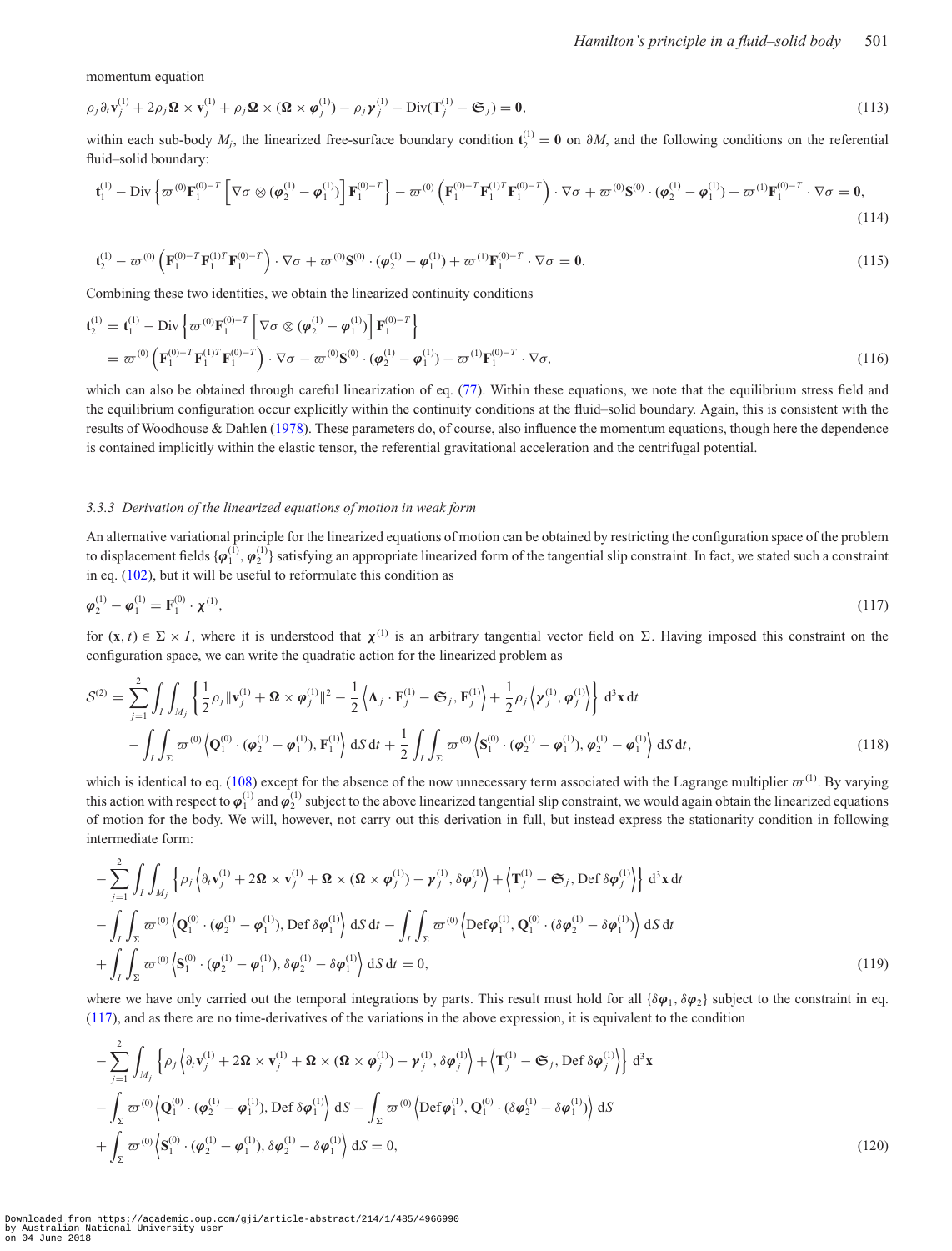for all time-independent variations  $\{\delta\varphi_1, \delta\varphi_2\}$ . Eq. (120) is a statement of the weak form of the linearized equations of motions. It is this formulation of the problem which is required within numerical methods based on Galerkin expansions, including both normal mode coupling and finite-element calculations.

## *3.3.4 Reduction to the results of Woodhouse & Dahlen [\(1978\)](#page-22-2)*

The linearized equations of motion obtained in Section 3.3.2 are valid with respect to an arbitrary reference configuration. It is, however, usual to work with the reference configuration such that particles are labelled by their position at equilibrium, and hence that  $\varphi_j^{(0)}(x) = x$ . Following AC16, such a reference configuration will be called 'natural', and it follows easily that in this case the quadratic action in eq. (108) reduces to

$$
S^{(2)} = \sum_{j=1}^{2} \int_{I} \int_{M_{j}} \left\{ \frac{1}{2} \rho_{j} \|\mathbf{v}_{j}^{(1)} + \mathbf{\Omega} \times \boldsymbol{\varphi}_{j}^{(1)}\|^{2} - \frac{1}{2} \left\langle \mathbf{\Lambda}_{j} \cdot \mathbf{F}_{j}^{(1)}, \mathbf{F}_{j}^{(1)} \right\rangle + \frac{1}{2} \rho_{j} \left\langle \mathbf{v}_{j}^{(1)}, \boldsymbol{\varphi}_{j}^{(1)} \right\rangle \right\} d^{3} \mathbf{x} dt
$$
  
\n
$$
- \int_{I} \int_{\Sigma} \varpi^{(0)} \left\langle \nabla \sigma \otimes (\boldsymbol{\varphi}_{2}^{(1)} - \boldsymbol{\varphi}_{1}^{(1)}), \mathbf{F}_{1}^{(1)} \right\rangle dS dt + \frac{1}{2} \int_{I} \int_{\Sigma} \varpi^{(0)} \left\langle \nabla \nabla \sigma \cdot (\boldsymbol{\varphi}_{2}^{(1)} - \boldsymbol{\varphi}_{1}^{(1)}), \boldsymbol{\varphi}_{2}^{(1)} - \boldsymbol{\varphi}_{1}^{(1)} \right\rangle dS dt
$$
  
\n
$$
+ \int_{I} \int_{\Sigma} \varpi^{(1)} \left\langle \nabla \sigma, \boldsymbol{\varphi}_{2}^{(1)} - \boldsymbol{\varphi}_{1}^{(1)} \right\rangle dS dt, \qquad (121)
$$

where we note that  $\gamma_j^{(1)}$  in eq. (99) now takes the simpler form

$$
\boldsymbol{\gamma}_j^{(1)}(\mathbf{x}) = -\sum_{k=1}^2 \int_{M_k} \rho_k(\mathbf{x}') (\nabla \nabla \Gamma)(\mathbf{x} - \mathbf{x}') \cdot [\boldsymbol{\varphi}_j^{(1)}(\mathbf{x}) - \boldsymbol{\varphi}_k^{(1)}(\mathbf{x}')] d^3 \mathbf{x}',\tag{122}
$$

and in this section we neglect the presence of a stress glut. The corresponding equations of motion are readily obtained from the general case discussed above, and we will show that these equations are equivalent to the results of Woodhouse & Dahlen [\(1978\)](#page-22-2). In fact, the only non-trivial step in doing this relates to the continuity conditions at fluid–solid boundaries. Using eq. (116), we see that the continuity conditions we obtained reduce to the form

$$
\mathbf{t}_{2}^{(1)} = \mathbf{t}_{1}^{(1)} - \operatorname{Div}\left[\varpi^{(0)} \nabla \sigma \otimes (\boldsymbol{\varphi}_{2}^{(1)} - \boldsymbol{\varphi}_{1}^{(1)})\right] \n= \varpi^{(0)} \mathbf{F}_{1}^{(1)T} \cdot \nabla \sigma - \varpi^{(0)} \nabla \nabla \sigma \cdot (\boldsymbol{\varphi}_{2}^{(1)} - \boldsymbol{\varphi}_{1}^{(1)}) - \varpi^{(1)} \nabla \sigma.
$$
\n(123)

Beginning with the first of these equalities, we use the product rule to obtain

$$
\mathbf{t}_2 = \mathbf{t}_1 - \mathrm{div}^{\Sigma} \left[ \varpi^{(0)} (\boldsymbol{\varphi}_2^{(1)} - \boldsymbol{\varphi}_1^{(1)}) \right] \nabla \sigma - \varpi^{(0)} \nabla \nabla \sigma \cdot (\boldsymbol{\varphi}_2^{(1)} - \boldsymbol{\varphi}_1^{(1)}), \tag{124}
$$

where the tangential divergence operator div<sup>2</sup> (e.g. Dahlen & Tromp [1998,](#page-21-1) appendix A) has been introduced as  $\varpi^{(0)}(\varphi_2^{(1)} - \varphi_1^{(1)})$  is a tangential vector field on  $\Sigma$ . We next observe that

$$
\nabla^{\Sigma} \left\langle \nabla \sigma, \boldsymbol{\varphi}_2^{(1)} - \boldsymbol{\varphi}_1^{(1)} \right\rangle = \left( \nabla^{\Sigma} \nabla \sigma \right) \cdot \left( \boldsymbol{\varphi}_2^{(1)} - \boldsymbol{\varphi}_1^{(1)} \right) + \left[ \nabla^{\Sigma} (\boldsymbol{\varphi}_2^{(1)} - \boldsymbol{\varphi}_1^{(1)}) \right] \cdot \nabla \sigma = \mathbf{0},\tag{125}
$$

because  $\varphi_2^{(1)} - \varphi_1^{(1)}$  is tangent to  $\Sigma$ . Here,  $\nabla^{\Sigma}$  denotes the tangential gradient operator on  $\Sigma$  whose action is defined on a scalar fields *f* by

$$
\nabla^{\Sigma} f = \nabla f - \langle \nabla f, \hat{\mathbf{n}} \rangle \hat{\mathbf{n}},\tag{126}
$$

and can be extended to a vector field **w** through

$$
(\nabla^{\Sigma}\mathbf{w})_{ij} = \frac{\partial w_j}{\partial x_i} - n_i n_k \frac{\partial w_j}{\partial x_k}.
$$
\n(127)

We can always choose  $\sigma$  such that  $\nabla \sigma|_{\Sigma} = \hat{\mathbf{n}}$ , and  $\|\nabla \sigma\| = 1$  in some open neighbourhood of  $\Sigma$ . For example, when  $\Sigma$  is a sphere of radius *a*, we take  $\sigma(\mathbf{x}) = ||\mathbf{x}|| - a$ . It follows that  $\nabla \nabla \sigma = \nabla^{\Sigma} \nabla \sigma$ , and from eq. (125) we arrive at

$$
\nabla \nabla \sigma \cdot (\boldsymbol{\varphi}_2^{(1)} - \boldsymbol{\varphi}_1^{(1)}) = -\left[\nabla^{\Sigma} (\boldsymbol{\varphi}_2^{(1)} - \boldsymbol{\varphi}_1^{(1)})\right] \cdot \hat{\mathbf{n}}.
$$
\n(128)

Putting these results together, we conclude that the following vector

$$
\boldsymbol{\tau}^{(1)} = \mathbf{t}^{(1)} + \mathrm{div}^{\Sigma} \left( \boldsymbol{\varpi}^{(0)} \boldsymbol{\varphi}^{(1)} \right) \hat{\mathbf{n}} - \boldsymbol{\varpi}^{(0)} \left( \nabla^{\Sigma} \boldsymbol{\varphi}^{(1)} \right) \cdot \hat{\mathbf{n}} \tag{129}
$$

is continuous across fluid–solid boundaries. Noting that  $-\varpi^{(0)}$  is equal to Woodhouse and Dahlen's variable  $\pi_0$ , we see the continuity of  $\tau^{(1)}$ is equivalent to the first equality within eq. (24) in their paper. Woodhouse & Dahlen [\(1978\)](#page-22-2) further showed that the vector *τ* (1) should always be parallel to the normal  $\hat{n}$ . To see that this holds, we use eq. (128) to write the second equality in eq. (123) in the form

$$
\mathbf{t}_{2}^{(1)} - \boldsymbol{\varpi}^{(0)} \left( \nabla^{\Sigma} \boldsymbol{\varphi}_{2}^{(1)} \right) \cdot \hat{\mathbf{n}} = \boldsymbol{\varpi}^{(0)} \left[ \nabla \boldsymbol{\varphi}_{1}^{(1)} - \nabla^{\Sigma} \boldsymbol{\varphi}_{1}^{(1)} \right] \cdot \hat{\mathbf{n}} - \boldsymbol{\varpi}^{(1)} \hat{\mathbf{n}},
$$
\n(130)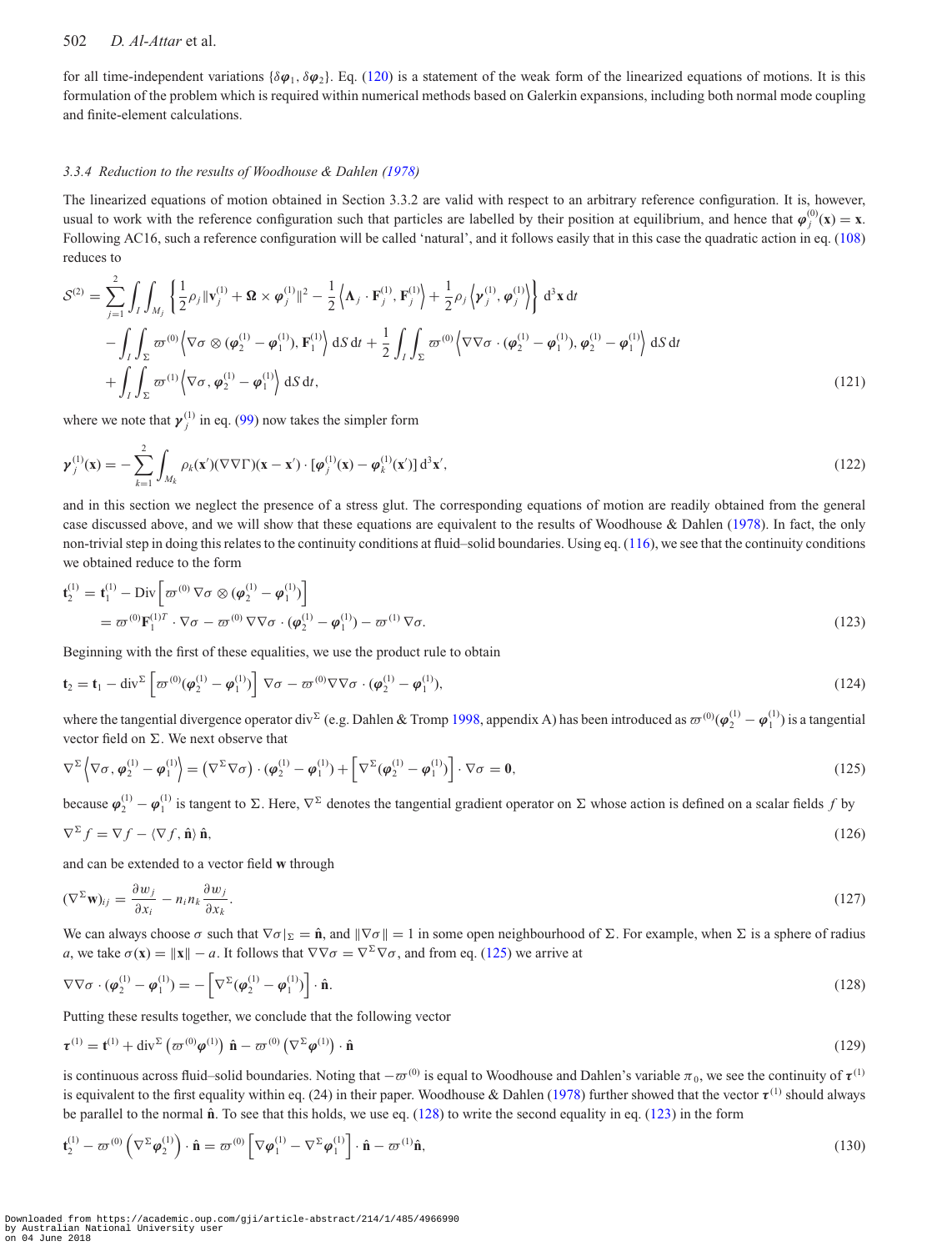and using the defining property of the tangential gradient operator we obtain

$$
\left[\nabla \boldsymbol{\varphi}_1^{(1)} - \nabla^{\Sigma} \boldsymbol{\varphi}_1^{(1)}\right] \cdot \hat{\mathbf{n}} = \left\langle \text{Def} \boldsymbol{\varphi}_1^{(1)} \cdot \hat{\mathbf{n}}, \hat{\mathbf{n}} \right\rangle \hat{\mathbf{n}}.
$$
\n(131)

From these results and the definition in eq. (129), we have shown that

$$
\boldsymbol{\tau}_2^{(1)} = \left\{ \text{div}^{\Sigma} \left( \boldsymbol{\varpi}^{(0)} \boldsymbol{\varphi}^{(1)} \right) + \boldsymbol{\varpi}^{(0)} \left\{ \text{Def} \boldsymbol{\varphi}_1^{(1)} \cdot \hat{\mathbf{n}}, \hat{\mathbf{n}} \right\} - \boldsymbol{\varpi}^{(1)} \right\} \hat{\mathbf{n}},\tag{132}
$$

and so  $\tau^{(1)}$  is indeed always normal to the boundary.

## *3.3.5 Linearized equations of motion in the absence of gravitational forces*

For seismic application at high frequencies, it can be shown that terms in the equations of motion associated with gravitation become negligible (e.g. Dahlen & Tromp [1998,](#page-21-1) section 4.3.5). In the absence of gravitation forces, it is usually assumed that the equilibrium configuration of the body is stress-free, and so from eq. (92) we obtain  $\varpi^{(0)} = 0$ . The quadratic Lagrangian for the problem given in eq. (108) then reduces to the simpler form

$$
S^{(2)} = \sum_{j=1}^{2} \int_{I} \int_{M_{j}} \left\{ \frac{1}{2} \rho_{j} \|\mathbf{v}_{j}^{(1)} + \mathbf{\Omega} \times \boldsymbol{\varphi}_{j}^{(1)}\|^{2} - \frac{1}{2} \left\langle \mathbf{\Lambda}_{j} \cdot \mathbf{F}_{j}^{(1)} - \mathbf{\mathfrak{S}}_{j}, \mathbf{F}_{j}^{(1)} \right\rangle \right\} d^{3} \mathbf{x} dt,
$$
\n(133)

where we have chosen to imposed the linearized tangential slip constraint in eq. (117) explicitly within the configuration space for the problem. Here we see that there is now no surface integral terms occurring in the action associated with tangential slip, this again being consistent with the results of Woodhouse & Dahlen [\(1978\)](#page-22-2).

## **3.4 Particle relabelling transformations**

Here, we describe briefly how particle relabelling transformations discussed above carry over to the linearized problem. These transformations take exactly the same form as discussed in section 4.2 of AC16, and we will just summarize the key results. First, the equilibrium field  $\varpi^{(0)}$ occurring in eq. (108) transforms in the following manner:

$$
\tilde{\varpi}^{(0)}(\mathbf{x}) = J_{\xi|\tilde{\Sigma}}(\mathbf{x})\varpi^{(0)}[\xi(\mathbf{x})],\tag{134}
$$

which follows immediately from eq. (134). The referential density  $\rho$  is transformed as

$$
\tilde{\rho}(\mathbf{x}) = J_{\xi}(\mathbf{x})\rho[\xi(\mathbf{x})],\tag{135}
$$

which is identical to the transformation for finite deformations. Using the transformation property of the strain energy function given within eq. (83), it can be shown through a simple calculation that the components of the elastic tensor transform as

$$
\tilde{\Lambda}_{ijkl}(\mathbf{x}) = J_{\xi}(\mathbf{x}) [\mathbf{F}_{\xi}(\mathbf{x})^{-1}]_{jm} [\mathbf{F}_{\xi}(\mathbf{x})^{-1}]_{ln} \Lambda_{imkn} [\xi(\mathbf{x})]. \tag{136}
$$

In this manner, we can use particle relabelling transformations to relate the material parameters of the body between any two different choices of reference configuration.

## **4 APPLICATIONS TO MODE COUPLING CALCULATIONS**

#### **4.1 A streamlined notation**

In discussing the practical applications of our results to normal mode coupling calculations, it will be helpful to introduce a simpler, though less systematic, notation for the various fields involved. Mode coupling calculations are based on the weak formulation of the linearized equations of motion as given by eq. (120), and we note that the linearized tangential slip constraint in eq. (117) must be explicitly enforced within this description of the problem. Describing these new notations will entail a little repetition, but this is done for the convenience of those rejoining the paper at this point.

For the equilibrium mapping  $\varphi^{(0)}$  that carries points  $\mathbf{x} \in M$  in the reference body to their position at equilibrium, we will now write  $\Phi$ . The time-dependent linearized motion of the body about equilibrium will be written **u** instead of the earlier  $\varphi^{(1)}$ . The associated first-order perturbation to the referential gravitational acceleration  $y^{(1)}$  is now written  $\gamma$ . Variations of the linearized motion occurring within the weak formulation of the problem in eq. (120) are now denoted by **w** and not the earlier  $\delta \varphi^{(1)}$ . The equilibrium value  $\varpi^{(0)}$  of the Lagrange multiplier field associated with the tangential slip constraint is now written  $\varpi$ . Finally tensors  $S_1^{(0)}$  and  $Q_1^{(0)}$  defined in eqs (107) and (109), respectively, and associated with the fluid–solid boundary conditions will be written simply as **S** and **Q**.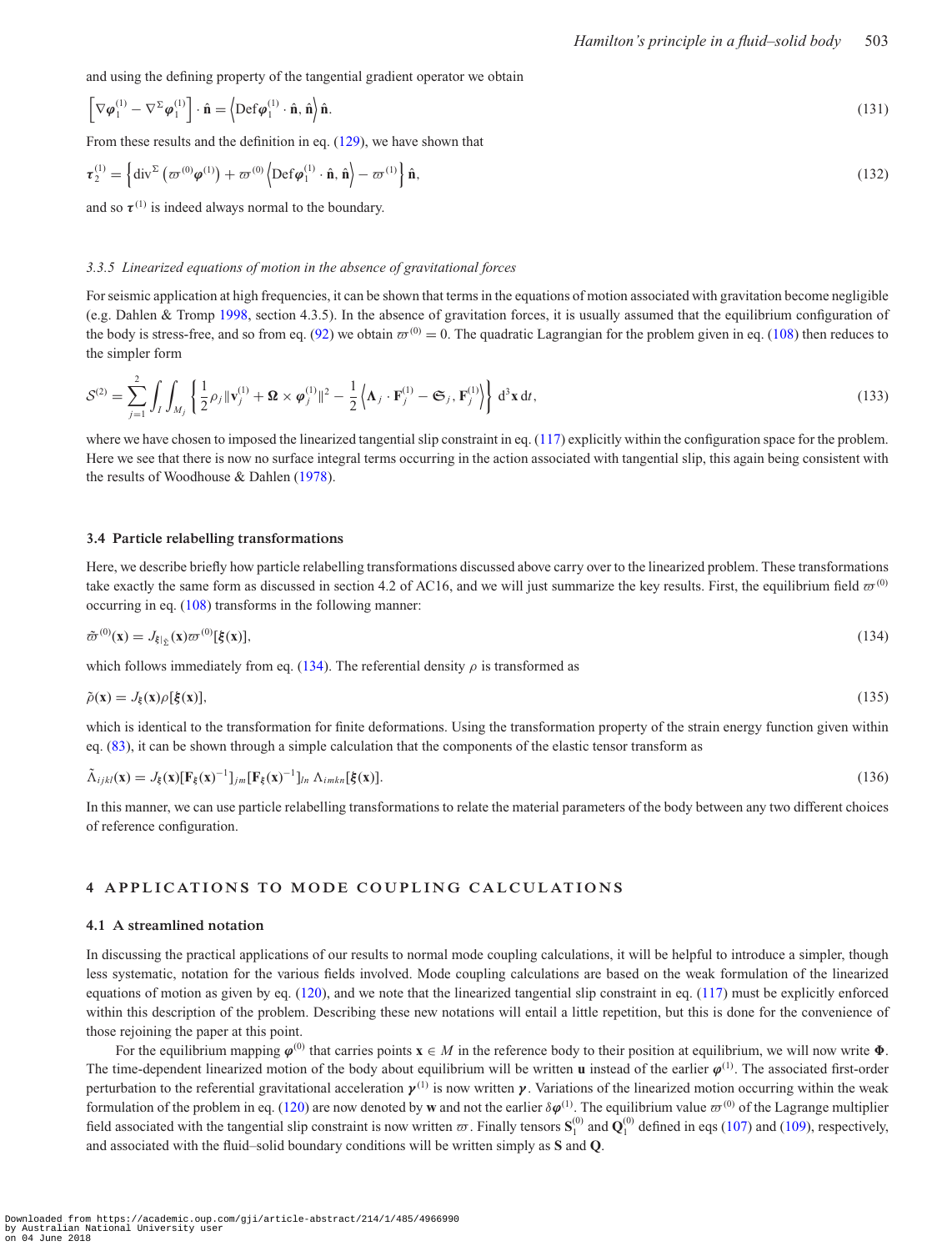Given these notational changes, we now can rewrite the weak form of the problem from eq. (120) in the simplified manner

$$
-\int_{M} \left\{ \rho \left\{ \partial_{t}^{2} \mathbf{u} + 2 \mathbf{\Omega} \times \partial_{t} \mathbf{u} + \mathbf{\Omega} \times (\mathbf{\Omega} \times \mathbf{u}) - \gamma, \mathbf{w} \right\} + \left\{ \mathbf{\Lambda} \cdot \text{Def} \mathbf{u} - \mathbf{\mathfrak{S}}, \text{Def} \mathbf{w} \right\} \right\} d^{3} \mathbf{x} -\int_{\Sigma} \varpi \left\langle \mathbf{Q} \cdot (\mathbf{u}_{2} - \mathbf{u}_{1}), \text{Def} \mathbf{w}_{1} \right\rangle dS - \int_{\Sigma} \varpi \left\langle \text{Def} \mathbf{u}_{1}, \mathbf{Q} \cdot (\mathbf{w}_{2} - \mathbf{w}_{1}) \right\rangle dS + \int_{\Sigma} \varpi \left\langle \mathbf{S} \cdot (\mathbf{u}_{2} - \mathbf{u}_{1}), \mathbf{w}_{2} - \mathbf{w}_{1} \right\rangle dS = 0,
$$
\n(137)

which is to hold for variations of the test functions **w**, and it is understood that both the displacement field **u** and the test function **w** are subject to the linearized tangential slip constraint of the form

$$
\langle \left( \mathbf{Def} \Phi_1 \right)^{-1} \cdot (\mathbf{u}_2 - \mathbf{u}_1), \hat{\mathbf{n}} \rangle = 0, \tag{138}
$$

on the referential fluid–solid boundary  $\Sigma$ . Note that in writing this simplified version of the weak form, we have retained the use of subscripts to denote the subregion of the body a field is defined in, but only included these where needed within the surface integral terms. The terms  $\varpi$ , **S** and **Q** within the problem are determined by the body's equilibrium configuration, and act as parameters within the linearized equations of motion.

#### **4.2 Derivation of the mode coupling equations**

Suppose we start with a geometrically aspherical earth model in which we wish to calculate synthetic-free oscillation spectra. First, we perform a suitable particle relabelling transformation to obtain a reference configuration for the body which is geometrically spherical. The practical details of such a transformation will be discussed elsewhere. Having done this, the material parameters  $(\rho, \Lambda)$  of the body are now defined relative to this geometrically spherical reference body, while any boundary topography is contained implicitly within the volumetric parameter  $\Phi$ . In practice, the laterally heterogeneous model under consideration will represent a mild perturbation away from some spherically symmetric model whose eigenfunctions and eigenfrequencies can be determined. We shall write **u***<sup>n</sup>* for these reference eigenfunctions, and note that across the fluid–solid boundary they satisfy the tangential slip condition

$$
\langle [\mathbf{u}_n]_\perp^+, \hat{\mathbf{n}} \rangle = 0,\tag{139}
$$

where  $[\cdot]^{\dagger}$  denotes the jump in a quantity in the direction of the outward unit normal. Such eigenfunctions will be assumed to form a complete basis for vector fields in the reference body satisfying this continuity condition.

The tangential slip constraint in eq. (138) required in the displacement field and test functions in our problem is not, however, the same as that satisfied by the reference eigenfunctions. To proceed, we introduce a smooth function  $\mathbf{B}: M \to GL(3)$  taking values in the general linear group such that

$$
\mathbf{B}|_{\Sigma} = \text{Def}\Phi_1. \tag{140}
$$

In particular, the support of **B** − **1** can always be chosen arbitrarily close to  $Σ$ . Defining a new set of functions by  $\hat{\mathbf{u}}_n = \mathbf{B} \cdot \mathbf{u}_n$ , we obtain a complete basis for vector fields in *M* satisfying the correct tangential slip condition at the fluid–solid boundary. We can now expand the displacement field in the laterally heterogeneous model as

$$
\mathbf{u}(\mathbf{x},t) = \sum_{n} u_n(t)\hat{\mathbf{u}}_n(\mathbf{x}),\tag{141}
$$

where the  $u_n(t)$  are expansion coefficients to be determined. This expansion can be substituted into the weak form of the problem in eq. (137), and by taking as test function  $\mathbf{w} = \hat{\mathbf{u}}_{n'}$  for arbitrary values of *n'* we arrive the following system of mode coupling equations

$$
\mathbf{M}\ddot{\mathbf{u}} + \mathbf{H}\mathbf{u} = \mathbf{f},\tag{142}
$$

where **u** is an infinite-dimensional vector of expansion coefficients, while **M**, **W** and **H** are infinite-dimensional matrices whose elements take the form

$$
\mathbf{M}_{n'n} = \int_M \rho \, \langle \hat{\mathbf{u}}_n, \hat{\mathbf{u}}_{n'} \rangle \, \mathrm{d}^3 \mathbf{x},\tag{143}
$$

$$
\mathsf{W}_{n'n} = \int_M 2\rho \left\langle \mathbf{\Omega} \times \hat{\mathbf{u}}_n, \hat{\mathbf{u}}_{n'} \right\rangle d^3 \mathbf{x},\tag{144}
$$

$$
\mathsf{H}_{n'n} = \int_M \{ \rho \, \langle \mathbf{\Omega} \times (\mathbf{\Omega} \times \hat{\mathbf{u}}_n) - \mathbf{\gamma}_n, \hat{\mathbf{u}}_{n'} \rangle + \langle \mathbf{\Lambda} \cdot \text{Def} \hat{\mathbf{u}}_n, \text{Def} \hat{\mathbf{u}}_{n'} \rangle \} \, \mathrm{d}^3 \mathbf{x} + \int_{\Sigma} \varpi \, \langle \mathbf{Q} \cdot [\hat{\mathbf{u}}_n]_+^+ \text{Def} \hat{\mathbf{u}}_{n'} |_{-} \rangle \, \mathrm{d}S + \int_{\Sigma} \varpi \, \langle \text{Def} \hat{\mathbf{u}}_n |_{-}, \mathbf{Q} \cdot [\hat{\mathbf{u}}_{n'}]_+^+ \text{d}S - \int_{\Sigma} \varpi \, \langle \mathbf{S} \cdot [\hat{\mathbf{u}}_n]_+^+ , [\hat{\mathbf{u}}_{n'}]_+^+ \rangle \, \mathrm{d}S,
$$
\n(145)

Downloaded from https://academic.oup.com/gji/article-abstract/214/1/485/4966990 by Australian National University user on 04 June 2018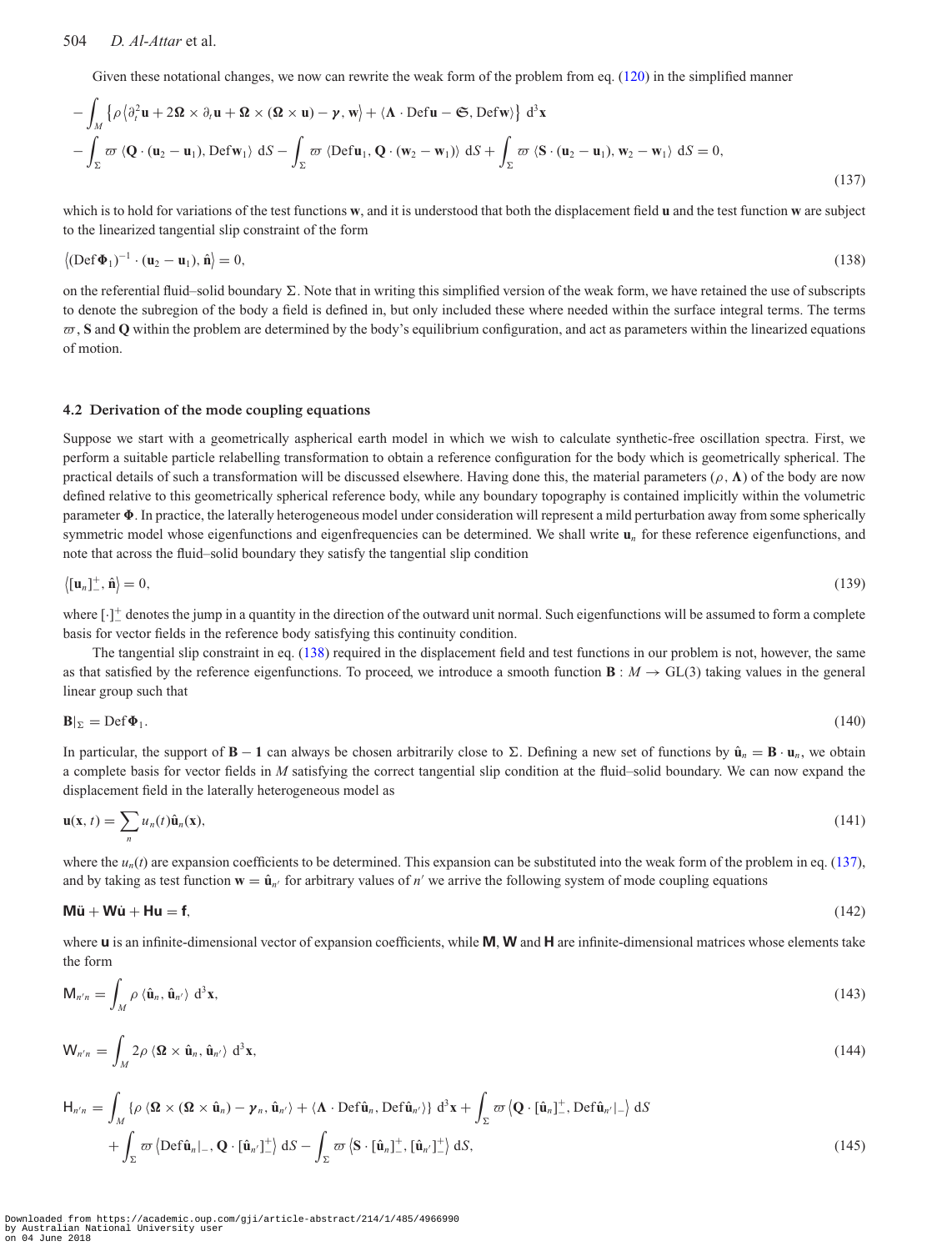where *γ*<sub>*n*</sub> denotes the referential gravitational acceleration perturbation associated with the basis vector **u**<sup>*n*</sup>, and we note that Def**u**<sup>*n*'</sup> − means the quantity Def $\hat{\mathbf{u}}_{n'}$  evaluated on the lower side of  $\Sigma$ . Finally, the force term in the mode coupling equations is given by

$$
\mathbf{f}_{n'} = \int_M \langle \mathfrak{S}, \mathrm{Def}\hat{\mathbf{u}}_{n'} \rangle \, \mathrm{d}^3 \mathbf{x}.\tag{146}
$$

The mass matrix **M** is obviously symmetric and positive-definite, while the Coriolis matrix **W** is antisymmetric. Finally, the stiffness matrix **H** is almost trivially symmetric, with a simple calculation involving the term  $\gamma_n$  using eq. (99) showing that this is indeed the case. The form of the coupling equations in eq. (142) is identical to those considered in, for example, Al-Attar *et al.* [\(2012\)](#page-20-3), and so the same numerical methods can be used in their solution. The practical differences to previous work on mode coupling are that (i) these new matrix elements account for aspherical boundary topography exactly and (ii) the effects of self-gravitation are fully incorporated, this being in contrast to previous studies that retained terms only to first order in aspherical density perturbations. Following such a mapping into a spherical reference body, it is notable, however, that the elastic tensor will loose some of its usual symmetries (see section 4.3 of AC16 for a full discussion).

# **5 CONCLUSIONS**

In this paper, we have shown how Hamilton's principle can be formulated within a self-gravitating fluid–solid simple hyperelastic body relative to an arbitrary reference configuration. To our knowledge, this is an original result, and is of some independent interest. Using this variational principle, we have obtained the exact and linearized equations of motion, including the weak formulation of the latter required within normal mode coupling calculations and other numerical approaches based on Galerkin methods. Because we have formulated the problem relative to an arbitrary reference body, we can map any topography on internal and external boundaries into effective volumetric heterogeneity in an exact manner within a geometrically spherical reference body. Having done this, expansion of the displacement vector in the eigenfunctions of a spherically symmetric reference body is permissible (subject to the minor modifications discussed above), and in this manner it will be possible to exactly incorporate boundary topography into normal mode coupling calculations for the first time. The numerical implementation of this approach will be described in a forthcoming work. Beyond this specific application, the methods of this paper have potential application to a range of other problems that currently rely on perturbation theory to account for the asphericity of the Earth or of Earth-like planets. Here, we mention in particular the recent work of Lock & Stewart [\(2017\)](#page-21-53) which suggests that early stages of planetary evolution may be characterized by rapidly rotating and highly flattened shapes. The dynamics of such strongly aspherical bodies cannot be sensibly modelled using boundary perturbation theory, but the methods of this paper should be applicable.

## **ACKNOWLEDGEMENTS**

We thank John Woodhouse for his influence on this work. We would also like to thank the editor Duncan Agnew along with reviewers Guust Nolet and Andreas Fichtner for their careful reading and helpful comments. The research leading to these results has received partial funding from the European Research Council (ERC) under the European Union's Seventh Framework Programme (FP/2007-2013) grant agreement number 320639 (iGEO). OC is supported by an NERC studentship with a CASE award from the British Antarctic Survey. APV acknowledges support from the Australian Research Council (grant DE180100040), Geoscience Australia, and The Research School of Earth Sciences at ANU.

#### **REFERENCES**

- <span id="page-20-11"></span>Abraham, R., Marsden, J.E. & Marsden, J.E., 1978. *Foundations of Mechanics,* Vol. **36,** Benjamin/Cummings Publishing Company Reading.
- <span id="page-20-9"></span>Abraham, R., Marsden, J.E. & Ratiu, T., 2012. *Manifolds, Tensor Analysis, and Applications,* Vol. **75,** Springer Science & Business Media.
- <span id="page-20-7"></span>Agmon, S., 1962. On the eigenfunctions and on the eigenvalues of general elliptic boundary value problems, *[Commun. Pure appl. Math.,](http://dx.doi.org/10.1002/cpa.3160150203)* **15**(2), 119–147.
- <span id="page-20-5"></span>Agmon, S., Douglis, A. & Nirenberg, L., 1959. Estimates near the boundary for solutions of elliptic partial differential equations satisfying general boundary conditions. i, *[Commun. Pure appl. Math.,](http://dx.doi.org/10.1002/cpa.3160120405)* **12**(4), 623–727.
- <span id="page-20-8"></span>Agmon, S., Douglis, A. & Nirenberg, L., 1964. Estimates near the boundary for solutions of elliptic partial differential equations satisfying general boundary conditions ii, *[Commun. Pure appl. Math.,](http://dx.doi.org/10.1002/cpa.3160170104)* **17**(1), 35–92.
- <span id="page-20-4"></span>Akbarashrafi, F., Al-Attar, D., Deuss, A., Trampert, J. & Valentine, A.P., 2018. Exact free oscillation spectra, splitting functions and the resolvability of earth's density structure, *[Geophys. J. Int.,](http://dx.doi.org/10.1093/gji/ggx539)* **213**(1), 58–76.
- <span id="page-20-16"></span>Al-Attar, D., 2011. Theoretical problems in global seismology and geodynamics, *D.Phil. thesis,* University of Oxford.
- <span id="page-20-0"></span>Al-Attar, D. & Crawford, O., 2016. Particle relabelling transformations in elastodynamics, *[Geophys. J. Int.,](http://dx.doi.org/10.1093/gji/ggw032)* **205**(1), 575–593.
- <span id="page-20-15"></span>Al-Attar, D. & Woodhouse, J.H., 2010. On the parametrization of equilibrium stress fields in the earth, *[Geophys. J. Int.,](http://dx.doi.org/10.1111/j.1365-246X.2010.04527.x)* **181**(1), 567–576.
- <span id="page-20-3"></span>Al-Attar, D., Woodhouse, J.H. & Deuss, A., 2012. Calculation of normal mode spectra in laterally heterogeneous earth models using an iterative direct solution method, *[Geophys. J. Int.,](http://dx.doi.org/10.1111/j.1365-246X.2012.05406.x)* **189**(2), 1038–1046.
- <span id="page-20-10"></span>Antman, S.S., 2005. Problems in nonlinear elasticity, in *Nonlinear Problems of Elasticity,* pp. 513–584, Springer.
- <span id="page-20-13"></span>Backus, G. & Mulcahy, M., 1976. Moment tensors and other phenomenological descriptions of seismic sources - I. Continuous displacements, *[Geophys. J. Int.,](http://dx.doi.org/10.1111/j.1365-246X.1976.tb04162.x)* **46**(2), 341–361.
- <span id="page-20-14"></span>Backus, G.E., 1967. Converting vector and tensor equations to scalar equations in spherical coordinates, *[Geophys. J. Int.,](http://dx.doi.org/10.1111/j.1365-246X.1967.tb02147.x)* **13**(1-3), 71–101.
- <span id="page-20-1"></span>Boore, D.M., 1972. Finite difference methods for seismic wave propagation in heterogeneous materials, *Methods Comput. Phys.,* **11,** 1–37.
- <span id="page-20-12"></span>Brazda, K., de Hoop, M.V. & Hoermann, G., 2017. *Variational formulation of the earth's elastic-gravitational deformations under low regularity conditions,* preprint [arXiv:1702.04741.](arXiv:1702.04741)
- <span id="page-20-6"></span>Browder, F.E., 1961. On the spectral theory of elliptic differential operators. i, *[Math. Ann.,](http://dx.doi.org/10.1007/BF01343363)* **142**(1), 22–130.
- <span id="page-20-2"></span>Chaljub, E. & Valette, B., 2004. Spectral element modelling of threedimensional wave propagation in a self-gravitating earth with an arbitrarily stratified outer core, *[Geophys. J. Int.,](http://dx.doi.org/10.1111/j.1365-246X.2004.02267.x)* **158**(1), 131–141.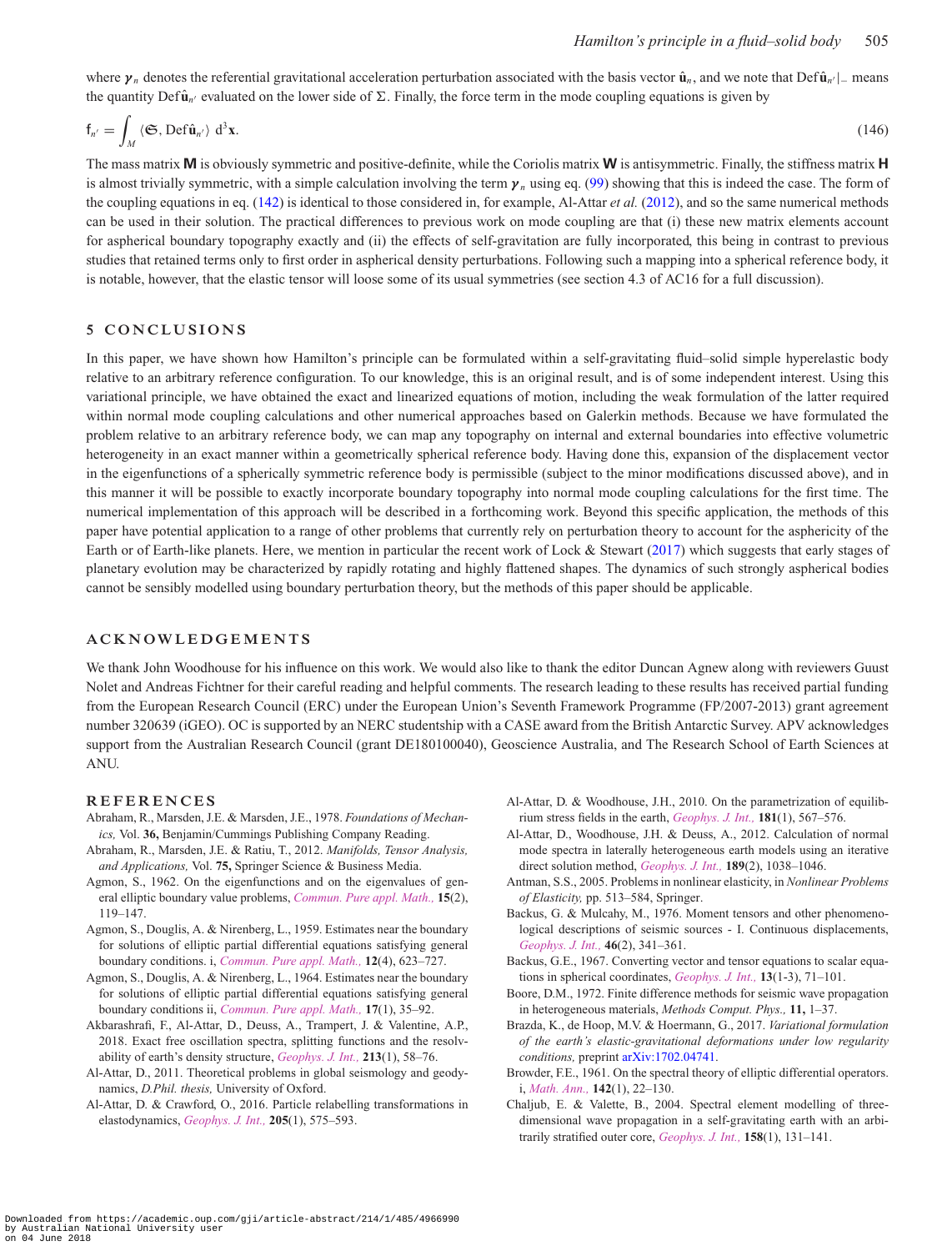- <span id="page-21-32"></span>Cisternas, A. & Jobert, G., 1977. Extension of matrix-methods to structures with slightly irregular stratification, *J. Geophys.,* **43**(1-2), 59–74.
- <span id="page-21-15"></span>Dahlen, F., 1969. The normal modes of a rotating, elliptical earth'ii nearresonance multiplet coupling, *[Geophys. J. Int.,](http://dx.doi.org/10.1111/j.1365-246X.1969.tb03576.x)* **18**(4), 397–436.
- <span id="page-21-43"></span>Dahlen, F., 1972. Elastic dislocation theory for a self-gravitating elastic configuration with an initial static stress field, *[Geophys. J. Int.,](http://dx.doi.org/10.1111/j.1365-246X.1972.tb06798.x)* **28**(4), 357–383.
- <span id="page-21-14"></span>Dahlen, F.A., 1968. The normal modes of a rotating, elliptical earth, *[Geophys. J. Int.,](http://dx.doi.org/10.1111/j.1365-246X.1968.tb00229.x)* **16**(4), 329–367.
- <span id="page-21-49"></span>Dahlen, F.A., 1976. The passive influence of the oceans upon the rotation of the earth, *[Geophys. J. Int.,](http://dx.doi.org/10.1111/j.1365-246X.1976.tb04163.x)* **46**(2), 363–406.
- <span id="page-21-1"></span>Dahlen, F.A. & Tromp, J., 1998. *Theoretical Global Seismology,* Princeton University Press.
- <span id="page-21-24"></span>Deuss, A. & Woodhouse, J., 2004. Iteration method to determine the eigenvalues and eigenvectors of a target multiplet including full mode coupling, *[Geophys. J. Int.,](http://dx.doi.org/10.1111/j.1365-246X.2004.02399.x)* **159**(1), 326–332.
- <span id="page-21-30"></span>Deuss, A. & Woodhouse, J.H., 2001. Theoretical free-oscillation spectra: the importance of wide band coupling, *[Geophys. J. Int.,](http://dx.doi.org/10.1046/j.1365-246X.2001.00502.x)* **146**(3), 833–842.
- <span id="page-21-26"></span>Dziewonski, A.M. & Anderson, D.L., 1981. Preliminary reference Earth model, *[Phys. Earth planet. Inter.,](http://dx.doi.org/10.1016/0031-9201(81)90046-7)* **25**(4), 297–356.
- <span id="page-21-40"></span>Ebin, D.G. & Marsden, J., 1970. Groups of diffeomorphisms and the motion of an incompressible fluid, *Ann. Math.,* **92,** 102–163.
- <span id="page-21-5"></span>Faccioli, E., Maggio, F., Paolucci, R. & Quarteroni, A., 1997. 2d and 3d elastic wave propagation by a pseudo-spectral domain decomposition method, *[J. Seismology,](http://dx.doi.org/10.1023/A:1009758820546)* **1**(3), 237–251.
- <span id="page-21-50"></span>Farrell, W.E. & Clark, J.A., 1976. On postglacial sea level, *[Geophys. J. Int.,](http://dx.doi.org/10.1111/j.1365-246X.1976.tb01252.x)* **46**(3), 647–667.
- <span id="page-21-13"></span>Gharti, H.N. & Tromp, J., 2017. *A spectral-infinite-element solution of poisson's equation: an application to self gravity,* preprint [arXiv:1706.00855.](arXiv:1706.00855)
- <span id="page-21-2"></span>Gilbert, F., 1971. Excitation of the normal modes of the earth by earthquake sources, *[Geophys. J. Int.,](http://dx.doi.org/10.1111/j.1365-246X.1971.tb03593.x)* **22**(2), 223–226.
- <span id="page-21-36"></span>Greenleaf, A., Lassas, M. & Uhlmann, G., 2003. *Maths. Res. Lett.,* **10,** 685–693.
- <span id="page-21-21"></span>Hara, T., Tsuboi, S. & Geller, R.J., 1991. Inversion for laterally heterogeneous earth structure using a laterally heterogeneous starting model: preliminary results, *[Geophys. J. Int.,](http://dx.doi.org/10.1111/j.1365-246X.1991.tb05699.x)* **104**(3), 523–540.
- <span id="page-21-22"></span>Hara, T., Tsuboi, S. & Geller, R.J., 1993. Inversion for laterally heterogeneous upper mantle s-wave velocity structure using iterative waveform inversion, *[Geophys. J. Int.,](http://dx.doi.org/10.1111/j.1365-246X.1993.tb01487.x)* **115**(3), 667–698.
- <span id="page-21-47"></span>Holm, D.D., Schmah, T. & Stoica, C., 2009. *Geometric Mechanics and Symmetry: From Finite to Infinite Dimensions,*Vol. **12,** Oxford University Press.
- <span id="page-21-48"></span>Holzapfel, G.A., 2000. *Nonlinear Solid Mechanics,* Wiley.
- <span id="page-21-46"></span>Holzapfel, G.A., 2002. Nonlinear solid mechanics: a continuum approach for engineering science, *[Meccanica,](http://dx.doi.org/10.1023/A:1020843529530)* **37**(4), 489–490.
- <span id="page-21-8"></span>Ishii, M. & Tromp, J., 1999. Normal-mode and free-air gravity constraints on lateral variations in velocity and density of earth9s mantle, *[Science,](http://dx.doi.org/10.1126/science.285.5431.1231)* **285**(5431), 1231–1236.
- <span id="page-21-52"></span>Jeffreys, H., 1976. *The Earth. Its Origin, History and Physical Constitution,* 6th edn, Cambridge Univ. Press, 12+ 574 pp.
- <span id="page-21-31"></span>J[obert, G., 1976. Matrix methods for generally stratified media,](http://dx.doi.org/10.1111/j.1365-246X.1976.tb01278.x) *Geophys. J. Int.,* **47**(2), 351–362.
- <span id="page-21-7"></span>Komatitsch, D. & Tromp, J., 1999. Introduction to the spectral element method for three-dimensional seismic wave propagation, *[Geophys. J. Int.,](http://dx.doi.org/10.1046/j.1365-246x.1999.00967.x)* **139**(3), 806–822.
- <span id="page-21-51"></span>Komatitsch, D. & Tromp, J., 2002. Spectral-element simulations of global seismic wave propagation'ii. three-dimensional models, oceans, rotation and self-gravitation, *[Geophys. J. Int.,](http://dx.doi.org/10.1046/j.1365-246X.2002.01716.x)* **150**(1), 303–318.
- <span id="page-21-6"></span>Komatitsch, D. & Vilotte, J.-P., 1998. The spectral element method: an efficient tool to simulate the seismic response of 2d and 3d geological structures, *Bull. seism. soc. Am.,* **88**(2), 368–392.
- <span id="page-21-25"></span>Lau, H.C., Yang, H.-Y., Tromp, J., Mitrovica, J.X., Latychev, K. & Al-Attar, D., 2015. A normal mode treatment of semi-diurnal body tides on an aspherical, rotating and anelastic earth, *[Geophys. J. Int.,](http://dx.doi.org/10.1093/gji/ggv227)* **202**(2), 1392– 1406.
- <span id="page-21-12"></span>Lau, H.C., Mitrovica, J.X., Davis, J.L., Tromp, J., Yang, H.-Y. & Al-Attar, D., 2017. Tidal tomography constrains earth's deep-mantle buoyancy, *[Nature,](http://dx.doi.org/10.1038/nature24452)* **551**(7680), 321.
- <span id="page-21-10"></span>Lay, T., 2007. Deep earth structure – lower mantle and D", Romanowicz, B. & Dziewonski, A. in *Treatise on Geophysics, Vol 1: Seismology and Structure of the Earth,* Elsevier, pp. 619–654.
- <span id="page-21-53"></span>Lock, S.J. & Stewart, S.T., 2017. The structure of terrestrial bodies: impact heating, corotation limits, and synestias, *[J geophys Res.,](http://dx.doi.org/10.1002/2016JE005239)* **122**(5), 950–982.
- <span id="page-21-23"></span>Lognonné, P., 1991. Normal modes and seismograms in an anelastic rotating earth, *J. geophys. Res.,* **96**(B12), 20 309–20 319.
- <span id="page-21-18"></span>Lognonné, P. & Romanowicz, B., 1990. Modelling of coupled normal modes of the earth: the spectral method, *[Geophys. J. Int.,](http://dx.doi.org/10.1111/j.1365-246X.1990.tb04472.x)* **102**(2), 365–395.
- <span id="page-21-45"></span>Marsden, J.E. & Hughes, T.J., 1994. *Mathematical Foundations of Elasticity,* Courier Corporation.
- <span id="page-21-37"></span>Mazzucato, A.L. & Rachele, L.V., 2006. Partial uniqueness and obstruction to uniqueness in inverse problems for anisotropic elastic media, *[J. Elast.,](http://dx.doi.org/10.1007/s10659-005-9023-3)* **83**(3), 205–245.
- <span id="page-21-3"></span>Moczo, P., 1989. Finite-difference technique for sh-waves in 2-d media us[ing irregular grids'application to the seismic response problem,](http://dx.doi.org/10.1111/j.1365-246X.1989.tb01691.x) *Geophys. J. Int.,* **99**(2), 321–329.
- <span id="page-21-11"></span>Moulik, P. & Ekström, G., 2016. The relationships between large-scale variations in shear velocity, density, and compressional velocity in the earth's mantle, *[J. geophys. Res.,](http://dx.doi.org/10.1002/2015JB012679)* **121**(4), 2737–2771.
- <span id="page-21-44"></span>Noll, W., 1974. *The Foundations of Mechanics and Thermodynamics: Selected Papers,* Springer.
- <span id="page-21-41"></span>Omori, H., 1970. On the group of diffeomorphisms on a compact manifold, *Proc. Symp. Pure Math.,* , in *Proc. Symp. Pure Appl. Math.,*Vol. **15,** pp. 167–183, Am. Math. Soc.
- <span id="page-21-42"></span>Omori, H., 1974. *Infinite-Dimensional Lie Groups,* American Mathematical Soc.
- <span id="page-21-19"></span>Park, J., 1990. The subspace projection method for constructing coupledmode synthetic seismograms, *[Geophys. J. Int.,](http://dx.doi.org/10.1111/j.1365-246X.1990.tb00761.x)* **101**(1), 111–123.
- <span id="page-21-16"></span>Park, J. & Gilbert, F., 1986. Coupled free oscillations of an aspherical, dissipative, rotating earth: Galerkin theory, *[J. geophys. Res.,](http://dx.doi.org/10.1029/JB091iB07p07241)* **91**(B7), 7241– 7260.
- <span id="page-21-0"></span>Pekeris, C. & Jarosch, H., 1958. The free oscillations of the earth, in *Contributions in Geophysics in Honor of Beno Gutenberg*. eds Benioff, H., Ewing, M., Howell, B. & Press, F., Pergamon Press.
- <span id="page-21-38"></span>Pendry, J.B., Schurig, D. & Smith, D.R., 2006. Controlling electromagnetic fields, *[Science,](http://dx.doi.org/10.1126/science.1125907)* **312**(5781), 1780–1782.
- <span id="page-21-39"></span>Rahm, M., Schurig, D., Roberts, D.A., Cummer, S.A., Smith, D.R. & Pendry, J.B., 2008. Design of electromagnetic cloaks and concentrators using form-invariant coordinate transformations of maxwell's equations, *Photonics Nanostructures – Fundam. Appl.,* **6**(1), 87–95.
- <span id="page-21-29"></span>Rogister, Y. & Valette, B., 2009. Influence of liquid core dynamics on rotational modes, *[Geophys. J. Int.,](http://dx.doi.org/10.1111/j.1365-246X.2008.03996.x)* **176**(2), 368–388.
- <span id="page-21-17"></span>Romanowicz, B., 1987. Multiplet-multiplet coupling due to lateral heterogeneity: asymptotic effects on the amplitude and frequency of the earth's normal modes, *[Geophys. J. Int.,](http://dx.doi.org/10.1111/j.1365-246X.1987.tb00676.x)* **90**(1), 75–100.
- <span id="page-21-4"></span>Seriani, G., Priolo, E., Pregarz, A. & Cohen, G., 1995. Modelling waves in anisotropic media by a spectral element method, in *Proceedings of the Third International Conference on Mathematical and Numerical Aspects of Wave Propagation,* Cohen, G., SIAM, pp. 289–298.
- <span id="page-21-28"></span>Simpson, H.C. & Spector, S.J., 1987. On the positivity of the second variation in finite elasticity, *[Arch. Ration. Mech. Anal.,](http://dx.doi.org/10.1007/BF00279960)* **98**(1), 1–30.
- <span id="page-21-35"></span>Stefanov, P. & Uhlmann, G., 1998a. Rigidity for metrics with the same lengths of geodesics, *[Math. Res. Lett.,](http://dx.doi.org/10.4310/MRL.1998.v5.n1.a7)* **5,** 83–96.
- <span id="page-21-34"></span>Stefanov, P. & Uhlmann, G., 1998b. Stability estimates for the hyperbolic dirichlet to neumann map in anisotropic media, *[J. Funct. Anal.,](http://dx.doi.org/10.1006/jfan.1997.3188)* **154**(2), 330–358.
- <span id="page-21-33"></span>Takeuchi, N., 2005. Finite boundary perturbation theory for the elastic equation of motion, *[Geophys. J. Int.,](http://dx.doi.org/10.1111/j.1365-246X.2005.02572.x)* **160**(3), 1044–1058.
- <span id="page-21-27"></span>Thompson, J.L., 1969. Some existence theorems for the traction boundary value problem of linearized elastostatics, *[Arch. Ration. Mechan. Anal.,](http://dx.doi.org/10.1007/BF00275646)* **32**(5), 369–399.
- <span id="page-21-9"></span>Trampert, J., Deschamps, F., Resovsky, J. & Yuen, D., 2004. Probabilistic tomography maps chemical heterogeneities throughout the lower mantle, *[Science,](http://dx.doi.org/10.1126/science.1101996)* **306**(5697), 853–856.
- <span id="page-21-20"></span>Tromp, J. & Dahlen, F., 1990. Summation of the born series for the normal modes of the earth, *[Geophys. J. Int.,](http://dx.doi.org/10.1111/j.1365-246X.1990.tb00704.x)* **100**(3), 527–533.